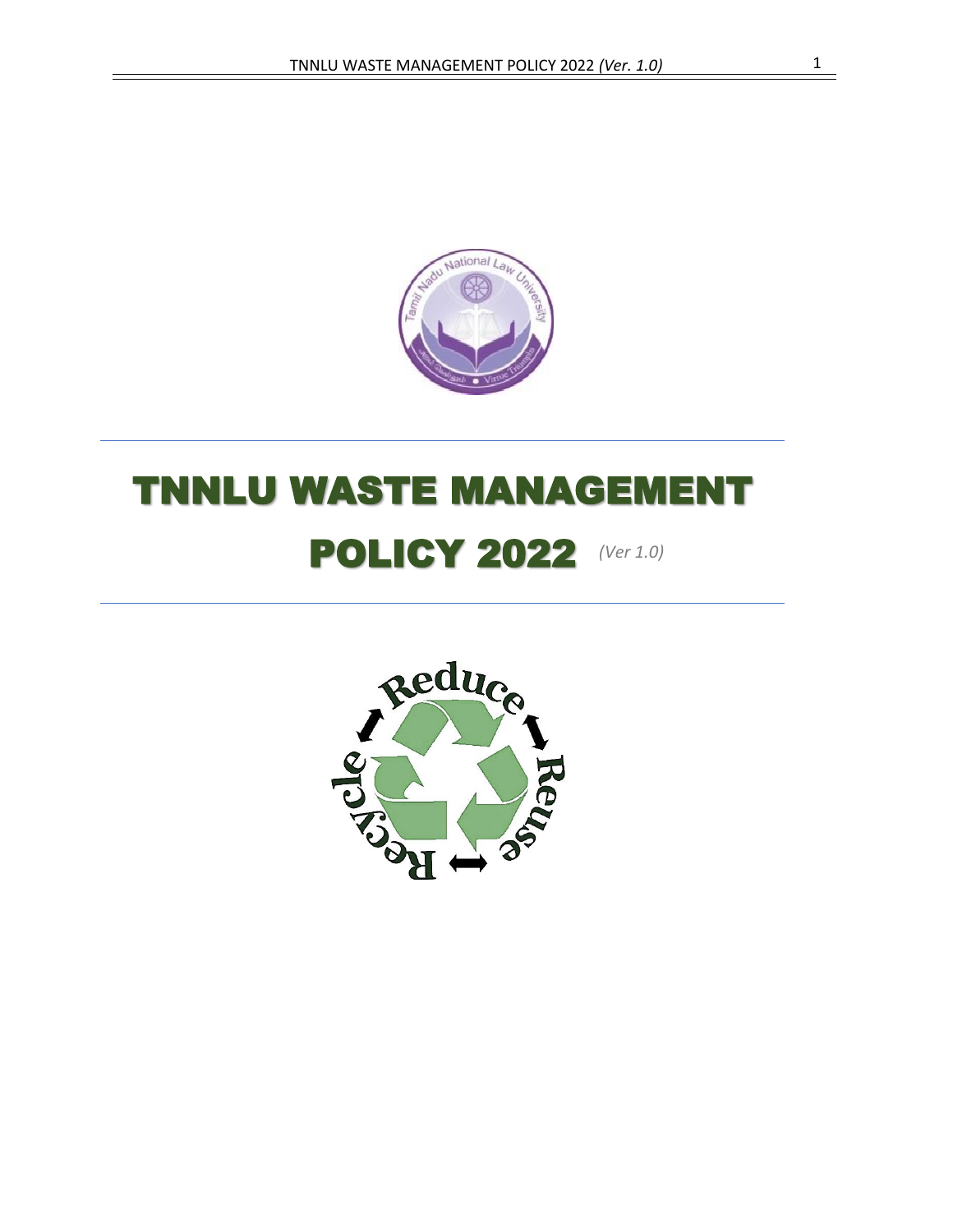# TABLE OF CONTENTS

| 5. Solid and Liquid Waste Generation & Composition Analysis04 |  |
|---------------------------------------------------------------|--|
|                                                               |  |
|                                                               |  |
|                                                               |  |
| 9. Annexure (Solid Waste Management Rules, 2016)              |  |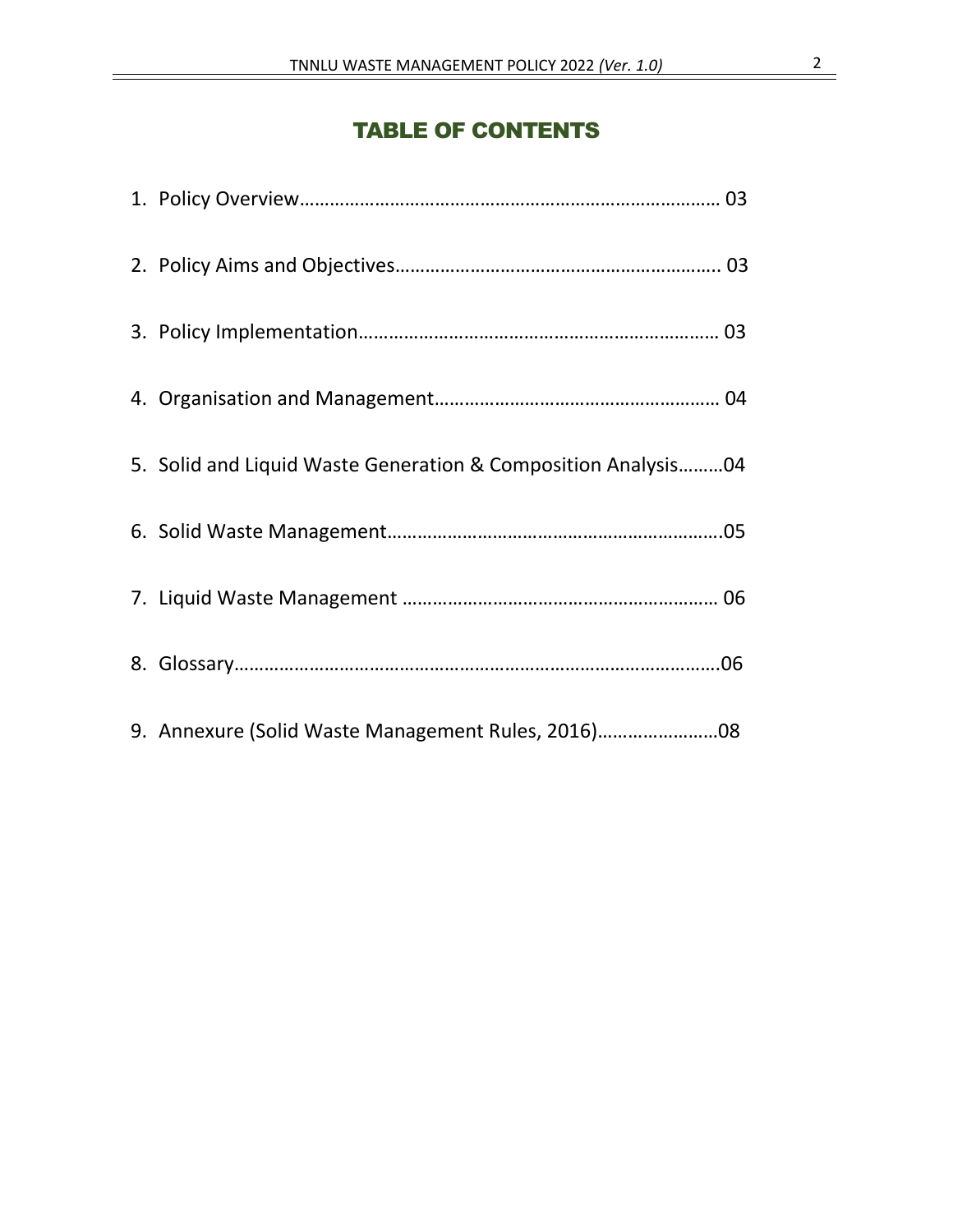## 1. Policy Overview

A holistic waste management policy is at the heart of providing a safe and healthy environment for teaching and learning at any residential university. The TNNLU Waste Management Policy 2021 attempts to put in place an effective strategy that not only takes care of the health and well being of its students and staff but also meets and exceeds all the essential environmental mandates.

# 2. Policy Aims and Objectives

TNNLU is acutely aware of the various adverse environmental impact of careless waste disposal and management. Therefore the TNNLU Waste Management Policy aims to ensure sustainable waste management on the campus in accordance with the latest legislative requirements and best practices at both the state and national levels. Specifically, TNNLU aims to: –

- Promote environmental awareness among its students and staff and encourage effective waste management;
- Give specific training to all the stakeholders along with clearly defined roles and responsibilities for effective handling, managing and disposal of waste;
- Minimise waste generation at source as far as possible, and opt for reusable, recyclable and other environmentally friendly options at all levels;
- Invest in the latest environment-friendly infrastructure and technology for the necessary waste management requirements;
- Monitor and audit all external waste disposal contractors working with the University;
- Keep abreast of all legislative changes and update this policy from time to time as needed;

# 3. Policy Implementation

A five-point approach has been adopted by TNNLU in order to achieve the policy objectives: -

- PREVENTION (minimising waste generation at the source);
- RE-USE (opting for reusable options in terms of furniture, mess utensils, printer refills etc, cleaning and reusing wherever possible);
- RECYCLE (collecting all recyclable paper, glass and plastic together and disposing of them accordingly);
- RECOVERY (opting for alternative methods of energy recovery such as composting);
- DISPOSAL (disposing of all waste in accordance with the municipality'sinstructions, avoiding landfills unless as last resort).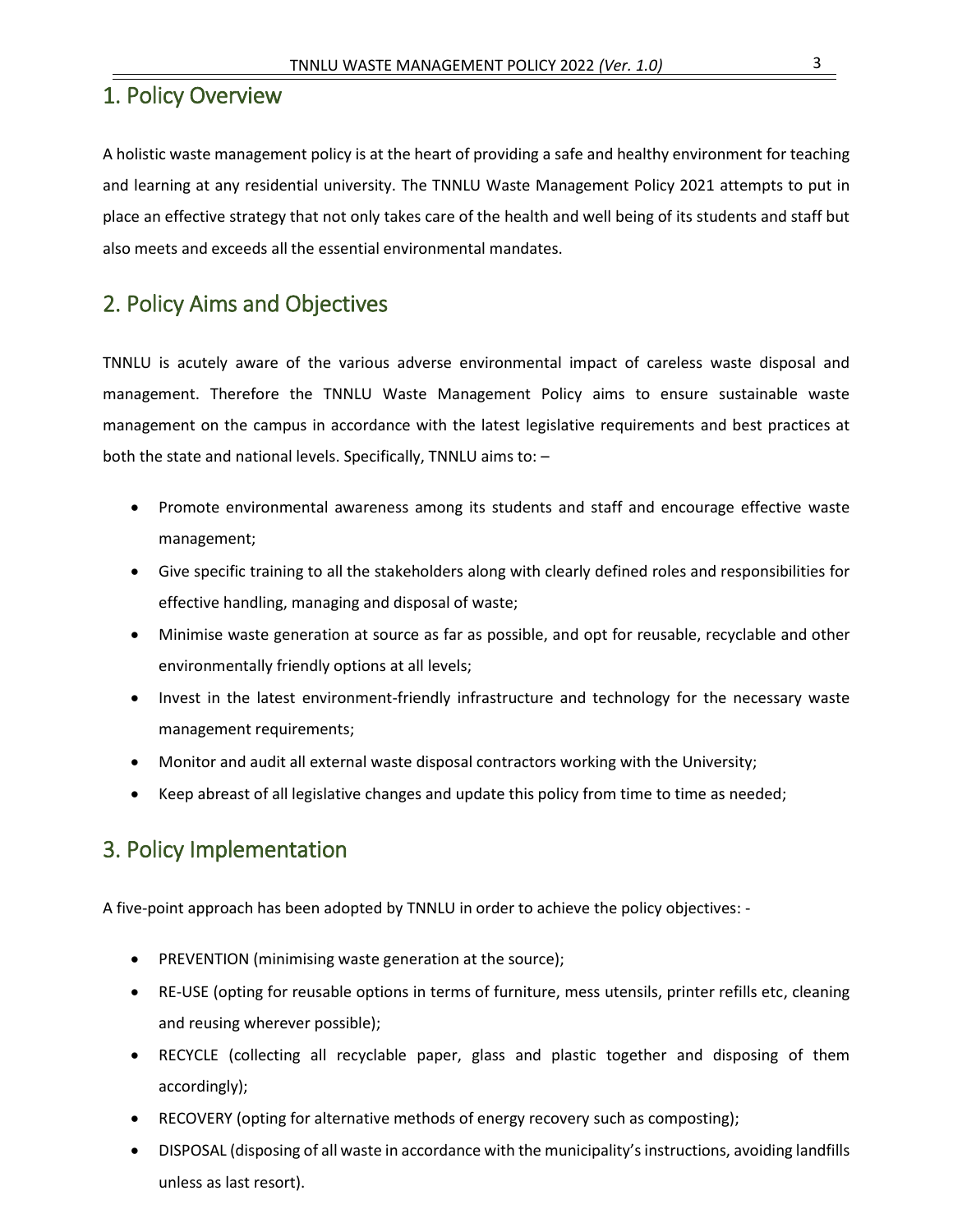TNNLU reserves the right to make changes in this policy from time to time in accordance with Government Policies/Regulations or as deemed necessary by the University.

# 4. Organisation and Management

The organisational and management structure of the TNNLU Waste Management Policy 2022 is as follows:

## 4.1. Advisory Board:

- Registrar
- **Estate Officer**
- Faculty in Charge of Eco- Club
- Faculty in Charge of the Hostels

## 4.1.1. Functions:

- To systematize a central waste and recycling contract service for use by all facilities on campus;
- To ensure that all contractors appointed to carry out such work are from the government 'approved list';
- To ensure that all contractors comply with the University's Waste Management Policy.

# 5. Solid and Liquid Waste Generation & Composition Analysis

The analysis of the generation and composition of waste enables the efficient planning and management of waste. To analyse this the sources of generation of waste and the composition of waste have been studied which will be discussed in this section.

## • **Sources of Solid Waste Generation and Composition**:

- o Classrooms
- o Library
- o Staff rooms and administrative offices
- o Hostels
- o Canteen
- o Gardens
- o Staff quarters
- o General Litter from campus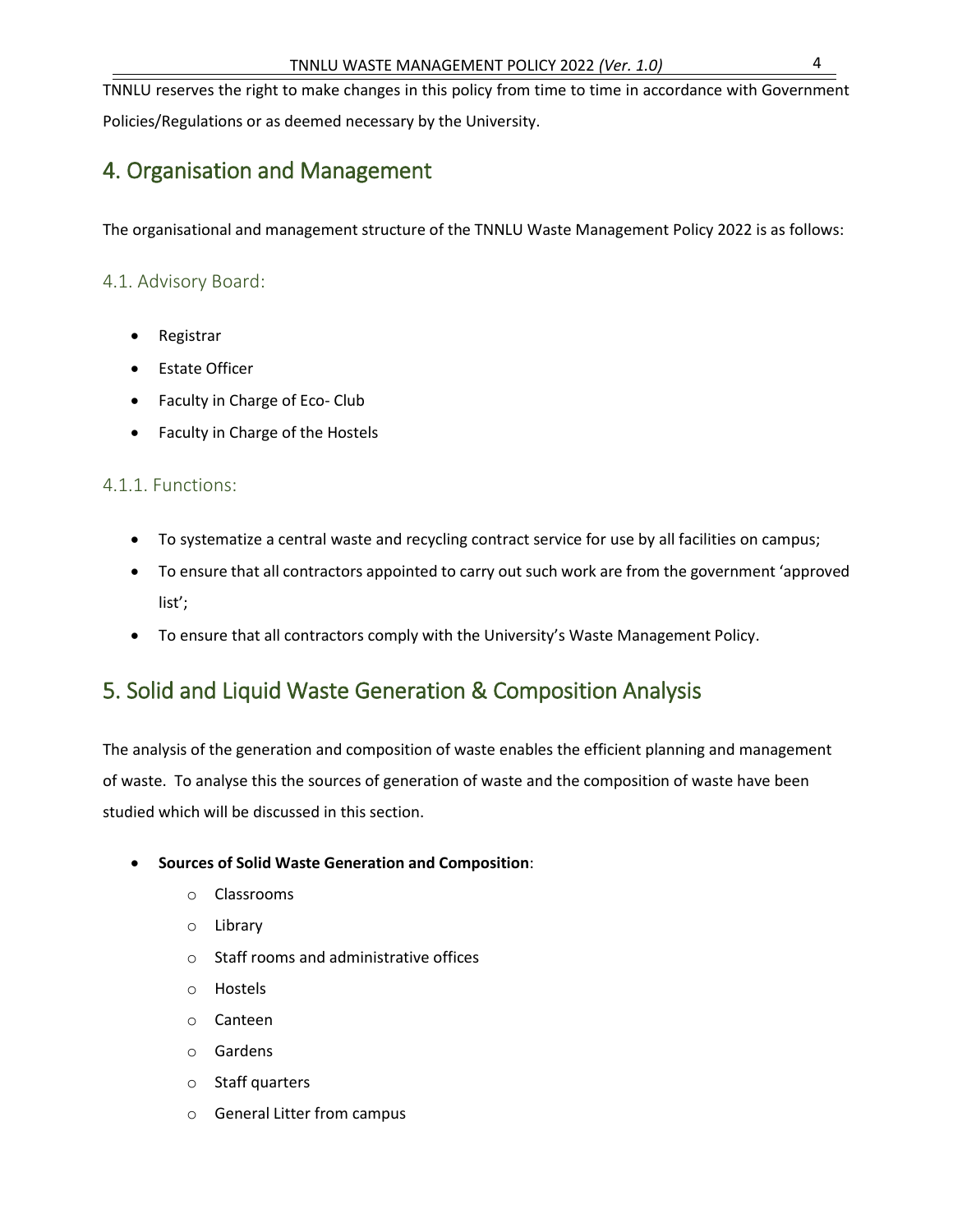The solid waste collected from these sources includes both dry and wet waste. The dry waste comprises paper, plastic, cardboard, glass, metals, dry litter, food waste, e-waste, etc. It has both organic and inorganic components.

- **Sources of Liquid Waste Generation:**
	- o Leakages from taps and water lines
	- o Wastewater from restrooms
	- o Wastewater from kitchens in hostels and staff quarters
	- o Overflow from tanks

# 6. Solid Waste Management

The University will adopt practices that will minimise the generation, and manage solid waste through the following methods:

- Solid waste shall be segregated and deposited in the appropriate bins dedicated for the purpose.
- There shall be separate bins for bio-degradable (Green bins), non-biodegradable (Blue bins) and domestic hazardous wastes (Red bins) respectively.
- Food waste/wet waste shall be supplied to the piggery.
- Paper waste produced on campus shall be given to authorised scrap dealers notified by the local authority for recycling.
- Dry waste from campus shall be handed over to authorised scrap dealers notified by the local authority for disposal.
- Sanitary waste generated from campus shall be disposed of by incinerators installed in the washrooms on the campus.
- Horticulture and garden waste generated from campus shall be composted with the help of composting pits located on campus.
- Students, Staff and residents shall be made aware of how to minimise generating waste.
- Awareness programs and workshops about food wastage and ways of minimizing it shall be conducted periodically.

## 7. Liquid Waste Management

- Leakproof water fixtures shall be maintained;
- Wastewater generated shall be recycled by the Sewage Treatment Plant ( STP) installed and used for gardening purposes.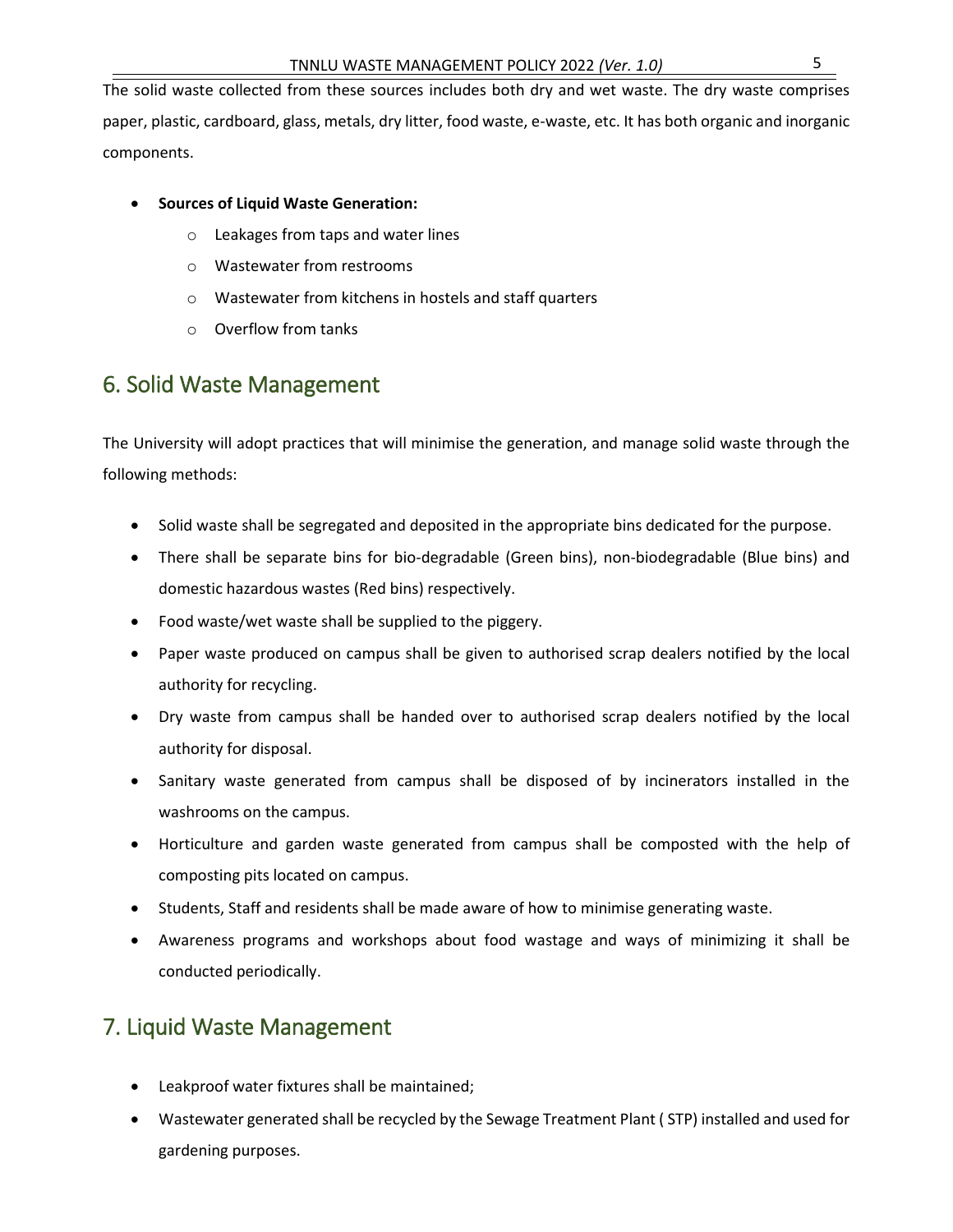## 8. Glossary

- a) "**biodegradable waste** " means any organic material that can be degraded by micro-organisms into simpler stable compounds;
- b) "**composting**" means a controlled process involving microbial decomposition of organic matter;
- c) "**contractor**" means a person or firm that undertakes a contract to provide materials or labour to perform a service or do a job for service providing authority;
- d) "**disposal**" means the final and safe disposal of post-processed residual solid waste and inert street sweepings and silt from surface drains on land as specified in Schedule I to prevent contamination of groundwater, surface water, ambient air and attraction of animals or birds;
- e) "**domestic hazardous waste**" means discarded paint drums, pesticide cans, CFL bulbs, tube lights, expired medicines, broken mercury thermometers, used batteries, used needles and syringes and contaminated gauges, etc., generated at the household level.
- f) "**dry waste**" means waste other than bio-degradable waste and inert street sweepings and includes recyclable and non-recyclable waste, combustible waste and sanitary napkins and diapers, etc.
- g) "**incineration**" means an engineered process involving the burning or combustion of solid waste to thermally degrade waste materials at high temperatures.
- h) " **local body**" for the purpose of these rules means and includes the municipal corporation, nagar nigam, municipal council, nagarpalika, nagar Palikaparishad, municipal board, nagar panchayat and town panchayat, census towns, notified areas and notified industrial townships with whatever name they are called in different States and union territories in India.
- i) "**non-biodegradable waste**" means any waste that cannot be degraded by microorganisms into simpler stable compounds;
- j) "**recycling**" means the process of transforming segregated non-biodegradable solid waste into new material or products or as raw material for producing new products which may or may not be similar to the original products;
- k) "**sanitary waste**" means wastes comprising of used diapers, sanitary towels or napkins, tampons, condoms, incontinence sheets and any other similar waste;
- l) "**segregation**" means sorting and separating storage of various components of solid waste namely biodegradable wastes including agriculture and dairy waste, non-biodegradable wastes including recyclable waste, non-recyclable combustible waste, sanitary waste and non-recyclable inert waste, domestic hazardous wastes, and construction and demolition wastes;
- m) "**solid waste**" means and includes solid or semi-solid domestic waste, sanitary waste, commercial waste, institutional waste, catering and market waste and other non-residential waste, street sweepings, silt removed or collected from the surface drains, horticulture waste, agriculture and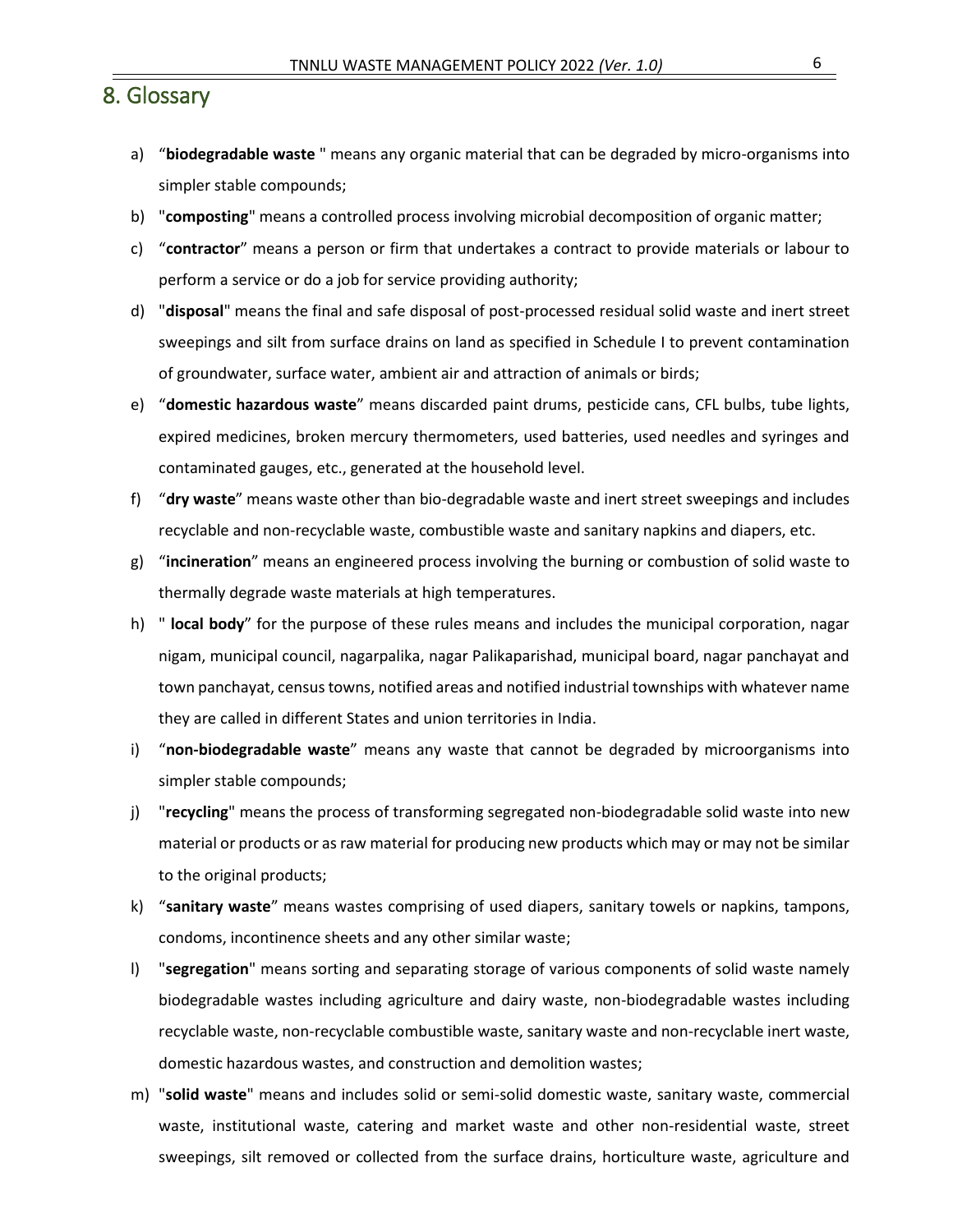dairy waste, treated bio-medical waste excluding industrial waste, bio-medical waste and e-waste,

battery waste, radioactive waste.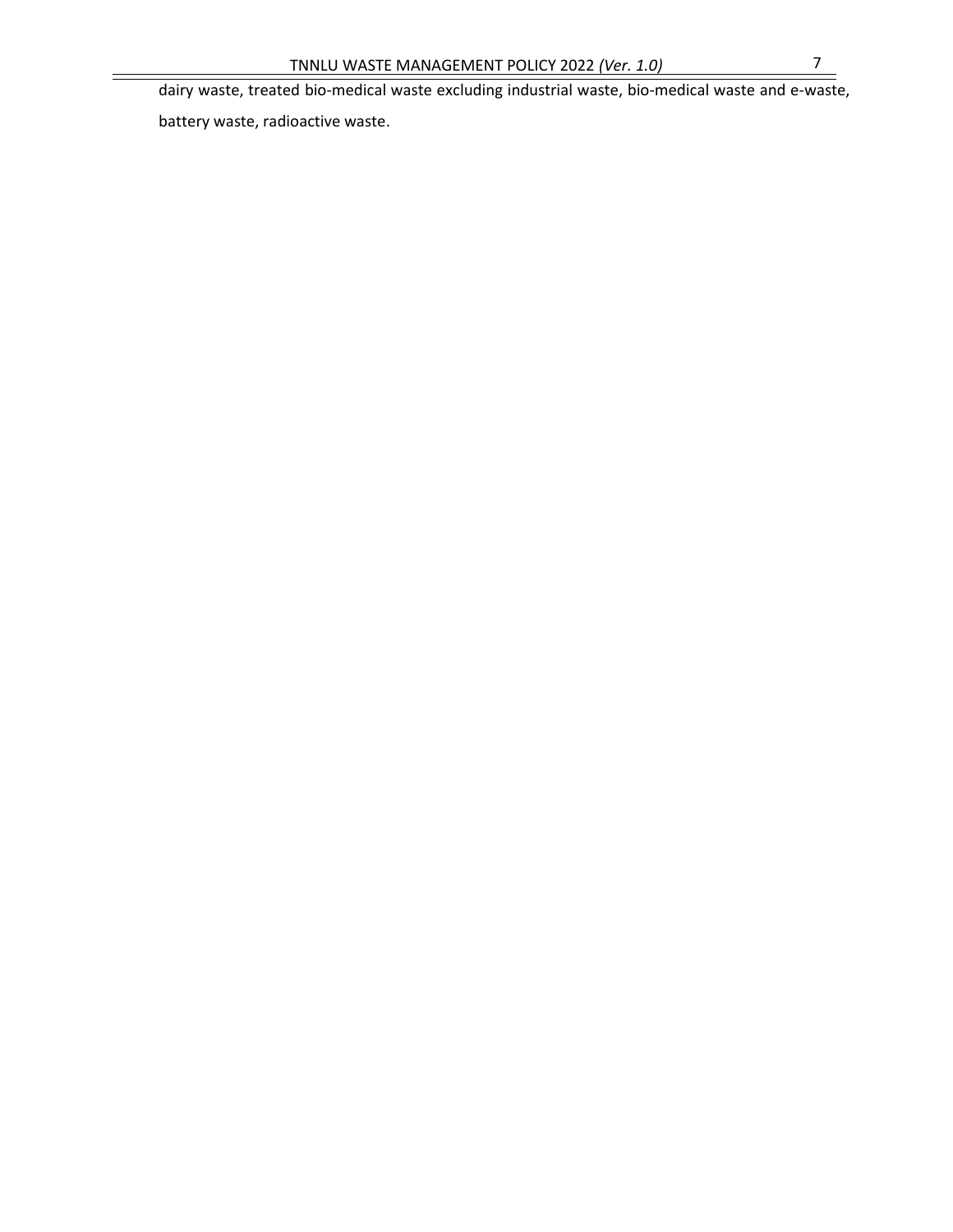# **ANNEXURE**

# **SOLID WASTE MANAGEMENT RULES, 2016**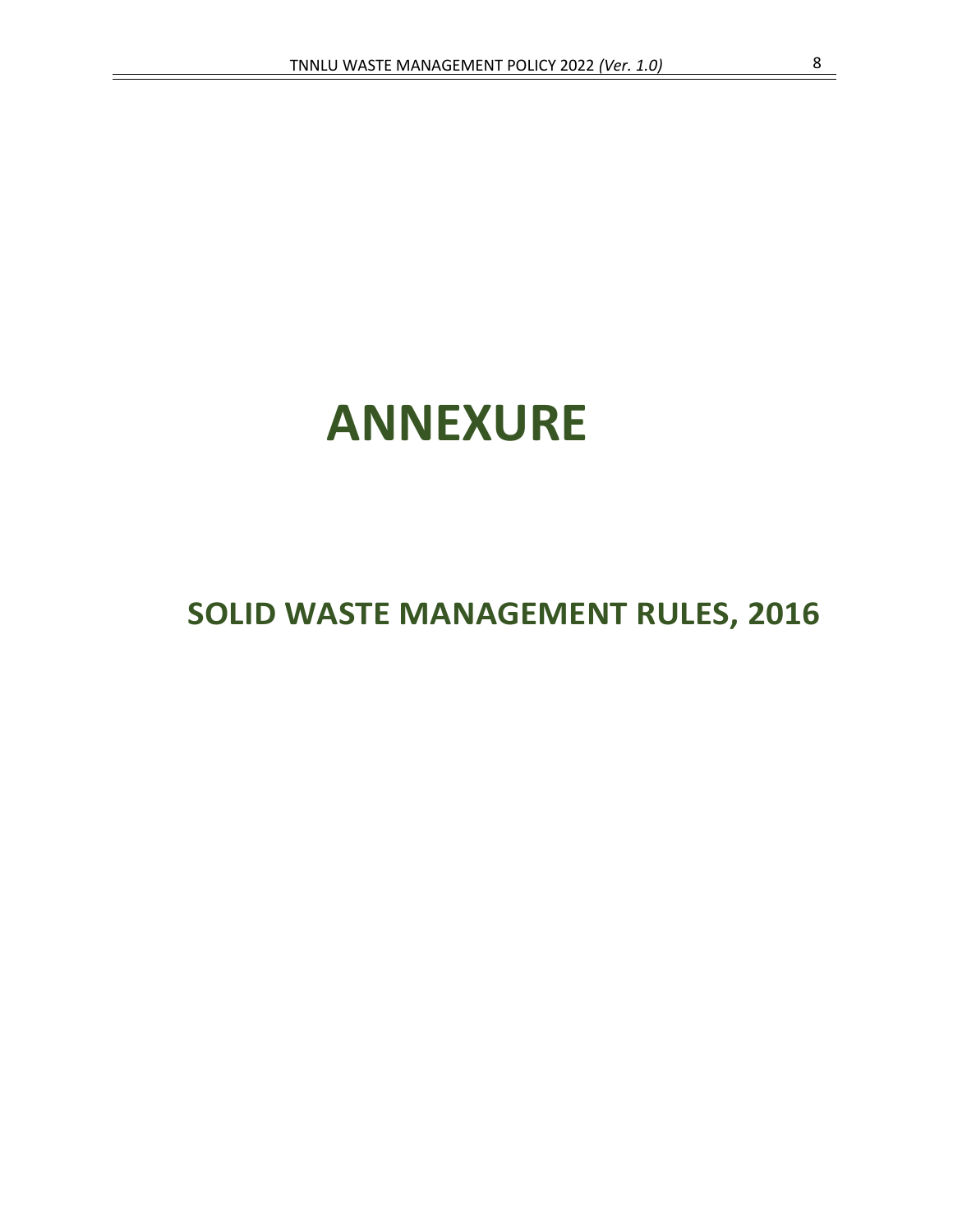#### MINISTRY OF ENVIRONMENT, FOREST AND CLIMATE CHANGENOTIFICATION

#### New Delhi, the 8th April, 2016

**S.O. 1357(E).—**Whereas the draft of the Solid Waste Management Rules, 2015 were published under the notification of the Government of India in the Ministry of Environment, Forest and Climate Change number G.S.R. 451 (E), dated the 3rd June, 2015 in the Gazette of India, part II, Section3, sub- section (i) of the same date inviting objections or suggestions from the persons likely to be affected thereby, before the expiry of the period of sixty days from the publication of the said notification on the Solid Waste Management Rules, 2015 in supersession of the Municipal Solid Waste (Management and Handling) Rules, 2000;

And whereas, copies of the said Gazette were made available to the public on the  $3<sup>rd</sup>$  June, 2015;

And whereas, the objections or comments received within the stipulated period were duly considered by the Central Government;

Now, therefore, in exercise of the powers conferred by sections 3, 6 and 25 of the Environment (Protection) Act, 1986 (29 of 1986) and in supersession of the Municipal Solid Waste (Management and Handling) Rules, 2000, except as respect things done or omitted to be done before such supersession, the Central Government hereby makes the following rules for management of Solid Waste, namely:-

#### 1. Short title and commencement.-

- (1) These rules may be called the Solid Waste Management Rules, 2016.
- (2) They shall come into force on the date of their publication in the Official Gazette.

2. **Application.-** These rules shall apply to every urban local body, outgrowths in urban agglomerations, census towns as declared by the Registrar General and Census Commissioner of India, notified areas, notified industrial townships, areas under the control of Indian Railways, airports, airbases, Ports and harbours, defence establishments, special economic zones, State and Central government organisations, places of pilgrims, religious and historical importance as may be notified by respective State government from time to time and to every domestic, institutional, commercial and any other non residential solid waste generator situated in the areas except industrial waste, hazardous waste, hazardous chemicals, bio medical wastes, e-waste, lead acid batteries and radio-active waste, that are covered under separate rules framed under the Environment (Protection) Act, 1986**.**

3. **Definitions –**(1) In these rules, unless the context otherwise requires,- (1) **"aerobic composting"** means a controlled process involving microbial decomposition of organic matter in the presence of oxygen;

- 2. **"anaerobic digestion"** means a controlled process involving microbial decomposition of organic matter in absence of oxygen;
- 3. **"authorisation"** means the permission given by the State Pollution Control Board or Pollution Control Committee, as the case may be, to the operator of a facility or urban local suthority, or any other agency responsible for processing and disposal of solid waste;
- 4. **"biodegradable waste "** means any organic material that can be degraded by micro-organisms into simpler stable compounds;
- 5. **"bio-methanation"** means a process which entails enzymatic decomposition of the organic matter by microbial action to produce methane rich biogas;
- 6. **"brand owner"** means a person or company who sells any commodity under a registered brand label.
- 7. "**buffer zone**" means zone of no development to be maintained around solid waste processing and disposal facility, exceeding 5 TPD of installed capacity. This will be maintained within total and area allotted for the solid waste processing and disposal facility.
- 8. **"bulk waste generator"** means and includes buildings occupied by the Central government departments or undertakings, State government departments or undertakings, local bodies, public sector undertakings or privatecompanies, hospitals, nursing homes, schools, colleges, universities, other educational institutions, hostels, hotels, commercial establishments, markets, places of worship, stadia and sports complexes having an average waste generation rate exceeding 100kg per day**;**
- 9. **"bye-laws"** means regulatory framework notified by local body, census town and notified area townships for facilitating the implementation of these rules effectively in their jurisdiction**.**
- 10. **"census town"** means an urban area as defined by the Registrar General and Census Commissioner of India;
- 11. **"combustible waste"** means non-biodegradable, non-recyclable, non-reusable, non hazardous solid waste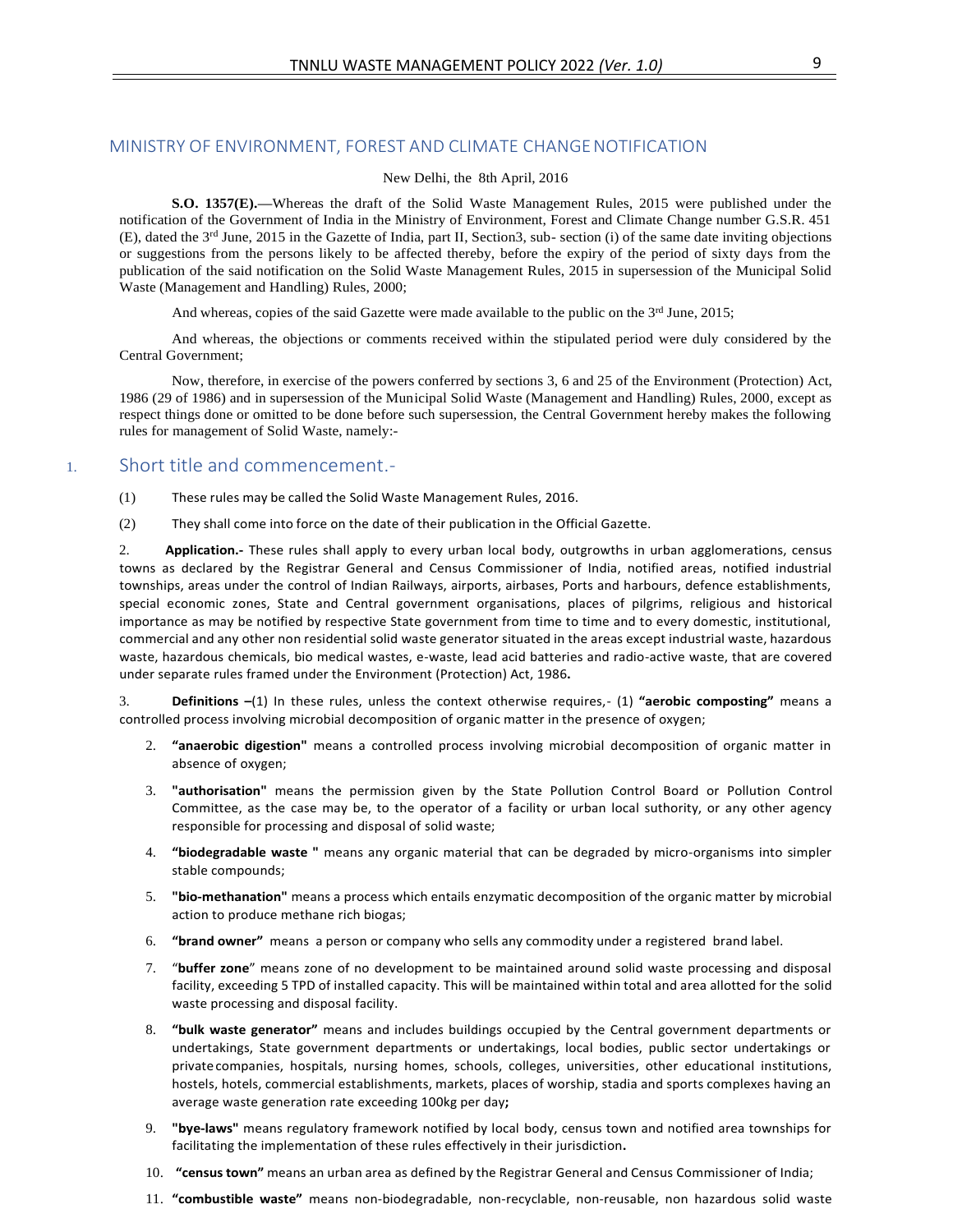having minimum calorific value exceeding 1500 kcal/kg and excluding chlorinated materials like plastic, wood pulp, etc**;**

- 12. "**composting"** means a controlled process involving microbial decomposition of organic matter;
- 13. "**contractor**" means a person or firm that undertakes a contract to provide materials or labour to perform a service or do a job for service providing authority;
- 14. **"co-processing"** means use of non-biodegradable and non recyclable solid waste having calorific value exceeding 1500k/cal as raw material or as a source of energy or both to replace or supplement the natural mineral resources and fossil fuels in industrial processes;
- 15. **"decentralised processing"** means establishment of dispersed facilities for maximizing the processing of biodegradable waste and recovery of recyclables closest to the source of generation so as to minimize transportation of waste for processing or disposal;
- 16. "**disposal"** means the final and safe disposal of post processed residual solid waste and inert street sweepings and silt from surface drains on land as specified in Schedule I to prevent contamination of ground water, surface water, ambient air and attraction of animals or birds;
- 17. **"domestic hazardous waste"** means discarded paint drums, pesticide cans, CFL bulbs, tube lights, expired medicines, broken mercury thermometers, used batteries, used needles and syringes and contaminated gauge, etc., generated at the household level;
- 18. **"door to door collection" m**eans collection of solid waste from the door step of households, shops, commercial establishments , offices , institutional or any other non residential premises and includes collection of such waste from entry gate or a designated location on the ground floor in a housing society , multi storied building or apartments , large residential, commercial or institutional complex or premises;**.**
- 19. **"dry waste"** means waste other than bio-degradable waste and inert street sweepings and includes recyclable and non recyclable waste, combustible waste and sanitary napkin and diapers, etc;
- 20. **"dump sites"** means a land utilised by local body for disposal of solid waste without following the principlesof sanitary land filling;
- 21. **"extended producer responsibility" (EPR)** means responsibility of any producer of packaging products such as plastic, tin, glass and corrugated boxes, etc., for environmentally sound management, till end-of-life of the packaging products;
- 22. **"facility"** means any establishment wherein the solid waste management processes namely segregation, recovery, storage, collection, recycling, processing, treatment or safe disposal are carried out;
- 23. **"fine" means** penalty imposed on waste generators or operators of waste processing and disposal facilities under the bye-laws for non-compliance of the directions contained in these rules and/or bye- laws
- 24. **"Form"** means a F8orm appended to these rules;
- 25. **"handling"** includes all activities relating to sorting, segregation, material recovery, collection, secondary storage, shredding, baling, crushing, loading, unloading, transportation, processing and disposal of solid wastes;
- 26. **"inerts"** means wastes which are not bio-degradable, recyclable or combustible street sweeping or dust and silt removed from the surface drains;
- 27. **"incineration"** means an engineered process involving burning or combustion of solid waste to thermally degrade waste materials at high temperatures;
- 28. **"informal waste collector"** includes individuals, associations or waste traders who are involved in sorting, sale and purchase of recyclable materials;
- 29. "**leachate"** means the liquid that seeps through solid waste or other medium and has extracts of dissolved or suspended material from it;
- 30. **" local body"** for the purpose of these rules means and includes the municipal corporation, nagar nigam, municipal council, nagarpalika, nagar Palikaparishad, municipal board, nagar panchayat and town panchayat, census towns, notified areas and notified industrial townships with whatever name they are called in different States and union territories in India;
- 31. "**materials recovery facility" (MRF)** means a facility where non-compostable solid waste can be temporarily stored by the local body or any other entity mentioned in rule 2 or any person or agency authorised by any of them to facilitate segregation, sorting and recovery of recyclables from various components of waste by authorised informal sector of waste pickers, informal recyclers or any other work force engaged by the local body or entity mentioned in rule 2for the purpose before the waste is delivered or taken up for its processing or disposal;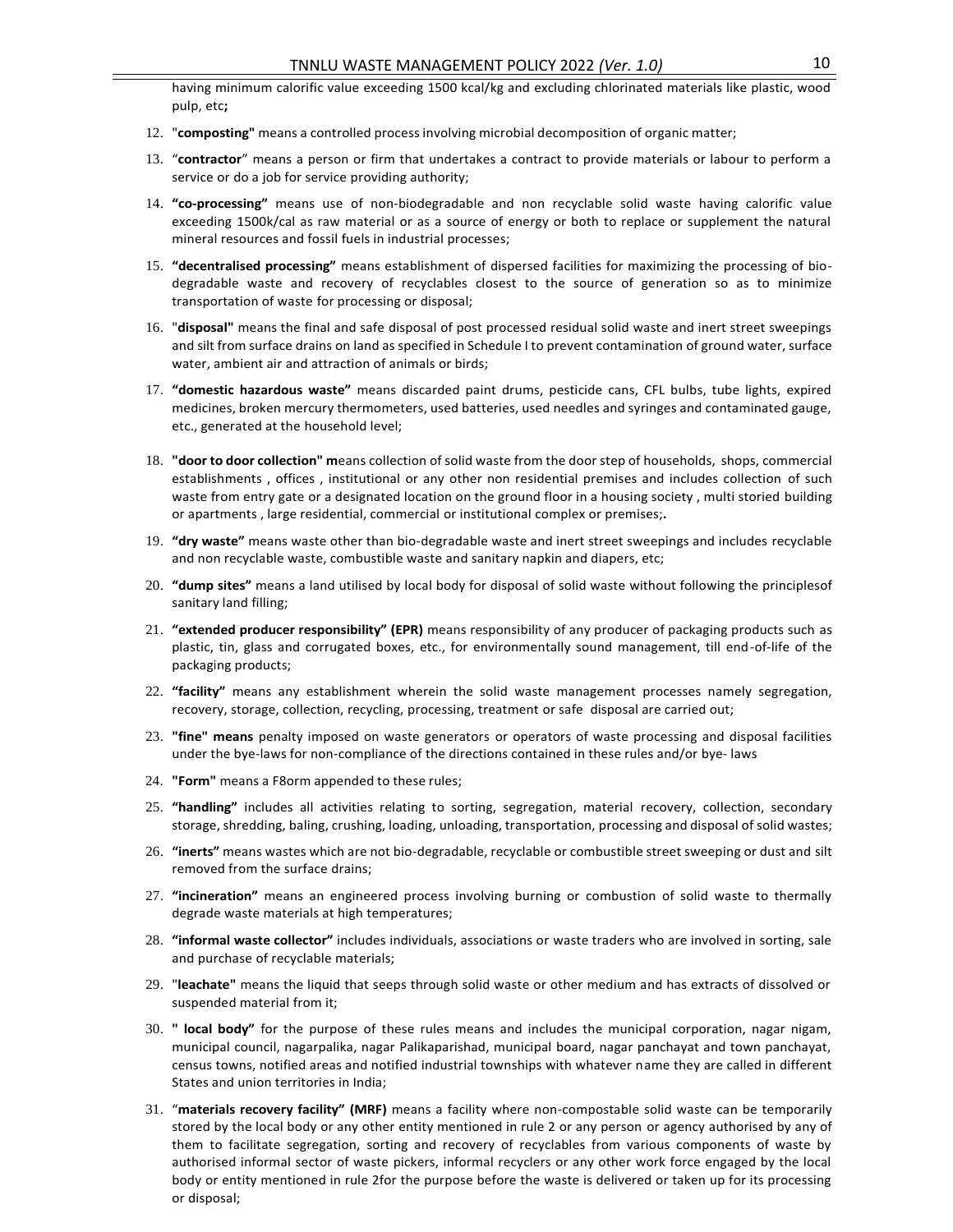- 32. **"non-biodegradable waste"** means any waste that cannot be degraded by micro organisms into simpler stable compounds;
- 33. **"operator of a facility"** means a person or entity, who owns or operates a facility for handling solid waste which includes the local body and any other entity or agency appointed by the local body;
- 34. **primary collection"** means collecting, lifting and removal ofsegregated solid waste from source of itsgeneration including households, shops, offices and any other non-residential premises or from any collection points or any other location specified by the local body;
- 35. "**processing"** means any scientific process by which segregated solid waste is handled for the purpose of reuse, recycling or transformation into new products**;**
- 36. **"recycling**" means the process of transforming segregated non-biodegradable solid waste into new material or product or as raw material for producing new products which may or may not be similar to the original products;
- 37. **"redevelopment"** means rebuilding of old residential or commercial buildings at the same site, where the existing buildings and other infrastructures have become dilapidated;
- 38. **"refused derived fuel**"(RDF) means fuel derived from combustible waste fraction of solid waste like plastic, wood, pulp or organic waste, other than chlorinated materials, in the form of pellets or fluff produced by drying, shredding, dehydrating and compacting of solid waste ;
- 39. "**residual solid waste"** means and includes the waste and rejects from the solid waste processing facilities which are not suitable for recycling or further processing;
- 40. **"sanitary land filling "** means the final and safe disposal of residual solid waste and inert wastes on land in a facility designed with protective measures against pollution of ground water, surface water and fugitive air dust, wind-blown litter, bad odour, fire hazard, animal menace, bird menace, pests or rodents, greenhouse gas emissions, persistent organic pollutants slope instability and erosion;
- 41. **"sanitary waste"** means wastes comprising of used diapers, sanitary towels or napkins, tampons, condoms, incontinence sheets and any other similar waste;
- 42. **"Schedule"** means the Schedule appended to these rules;
- 43. "**secondary storage**" means the temporary containment of solid waste after collection at secondary waste storage depots or MRFs or bins for onward transportation of the waste to the processing or disposal facility;
- 44. **"segregation"** means sorting and separate storage of various components of solid waste namely biodegradable wastes including agriculture and dairy waste, non biodegradable wastes including recyclable waste, nonrecyclable combustible waste, sanitary waste and non recyclable inert waste, domestic hazardous wastes, and construction and demolition wastes;
- 45. **"service provider"** means an authority providing public utility services like water, sewerage, electricity, telephone, roads, drainage, etc;
- 46. **"solid waste"** means and includes solid or semi-solid domestic waste, sanitary waste, commercial waste, institutional waste, catering and market waste and other non residential wastes, street sweepings, silt removed orcollected from the surface drains, horticulture waste, agriculture and dairy waste, treated bio-medical waste excluding industrial waste, bio-medical waste and e-waste, battery waste, radio-active waste generated in the area under the local authorities and other entities mentioned in rule 2;
- 47. **"sorting"** means separating various components and categories of recyclables such as paper, plastic, cardboards, metal, glass, etc., from mixed waste as may be appropriate to facilitate recycling;
- 48. **"stabilising"** means the biological decomposition of biodegradable wastes to a stable state where it generates no leachate or offensive odours and is fit for application to farm land ,soil erosion control and soil remediation;
- 49. **"street vendor"** means any person engaged in vending of articles, goods, wares, food items or merchandise of everyday use or offering services to the general public, in a street, lane, side walk, footpath, pavement, public park or any other public place or private area, from a temporary built up structure or by moving from place to place and includes hawker, peddler, squatter and all other synonymous terms which may be local or region specific; and the words "street vending" with their grammatical variations and cognate expressions, shall be construed accordingly;
- 50. **"tipping fee"** means a fee or support price determined by the local authorities or any state agency authorised bythe State government to be paid to the concessionaire or operator of waste processing facility or for disposal of residual solid waste at the landfill;
- 51. **"transfer station"** means a facility created to receive solid waste from collection areas and transport in bulk in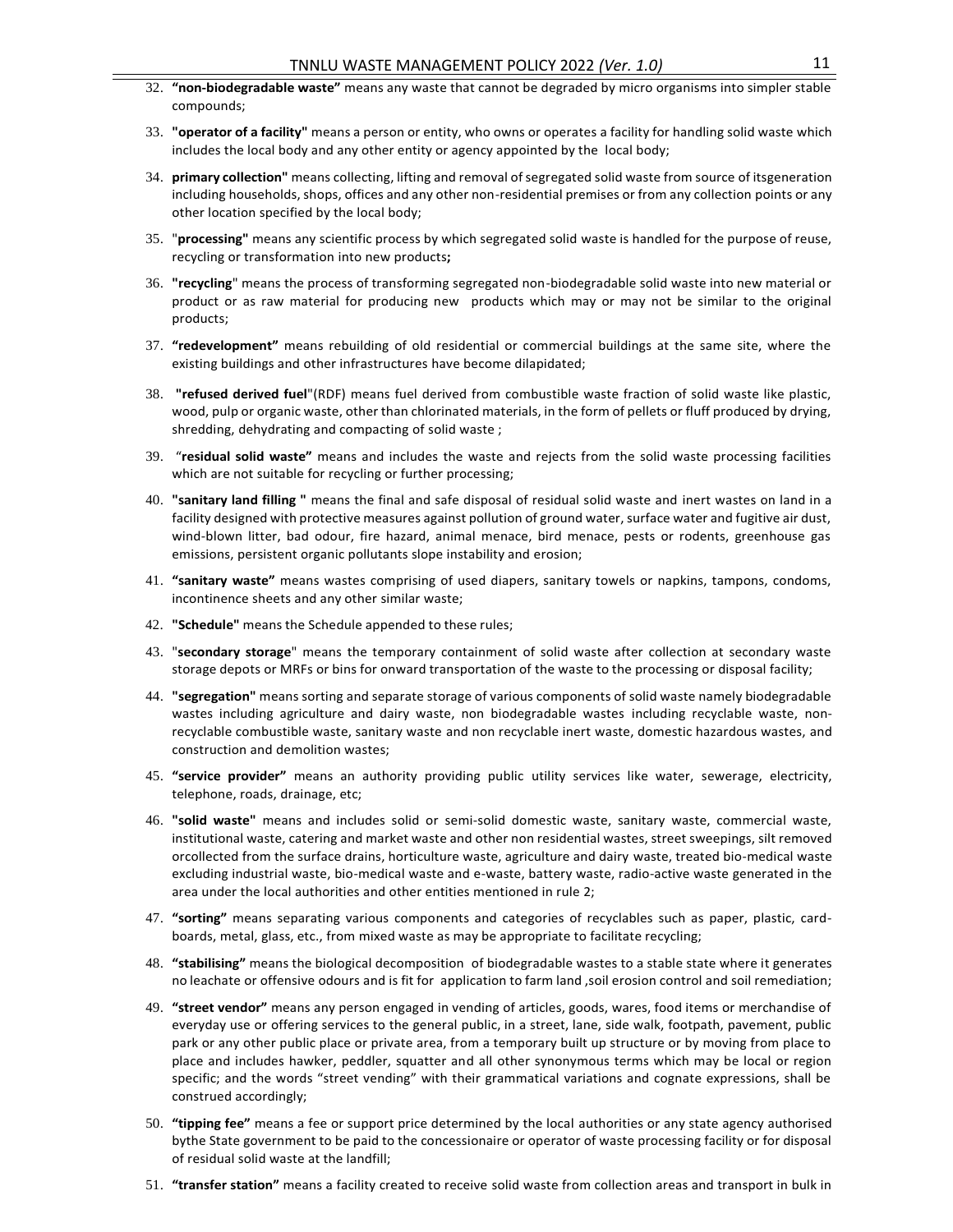covered vehicles or containers to waste processing and, or, disposal facilities;

- 52. **"transportation"** means conveyance of solid waste, either treated, partly treated or untreated from a location toanother location in an environmentally sound manner through specially designed and covered transport system so as to prevent the foul odour, littering and unsightly conditions;
- 53. **"treatment"** means the method, technique or process designed to modify physical, chemical or biological characteristics or composition of any waste so as to reduce its volume and potential to cause harm;
- 54. **"user fee"** means a fee imposed by the local body and any entity mentioned in rule 2 on the waste generator to cover full or part cost of providing solid waste collection, transportation, processing and disposal services.
- 55. "**vermi composting"** means the process of conversion of bio-degradable waste into compost using earth worms;
- 56. "**waste generator**" means and includes every person or group of persons, every residential premises and non residential establishments including Indian Railways, defense establishments, which generate solid waste;
- 57. **"waste hierarchy"** means the priority order in which the solid waste is to should be managed by giving emphasis to prevention, reduction, reuse, recycling, recovery and disposal, with prevention being the mostpreferred option and the disposal at the landfill being the least;
- 58. **"waste picker"** means a person or groups of persons informally engaged in collection and recovery of reusable and recyclable solid waste from the source of waste generation the streets, bins, material recovery facilities, processing and waste disposal facilities for sale to recyclers directly or through intermediaries to earn their livelihood.

(2) Words and expressions used herein but not defined, but defined in the Environment (Protection) Act, 1986, the Water (Prevention and Control of Pollution) Act, 1974, Water (Prevention and Control of Pollution) Cess Act, 1977 and the Air (prevention and Control of Pollution) Act, 1981 shall have the same meaning as assigned to them in the respective Acts.

#### **4 Duties of waste generators.-** (1) Every waste generator shall,-

(a) segregate and store the waste generated by them in three separate streams namely bio-degradable, non biodegradable and domestic hazardous wastes in suitable bins and handover segregated wastes to authorised waste pickers or waste collectors as per the direction or notification by the local authorities from time to time;

(b) wrap securely the used sanitary waste like diapers, sanitary pads etc., in the pouches provided by the manufacturers or brand owners of these products or in a suitable wrapping material as instructed by the local authorities and shall place the same in the bin meant for dry waste or non- bio-degradable waste;

(c) store separately construction and demolition waste, as and when generated, in his own premises and shall dispose off as per the Construction and Demolition Waste Management Rules, 2016; and

(d) store horticulture waste and garden waste generated from his premises separately in his own premises and dispose of as per the directions of the local body from time to time.

(2) No waste generator shall throw**,** burn or burry the solid waste generated by him, on streets, open public spaces outside his premises or in the drain or water bodies.

(3) All waste generators shall pay such user fee for solid waste management, as specified in the bye-laws of the local bodies.

(4) No person shall organise an event or gathering of more than one hundred persons at any unlicensed place without intimating the local body, at least three working days in advance and such person or the organiser of such event shall ensure segregation of waste at source and handing over of segregated waste to waste collector or agency as specified by the local body.

(5) Every street vendorshall keep suitable containersforstorage of waste generated during the course of his activity such as food waste, disposable plates, cups, cans, wrappers, coconut shells, leftover food, vegetables, fruits, etc., and shall deposit such waste at waste storage depot or container or vehicle as notified by the local body**.**

(6) All resident welfare and market associations shall, within one year from the date of notification of these rules and in partnership with the local body ensure segregation of waste at source by the generators as prescribed in these rules, facilitate collection of segregated waste in separate streams, handover recyclable material to either the authorised waste pickers or the authorised recyclers. The bio-degradable waste shall be processed, treated and disposed off through composting or bio-methanation within the premises as far as possible. The residual waste shall be given to the waste collectors or agency as directed by the local body.

(7) All gated communities and institutions with more than 5,000 sqm area shall, within one year from the date of notification of these rules and in partnership with the local body, ensure segregation of waste at source by the generators as prescribed in these rules, facilitate collection of segregated waste in separate streams, handover recyclable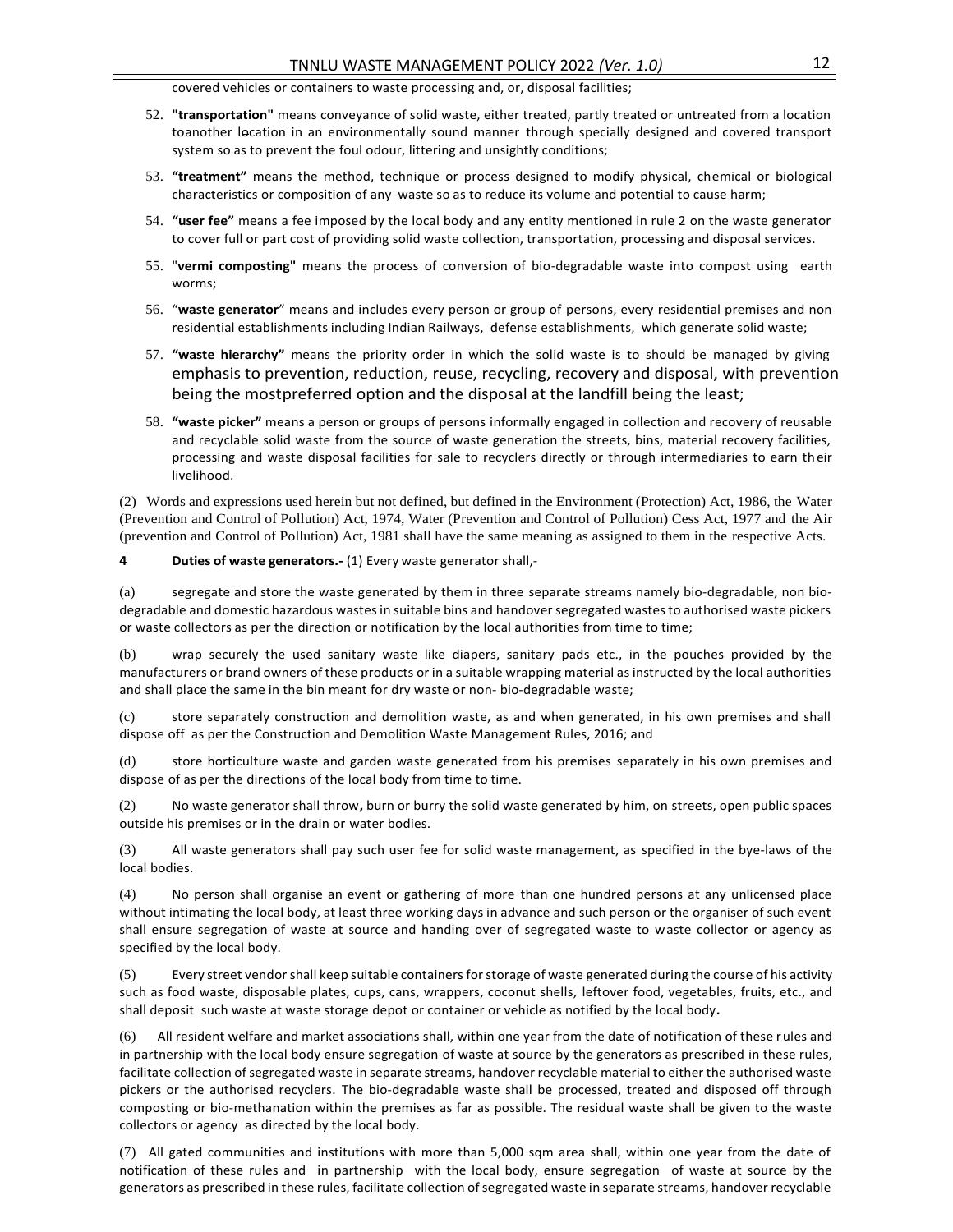material to either the authorised waste pickers or the authorizsd recyclers. The bio-degradable waste shall be processed, treated and disposed off through composting or bio-methanation within the premises as far as possible. The residual waste shall be given to the waste collectors or agency as directed by the local body.

(8) All hotels and restaurants shall, within one year from the date of notification of these rules and in partnership with the local body ensure segregation of waste at source as prescribed in these rules, facilitate collection of segregated waste in separate streams, handover recyclable material to either the authorised waste pickers or the authorised recyclers.The bio-degradable waste shall be processed, treated and disposed off through composting or bio-methanation within thepremises as far as possible. The residual waste shall be given to the waste collectors or agency as directed by the local body.

**5. Duties of Ministry of Environment, Forest and Climate Change.-** (1) The Ministry of Environment, Forest and Climate Change shall be responsible for over all monitoring the implementation of these rules in the country. It shall constitute a Central Monitoring Committee under the Chairmanship of Secretary, Ministry of Environment, Forest and Climate Change comprising officer not below the rank of Joint Secretary or Advisor from the following namely,-

- 1) Ministry of Urban Development
- 2) Ministry of Rural Development
- 3) Ministry of Chemicals and Fertilizers
- 4) Ministry of Agriculture
- 5) Central Pollution Control Board
- 6) Three State Pollution Control Boards or Pollution Control Committees by rotation
- 7) Urban Development Departments of three State Governments by rotation
- 8) Rural Development Departments from two State Governments by rotation
- 9) Three Urban Local bodies by rotation
- 10) Two census towns by rotation
- 11) FICCI, CII
- 12) Two subject experts

2. This Central Monitoring Committee shall meet at least once in a year to monitor and review the implementation of these rules. The Ministry of Environment, Forest and Climate Change may co-opt other experts, if needed. The Committee shall be renewed every three years.

**6. Duties of Ministry of Urban Development.-** (1) The Ministry of Urban Development shall coordinate with State Governments and Union territory Administrations to,-

(a) take periodic review of the measurestaken by the states and local bodiesforimproving solid waste management practices and execution of solid waste management projects funded by the Ministry and external agencies at least once ina year and give advice on taking corrective measures;

(b) formulate national policy and strategy on solid waste management including policy on waste to energy in consultation with stakeholders within six months from the date of notification of these rules;

(c) facilitate States and Union Territories in formulation of state policy and strategy on solid management based on national solid waste management policy and national urban sanitation policy;

(d) promote research and development in solid waste management sector and disseminate information to States andlocal bodies;

(e) undertake training and capacity building of local bodies and other stakeholders;and

(f) provide technical guidelines and project finance to states, Union territories and local bodies on solid waste management to facilitate meeting timelines and standards.

**7. Duties of Department of Fertilisers, Ministry of Chemicals and Fertilisers.-** (1) The Department of Fertilisers through appropriate mechanisms shall,-

(a) provide market development assistance on city compost; and

(b) ensure promotion of co-marketing of compost with chemical fertilisers in the ratio of 3 to 4 bags: 6 to 7 bags by the fertiliser companies to the extent compost is made availablefor marketing to the companies.

**8. Duties of Ministry of Agriculture, Government of India.-** The Ministry of Agriculture through appropriate mechanisms shall,-

(a) provide flexibility in Fertiliser Control Order for manufacturing and sale of compost;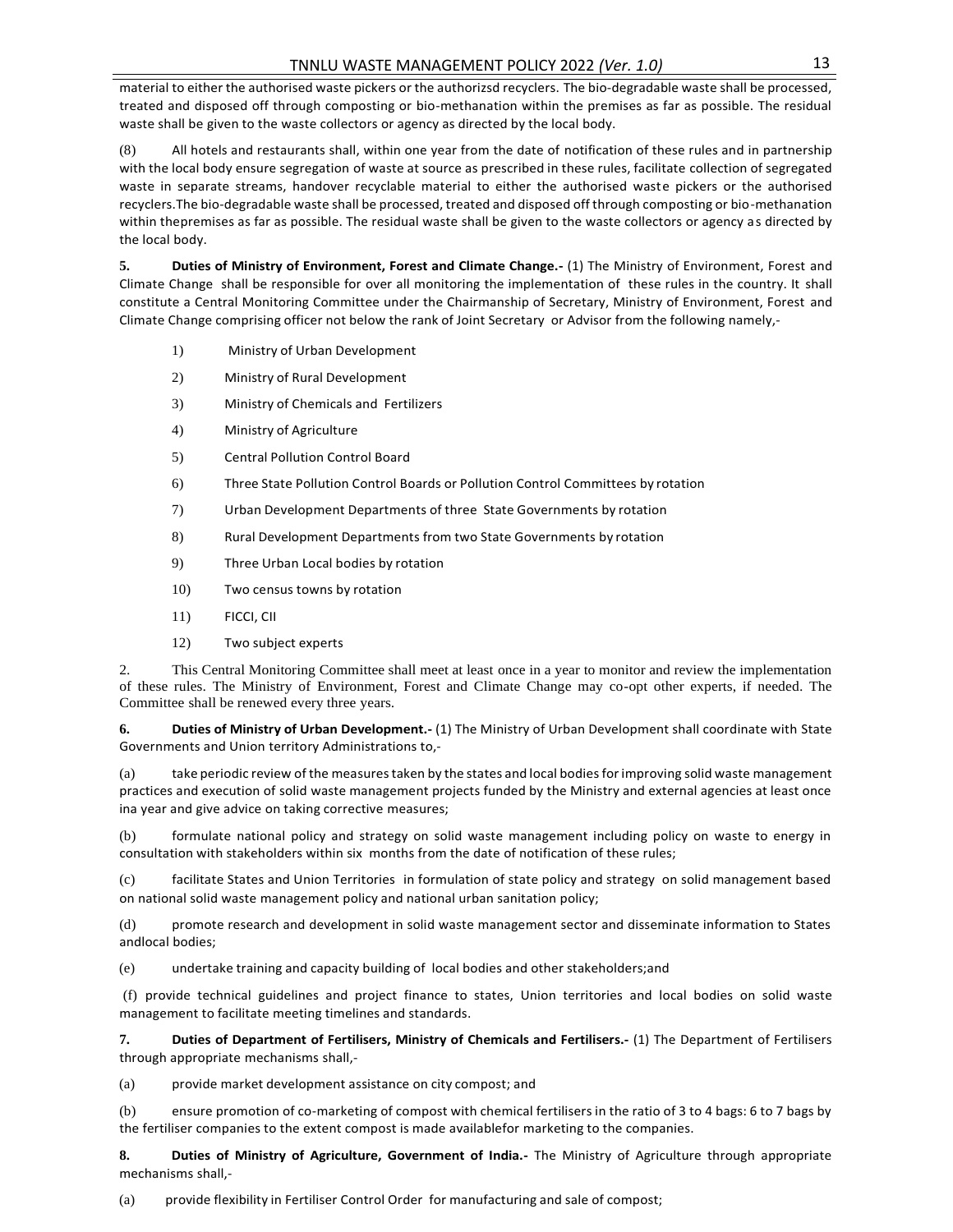- (b) propagate utlisation of compost on farm land;
- (c) set up laboratories to test quality of compost produced by local authorities or their authorised agencies; and
- (d) issue suitable guidelines for maintaining the quality of compost and ratio of use of compost visa-a-vis chemicalfertilizers while applying compost to farmland.
- **9. Duties of the Ministry of Power.-**The Ministry of Power through appropriate mechanisms shall,-
- (a) decide tariff or charges for the power generated from the waste to energy plants based on solid waste.
- (b) compulsory purchase power generated from such waste to energy plants by distribution company.

**10. Duties of Ministry of New and Renewable Energy Sources-** The Ministry of New and Renewable Energy Sources through appropriate mechanisms shall,-

- (a) facilitate infrastructure creation for waste to energy plants; and
- (b) provide appropriate subsidy or incentives for such waste to energy plants.

**11. Duties of the Secretary–in-charge, Urban Development in the States and Union territories.-** (1) The Secretary, Urban Development Department in the State or Union territory through the Commissioner or Director of Municipal Administration or Director of local bodies shall,-

(a) prepare a state policy and solid waste management strategy for the state or the union territory in consultation with stakeholders including representative of waste pickers**,** self help group and similar groups working in the field of waste management consistent with these rules, national policy on solid waste management and national urban sanitation policy of the ministry of urban development, in a period not later than one year from the date of notification of these rules;

(b) while preparing State policy and strategy on solid waste management, lay emphasis on waste reduction, reuse, recycling, recovery and optimum utilisation of various components of solid waste to ensure minimisation of waste going to the landfill and minimise impact of solid waste on human health and environment;

**(c)** state policies and strategies should acknowledge the primary role played by the informal sector of waste pickers, waste collectors and recycling industry in reducing waste and provide broad guidelines regarding integration of waste picker or informal waste collectors in the waste management system.

(d) ensure implementation of provisions of these rules by all local authorities;

(e) direct the town planning department of the State to ensure that master plan of every city in the State or Union territory provisions for setting up of solid waste processing and disposal facilities except for the cities who are members of common waste processing facility or regional sanitary landfill for a group of cities; and

(f) ensure identification and allocation of suitable land to the local bodies within one year for setting up of processing and disposal facilities for solid wastes and incorporate them in the master plans (land use plan) of the State oras the case may be, cities through metropolitan and district planning committees or town and country planning department;

(h) direct the town planning department of the State and local bodies to ensure that a separate space for segregation,storage, decentralised processing of solid waste is demarcated in the development plan for group housing or commercial,institutional or any other non-residential complex exceeding 200 dwelling or having a plot area exceeding 5,000 square meters;

(i) direct the developers of Special Economic Zone, Industrial Estate, Industrial Park to earmark at least five percent of the total area of the plot or minimum five plots or sheds for recovery and recycling facility.

(j) facilitate establishment of common regional sanitary land fill for a group of cities and towns falling within a distance of 50 km (or more) from the regional facility on a cost sharing basis and ensure professional management of such sanitary landfills;

(k) arrange for capacity building of local bodies in managing solid waste, segregation and transportation or processing of such waste at source;

(l) notify buffer zone for the solid waste processing and disposal facilities of more than five tons per day in consultation with the State Pollution Control Board; and

(m) start a scheme on registration of waste pickers and waste dealers.

**12. Duties of District Magistrate or District Collector or Deputy Commissioner.-** The District Magistrate or District Collector or as the case may be , the Deputy Commissioner shall, -

(a) facilitate identification and allocation of suitable land as per clause (f) of rules 11 for setting up solid waste processing and disposal facilities to local authorities in his district in close coordination with the Secretary-in-charge of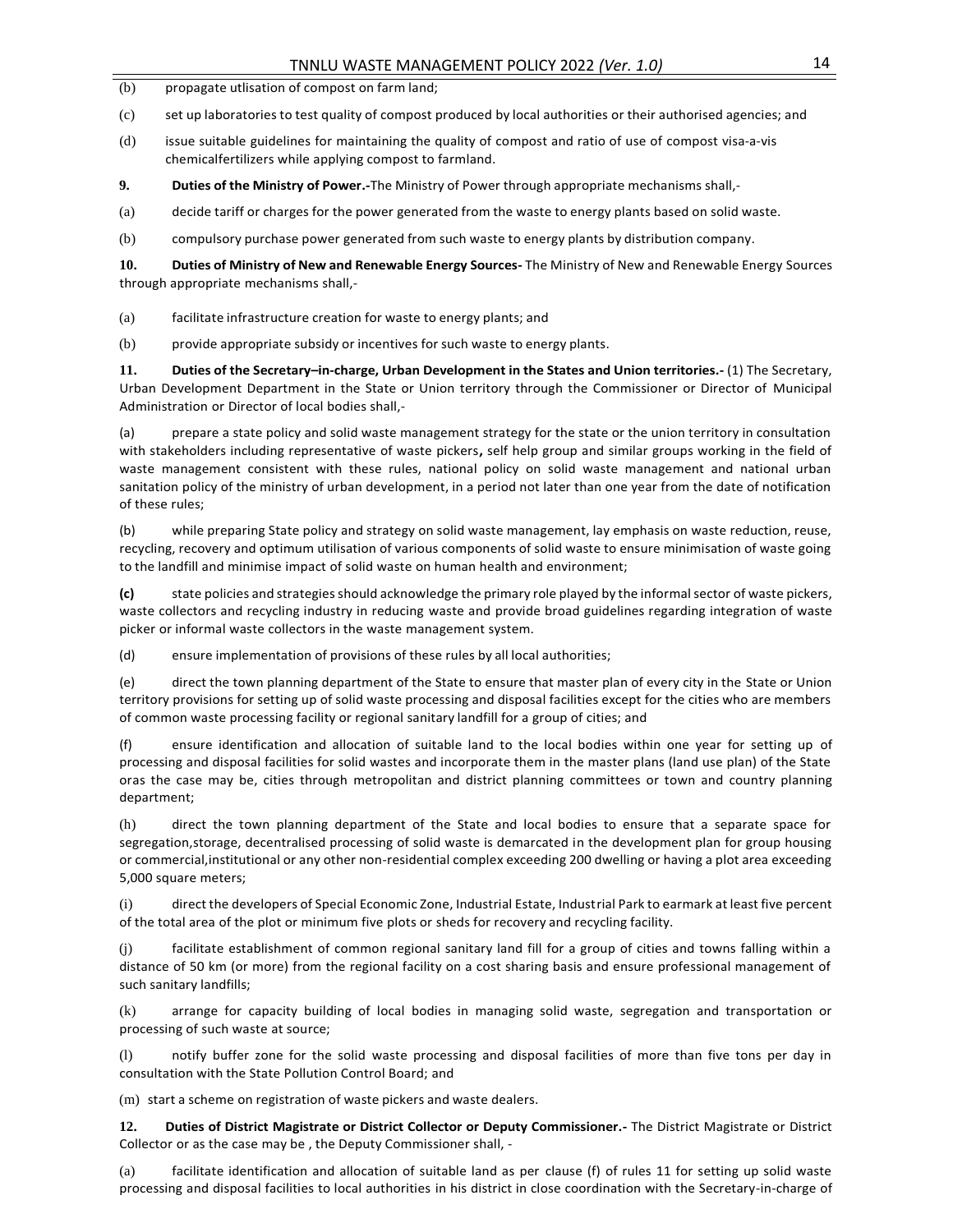State Urban Development Department within one year from the date of notification of these rules;

(b) review the performance of local bodies, at least once in a quarter on waste segregation, processing, treatment and disposal and take corrective measures in consultation with the Commissioner or Director of Municipal Administration or Director of local bodies and secretary-in-charge of the State Urban Development.

**13. Duties of the Secretary–in-charge of Village Panchayats or Rural Development Department in the State and Union territory.-** (1) The Secretary–in-charge of Village Panchayats or Rural Development Department in the Stateand Union territory shall have the same duties as the Secretary–in-charge, Urban Development in the States and Union territories, for the areas which are covered under these rules and are under their jurisdictions.

**14. Duties of Central Pollution Control Board.-**The Central Pollution Control Board shall, -

(a) co-ordinate with the State Pollution Control Boards and the Pollution Control Committees for implementation of these rules and adherence to the prescribed standards by local authorities;

(b) formulate the standards for ground water, ambient air, noise pollution, leachate in respect of all solid waste processing and disposal facilities;

(c) review environmental standards and norms prescribed for solid waste processing facilities or treatment technologies and update them as and when required;

(d) review through State Pollution Control Boards or Pollution Control Committees, at least once in a year, the implementation of prescribed environmental standards for solid waste processing facilities or treatment technologies andcompile the data monitored by them;

(e) review the proposals of State Pollution Control Boards or Pollution Control Committees on use of any new technologies for processing, recycling and treatment of solid waste and prescribe performance standards, emission norms for the same within 6 months;

(f) monitor through State Pollution Control Boards or Pollution Control Committees the implementation of these rules by local bodies;

(g) prepare an annual report on implementation of these rules on the basis of reports received from State Pollution Control Boards and Committees and submit to the Ministry of Environment, Forest and Climate Change and the report shall also be put in public domain;

(h) publish guidelines for maintaining buffer zone restricting any residential, commercial or any other construction activity from the outer boundary of the waste processing and disposal facilities for different sizes of facilities handling more than five tons per day of solid waste;

(i) publish guidelines, from time to time, on environmental aspects of processing and disposal of solid waste to enable local bodies to comply with the provisions of these rules; and

(j) provide guidance to States or Union territories on inter-state movement of waste.

**15. Duties and responsibilities of local authorities and village Panchayats of census towns and urban agglomerations.-** The local authorities and Panchayats shall,-

(a) prepare a solid waste management plan as per state policy and strategy on solid waste management within six months from the date of notification of state policy and strategy and submit a copy to respective departments of State Government or Union territory Administration or agency authorised by the State Government or Union territory Administration;

(b) arrange for door to door collection of segregated solid waste from all households including slums and informal settlements, commercial, institutional and other non residential premises. From multi-storage buildings, large commercial complexes, malls, housing complexes, etc., this may be collected from the entry gate or any other designated location;

(c) establish a system to recognise organisations of waste pickers or informal waste collectors and promote and establish a system for integration of these authorised waste-pickers and waste collectors to facilitate their participation insolid waste management including door to door collection of waste;

(d) facilitate formation of Self Help Groups, provide identity cards and thereafter encourage integration in solid waste management including door to door collection of waste;

(e) frame bye-laws incorporating the provisions of these rules within one year from the date of notification of these rules and ensure timely implementation;

(f) prescribe from time to time user fee as deemed appropriate and collect the fee from the waste generators on its own or through authorised agency;

(g) direct waste generators not to litter i.e throw or dispose of any waste such as paper, water bottles, liquor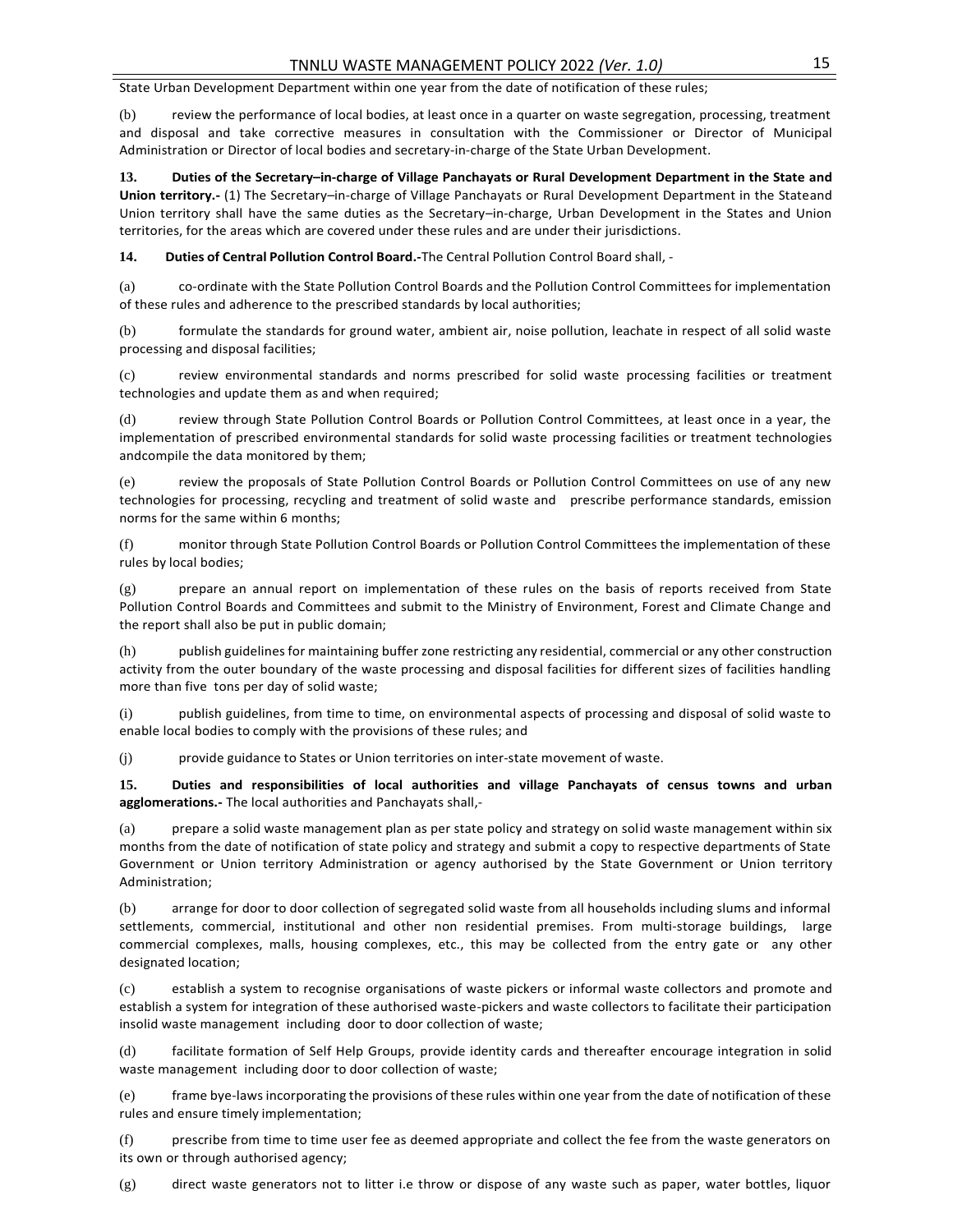bottles,soft drink canes, tetra packs, fruit peel, wrappers, etc., or burn or burry waste on streets, open public spaces, drains, waste bodies and to segregate the waste at source as prescribed under these rules and hand over the segregated waste to authorised the waste pickers or waste collectors authorised by the local body;

(h) setup material recovery facilities or secondary storage facilities with sufficient space for sorting of recyclable materials to enable informal or authorised waste pickers and waste collectors to separate recyclables from the waste and provide easy access to waste pickers and recyclers for collection of segregated recyclable waste such as paper, plastic, metal, glass, textile from the source of generation or from material recovery facilities; Bins for storage of biodegradablewastes shall be painted green, those for storage of recyclable wastes shall be printed white and those for storage of other wastes shall be printed black;

(i) establish waste deposition centres for domestic hazardous waste and give direction for waste generators to deposit domestic hazardous wastes at this centre for its safe disposal. Such facility shall be established in a city or town in a manner that one centre is set up for the area of twenty square kilometers or part thereof and notify the timings of receiving domestic hazardous waste at such centres;

(j) ensure safe storage and transportation of the domestic hazardous waste to the hazardous waste disposal facility or as may be directed by the State Pollution Control Board or the Pollution Control Committee;

(k) direct street sweepers not to burn tree leaves collected from street sweeping and store them separately and handover to the waste collectors or agency authorised by local body;

(l) provide training on solid waste management to waste-pickers and waste collectors;

(m) collect waste from vegetable, fruit, flower, meat, poultry and fish market on day to day basis and promote setting up of decentralised compost plant or bio-methanation plant at suitable locations in the markets or in the vicinity ofmarkets ensuring hygienic conditions;

(n) collect separately waste from sweeping of streets, lanes and by-lanes daily, or on alternate days or twice a week depending on the density of population, commercial activity and local situation;

(o) set up covered secondary storage facility for temporary storage of street sweepings and silt removed from surface drains in cases where direct collection of such waste into transport vehicles is not convenient. Waste so collected shall be collected and disposed of at regular intervals as decided by the local body;

(p) collect horticulture, parks and garden waste separately and process in the parks and gardens, asfar as possible;

(q) transport segregated bio-degradable waste to the processing facilities like compost plant, bio-methanation plantor any such facility. Preference shall be given for on site processing of such waste;

(r) transport non-bio-degradable waste to the respective processing facility or material recovery facilities or secondary storage facility;

(s) transport construction and demolition waste as per the provisions of the Construction and Demolition Waste management Rules, 2016;

(t) involve communities in waste management and promotion of home composting, bio-gas generation, decentralised processing of waste at community level subject to control of odour and maintenance of hygienic conditions around the facility;

(u) phase out the use of chemical fertilizer in two years and use compost in all parks, gardens maintained by the local body and wherever possible in other places under its jurisdiction. Incentives may be provided to recycling initiatives by informal waste recycling sector.

(v) facilitate construction, operation and maintenance of solid waste processing facilities and associated infrastructure on their own or with private sector participation or through any agency for optimum utilisation of various components of solid waste adopting suitable technology including the following technologies and adhering to the guidelines issued by the Ministry of Urban Development from time to time and standards prescribed by the Central Pollution Control Board. Preference shall be given to decentralised processing to minimize transportation cost and environmental impacts such as-

a) bio-methanation, microbial composting, vermi-composting, anaerobic digestion or any other appropriate processing for bio-stabilisation of biodegradable wastes;

b)waste to energy processes including refused derived fuel for combustible fraction of waste or supply asfeedstock to solid waste based power plants or cement kilns;

(w) undertake on their own or through any other agency construction, operation and maintenance of sanitary landfilland associated infrastructure as per Schedule 1 for disposal of residual wastesin a manner prescribed under these rules;

(x) make adequate provision of funds for capital investments as well as operation and maintenance of solid waste management services in the annual budget ensuring that funds for discretionary functions of the local body have been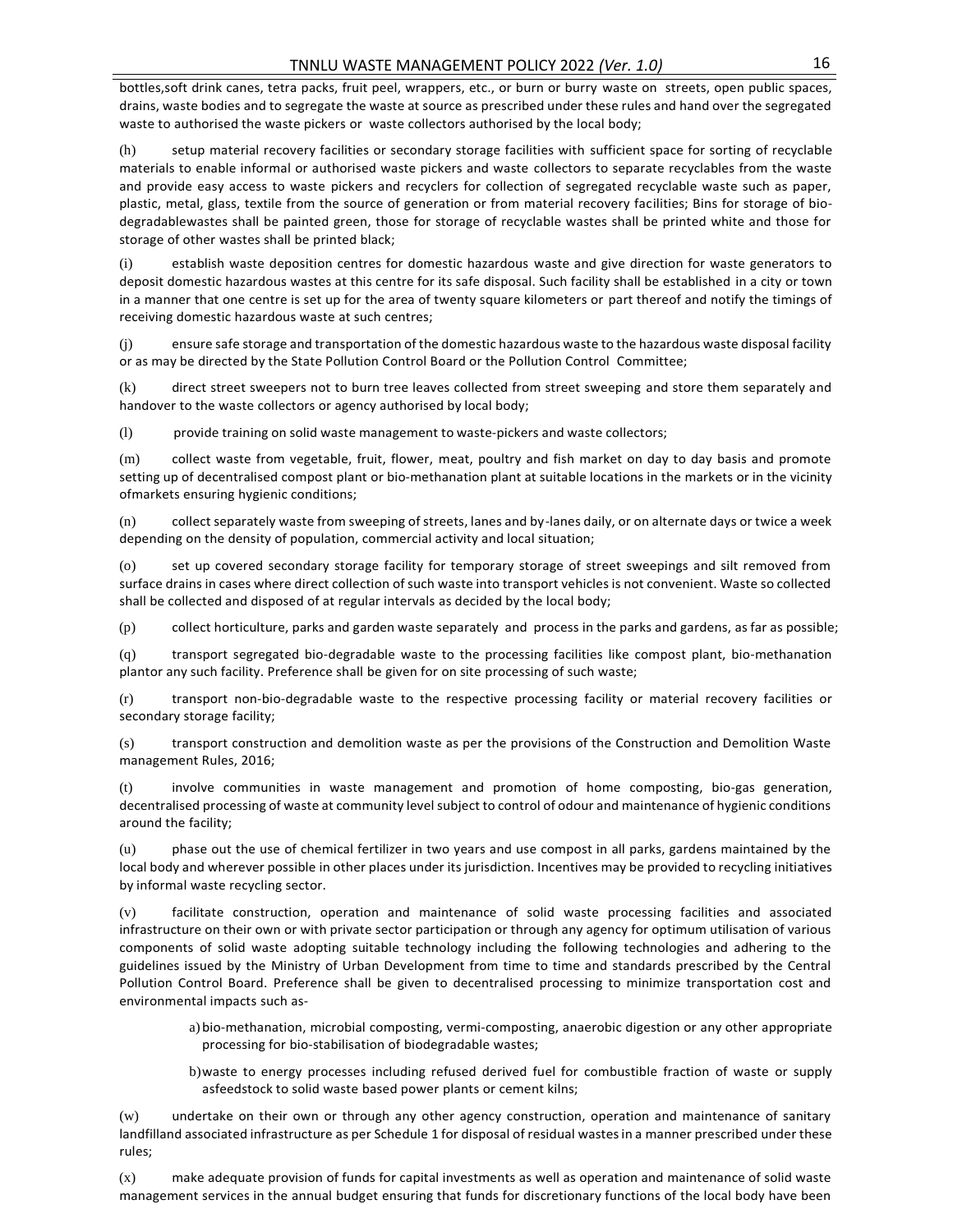allocated only after meeting the requirement of necessary funds for solid waste management and other obligatory functions of the local body as per these rules;

(y) make an application in Form-I for grant of authorisation for setting up waste processing, treatment or disposal facility, if the volume of waste is exceeding five metric tones per day including sanitary landfills from the State Pollution Control Board or the Pollution Control Committee, as the case may be;

(z) submit application for renewal of authorisation at least sixty days before the expiry of the validity of authorisation;

 $(za)$  prepare and submit annual report in Form IV on or before the  $30<sup>th</sup>$  April of the succeeding year to the Commissioner or Director, Municipal Administration or designated Officer;

(zb) the annual report shall then be sent to the Secretary -in-Charge of the State Urban Development Department or village panchayat or rural development department and to the respective State Pollution Control Board or Pollution Control Committee by the  $31<sup>st</sup>$  May of every year;

(zc) educate workers including contract workers and supervisors for door to door collection of segregated waste and transporting the unmixed waste during primary and secondary transportation to processing or disposal facility;

(zd) ensure that the operator of a facility provides personal protection equipment including uniform, fluorescent jacket, hand gloves, raincoats, appropriate foot wear and masks to all workers handling solid waste and the same are usedby the workforce;

(ze) ensure that provisions for setting up of centers for collection, segregation and storage of segregated wastes, are incorporated in building plan while granting approval of building plan of a group housing society or market complex; and

(zf) frame bye-laws and prescribe criteria for levying of spot fine for persons who litters or fails to comply with the provisions of these rules and delegate powers to officers or local bodies to levy spot fines as per the bye laws framed; and

(zg) create public awareness through information, education and communication campaign and educate the waste generators on the following; namely:-

- (i) not to litter;
- (ii) minimise generation of waste;
- (iii) reuse the waste to the extent possible;
- (iv) practice segregation of waste into bio–degradable, non-biodegradable (recyclable and combustible), sanitary waste and domestic hazardous wastes at source;
- (v) practice home composting, vermi-composting, bio-gas generation or community level composting;
- (vi) wrap securely used sanitary waste as and when generated in the pouches provided by the brand ownersor a suitable wrapping as prescribed by the local body and place the same in the bin meant for non- biodegradable waste;
- (vii) storage of segregated waste at source in different bins;
- (viii) handover segregated waste to waste pickers, waste collectors, recyclers or waste collection agencies; and
- (ix) pay monthly user fee or charges to waste collectors or local bodies or any other person authorised by the local body for sustainability of solid waste management.

(zh) stop land filling or dumping of mixed waste soon after the timeline as specified in rule 23 for setting up and operationalisation of sanitary landfill is over;

(zi) allow only the non-usable, non-recyclable, non-biodegradable, non-combustible and non-reactive inert waste and pre-processing rejects and residues from waste processing facilities to go to sanitary landfill and the sanitary landfill sites shall meet the specifications as given in Schedule–I, however, every effort shall be made to recycle or reuse the rejects to achieve the desired objective of zero waste going to landfill;

(zj) investigate and analyse all old open dumpsites and existing operational dumpsites for their potential of bio- mining and bio-remediation and wheresoever feasible, take necessary actions to bio-mine or bio-remediate the sites;

(zk) in absence of the potential of bio-mining and bio-remediation of dumpsite, it shall be scientifically capped as per landfill capping norms to prevent further damage to the environment.

**16. Duties of State Pollution Control Board or Pollution Control Committee.-** (1) The State Pollution Control Boardor Pollution Control Committee shall,-

(a) enforce these rules in their State through local bodies in their respective jurisdiction and review implementation of these rules at least twice a year in close coordination with concerned Directorate of Municipal Administration or Secretary-in-charge of State Urban Development Department;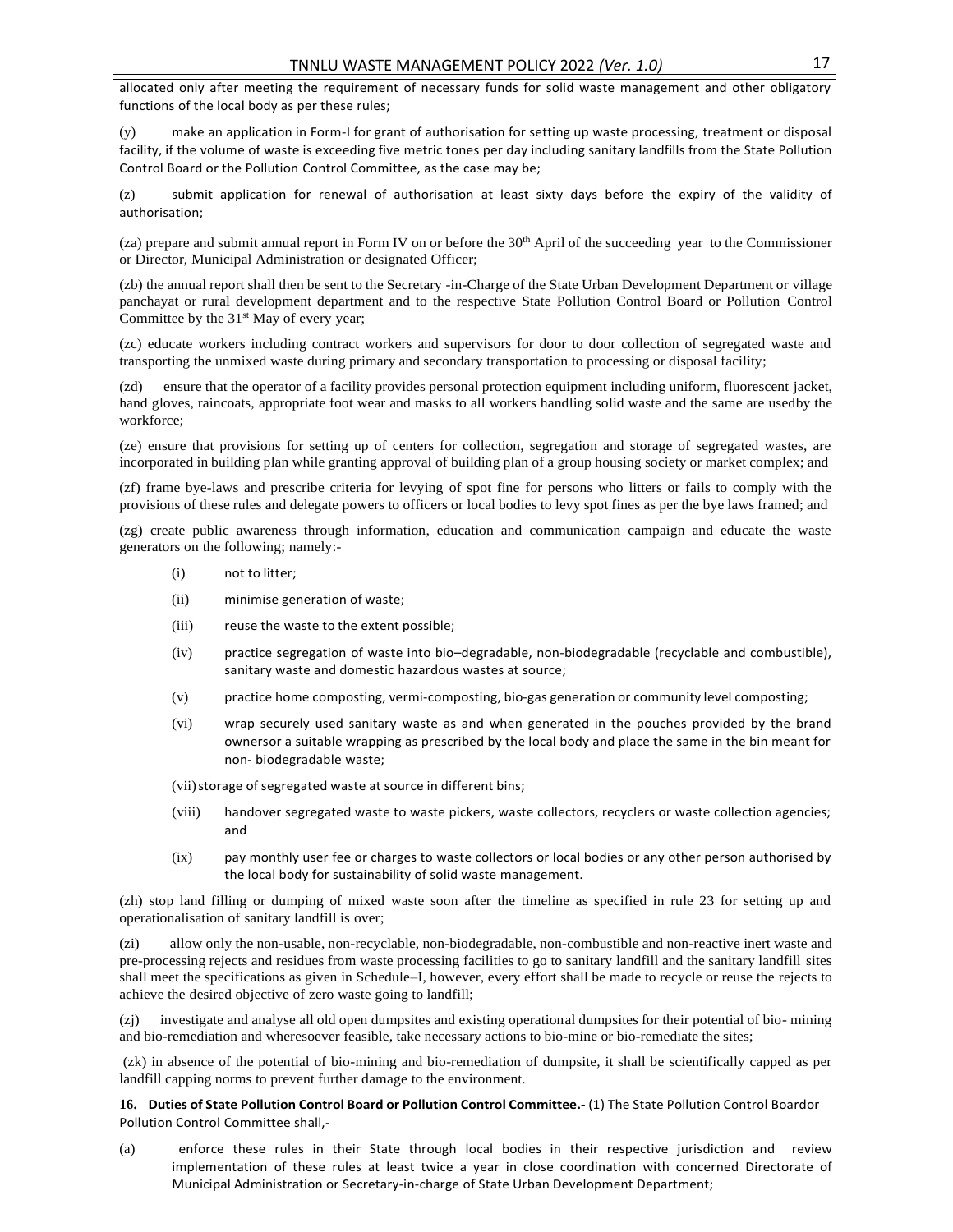- (b) monitor environmental standards and adherence to conditions as specified under the Schedule I and Schedule IIfor waste processing and disposal sites;
- (c) examine the proposal for authorisation and make such inquiries as deemed fit, after the receipt of the applicationfor the same in Form I from the local body or any other agency authorised by the local body;
- (d) while examining the proposal for authorisation, the requirement of consents under respective enactments and views of other agencies like the State Urban Development Department, the Town and Country Planning Department, District Planning Committee or Metropolitan Area Planning Committee, as may be applicable, Airport or Airbase Authority, the Ground Water Board, Railways, power distribution companies, highway department and other relevant agencies shall be taken into consideration and they shall be given four weeks time to give their views, if any;
- (e) issue authorisation within a period of sixty days in Form II to the local body or an operator of a facility or any other agency authorised by local body stipulating compliance criteria and environmental standards as specified in Schedules I and II including other conditions, as may be necessary;
- (f) synchronise the validity of said authorisation with the validity of the consents;
- $(g)$  suspend or cancel the authorization issued under clause (a) any time, if the local body or operator of the facility fails to operate the facility as per the conditions stipulated:

provided that no such authorization shall be suspended or cancelled without giving notice to the local body or operator, as the case may be; and

(h) on receipt of application for renewal, renew the authorisation for next five years, after examining every application on merit and subject to the condition that the operator of the facility has fulfilled all the provisions of the rules, standards or conditions specified in the authorisation, consents or environment clearance.

(2) The State Pollution Control Board or Pollution Control Committee shall, after giving reasonable opportunity of being heard to the applicant and for reasons thereof to be recorded in writing, refuse to grant or renew an authorisation.

In case of new technologies, where no standards have been prescribed by the Central Pollution Control Board, State Pollution Control Board or Pollution Control Committee, as the case may be, shall approach Central Pollution Control Board for getting standards specified.

(4) The State Pollution Control Board or the Pollution Control Committee, as the case may be, shall monitor the compliance of the standards as prescribed or laid down and treatment technology as approved and the conditions stipulated in the authorisation and the standards specified in Schedules I and II under these rules as and when deemed appropriate but not less than once in a year.

(5) The State Pollution Control Board or the Pollution Control Committee may give directions to local bodies for safe handling and disposal of domestic hazardous waste deposited by the waste generators at hazardous waste depositionfacilities.

(6) The State Pollution Control Board or the Pollution Control Committee shall regulate Inter-State movement of waste.

**17. Duty of manufacturers or brand owners of disposable products and sanitary napkins and diapers.- (**1) All manufacturers of disposable products such as tin, glass, plastics packaging, etc., or brand owners who introduce such products in the market shall provide necessary financial assistance to local authorities for establishment of waste management system.

(2) All such brand owners who sell or market their products in such packaging material which are nonbiodegradable shall put in place a system to collect back the packaging waste generated due to their production.

(3) Manufacturers or brand owners or marketing companies of sanitary napkins and diapers shall explore the possibility of using all recyclable materials in their products or they shall provide a pouch or wrapper for disposal of each napkin or diapers along with the packet of their sanitary products.

(4) All such manufacturers, brand owners or marketing companies shall educate the masses for wrapping and disposal of their products.

**18. Duties of the industrial units located within one hundred km from the refused derived fuel and waste to energy plants based on solid waste-** All industrial units using fuel and located within one hundred km from a solid waste based refused derived fuel plant shall make arrangements within six months from the date of notification of these rules to replace at least five percent of their fuel requirement by refused derived fuel so produced.

**19. Criteria for Duties regarding setting-up solid waste processing and treatment facility.-** (1) The department incharge of the allocation of land assignment shall be responsible for providing suitable land for setting up of the solid waste processing and treatment facilitie**s** and notify such sites by the State Government or Union territory Administration.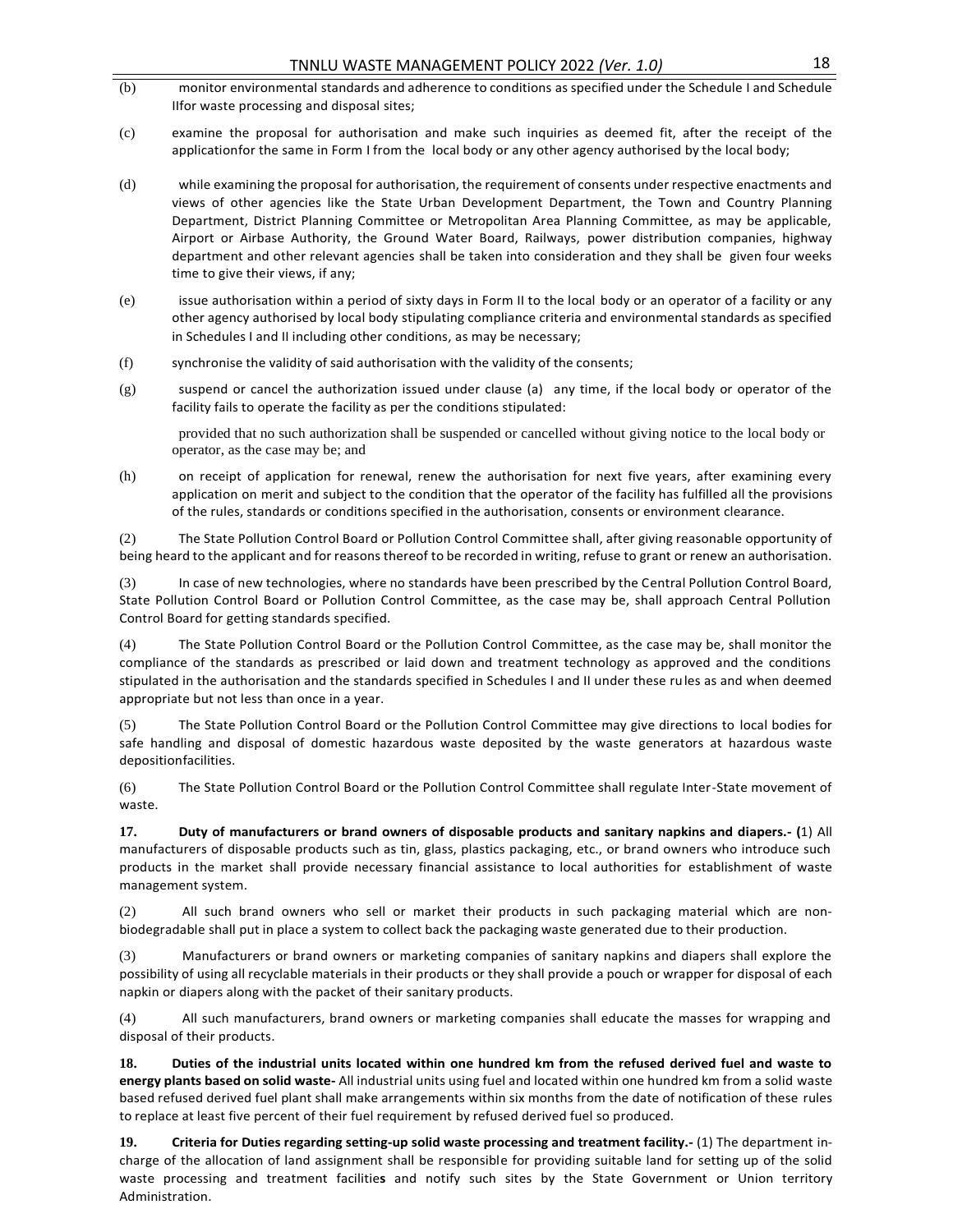(2) The operator of the facility shall design and set up the facility as per the technical guidelines issued by the Central Pollution Control Board in this regard from time to time and the manual on solid waste management prepared bythe Ministry of Urban Development.

(3) The operator of the facility shall obtain necessary approvals from the State Pollution Control Board or Pollution Control Committee.

(4) The State Pollution Control Board or Pollution Control Committee shall monitor the environment standards of the operation of the solid waste processing and treatment facilities.

(5) The operator of the facility shall be responsible for the safe and environmentally sound operations of the solid waste processing and or treatment facilities as per the guidelines issued by the Central Pollution Control Board from time to time and the Manual on Municipal Solid Waste Management published by the Ministry of Urban Development and updated from time to time.

(6) The operator of the solid waste processing and treatment facility shall submit annual report in Form III each year by 30<sup>th</sup> April to the State Pollution Control Board or Pollution Committee and concerned local body.

**20. Criteria and actions to be taken for solid waste management in hilly areas.-** In the hilly areas, the duties and responsibilities of the local authorities shall be the same as mentioned in rule 15 with additional clauses as under:

- (a) Construction of landfill on the hill shall be avoided. A transfer station at a suitable enclosed location shall be setup to collect residual waste from the processing facility and inert waste. A suitable land shall be identified in the plain areas down the hill within 25 kilometers for setting up sanitary landfill. The residual waste from the transfer station shall be disposed of at this sanitary landfill.
- (b) In case of non-availability of such land, efforts shall be made to set up regional sanitary landfill for the inert and residual waste.
- (c) Local body shall frame Bye-laws and prohibit citizen from littering wastes on the streets and give strict direction to the tourists not to dispose any waste such as paper, water bottles, liquor bottles, soft drink canes, tetra packs, any other plastic or paper waste on the streets or down the hills and instead direct to deposit such waste in the litter bins that shall be placed by the local body at all tourist destinations.
- (d) Local body shall arrange to convey the provisions of solid waste management under the bye-laws to all tourists visiting the hilly areas at the entry point in the town as well as through the hotels, guest houses or like where they stay and by putting suitable hoardings at tourist destinations.
- (e) Local body may levy solid waste management charge from the tourist at the entry point to make the solid waste management services sustainable.
- (f) The department in- charge of the allocation of land assignment shall identify and allot suitable space on the hills for setting up decentralised waste processing facilities. Local body shall set up such facilities. Step garden system may be adopted for optimum utilisation of hill space.

**21. Criteria for waste to energy process.-** (1) Non recyclable waste having calorific value of 1500 K/cal/kg or more shall not be disposed of on landfills and shall only be utilised for generating energy either or through refuse derived fuel or by giving away as feed stock for preparing refuse derived fuel.

(2) High calorific wastes shall be used for co-processing in cement or thermal power plants.

(3) The local body or an operator of facility or an agency designated by them proposing to set up waste to energy plant of more than five tones per day processing capacity shall submit an application in Form-I to the State Pollution Control Board or Pollution Control Committee, as the case may be, for authorisation.

(4) The State Pollution Control Board or Pollution Control Committee, on receiving such application for setting up waste to energy facility, shall examine the same and grant permission within sixty days.

**22. Time frame for implementation.-** Necessary infrastructure for implementation of these rules shall be created by the local bodies and other concerned authorities, as the case may be, on their own, by directly or engaging agencies within the time frame specified below:

| Sl. No. | <b>Activity</b> | Time limit from<br>the date of<br>notification of<br>rules |
|---------|-----------------|------------------------------------------------------------|
| (1)     | $\rm(2)$        | (3)                                                        |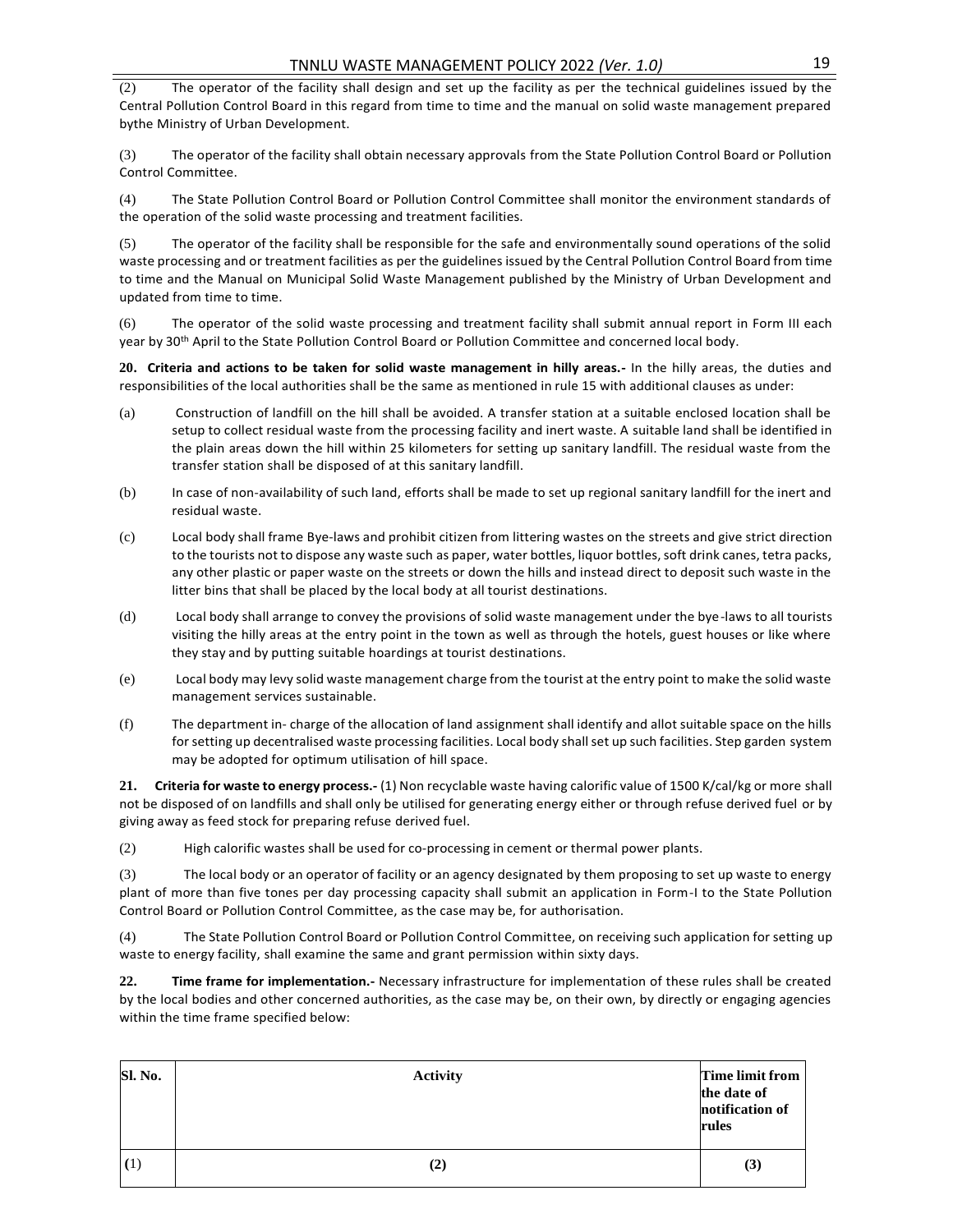| TIVIVED WASTE MANAGEMENT FOLICT ZUZZ (VEI. 1.0) |                                                                                   |      |  |  |  |
|-------------------------------------------------|-----------------------------------------------------------------------------------|------|--|--|--|
|                                                 | identification of suitable sites for setting up solid waste processing facilities | vear |  |  |  |
|                                                 |                                                                                   |      |  |  |  |

| 2.               | dentification of suitable sites for setting up common regional sanitary landfill facilities for<br>suitable clusters of local authorities under 0.5 million population and for settingup<br>common regional sanitary landfill facilities or stand alone sanitary landfill facilities byall<br>ocal authorities having a population of 0.5 million or more. | 1 year  |
|------------------|------------------------------------------------------------------------------------------------------------------------------------------------------------------------------------------------------------------------------------------------------------------------------------------------------------------------------------------------------------|---------|
| 3.               | procurement of suitable sites for setting up solid waste processing facility and sanitary<br>landfill facilities                                                                                                                                                                                                                                           | 2 years |
| $\overline{4}$ . | enforcing waste generators to practice segregation of bio degradable, recyclable,<br>combustible, sanitary waste domestic hazardous and inert solid wastes at source,                                                                                                                                                                                      | 2 years |
| 5.               | Ensure door to door collection of segregated waste and its transportation in<br>covered vehicles to processing or disposal facilities.                                                                                                                                                                                                                     | 2 years |
| 6.               | ensure separate storage, collection and transportation of construction and demolition<br>wastes                                                                                                                                                                                                                                                            | 2 years |
| 7.               | setting up solid waste processing facilities by all local bodies having 100000 or more<br>population                                                                                                                                                                                                                                                       | 2 years |
| 8.               | Setting up solid waste processing facilities by local bodies and census towns<br>below 100000 population.                                                                                                                                                                                                                                                  | 3 years |
| 9                | setting up common or stand alone sanitary landfills by or for all local bodies having 0.5<br>million or more population for the disposal of only such residual wastes from the<br>processing facilities as well as untreatable inert wastes as permitted under the Rules                                                                                   | 3 years |
| 10.              | setting up common or regional sanitary landfills by all local bodies and census towns<br>under 0.5 million population for the disposal of permitted waste under the rules                                                                                                                                                                                  | 3years  |
| 11.              | bio-remediation or capping of old and abandoned dump sites                                                                                                                                                                                                                                                                                                 | 5years  |
|                  |                                                                                                                                                                                                                                                                                                                                                            |         |

**23. State Level Advisory Body. –** (1) Every Department in-charge of local bodies of the concerned State Government or Union territory administration shall constitute a State Level Advisory Body within six months from the date of notification of these rules comprising the following members, namely:-

| <b>Sl. No</b>  | <b>Designation</b>                                                                                                               | <b>Member</b>                    |
|----------------|----------------------------------------------------------------------------------------------------------------------------------|----------------------------------|
| (1)            | (2)                                                                                                                              | (3)                              |
| 1.             | Secretary, Department of Urban Development or Local self<br>government department of the State                                   | Chairperson,<br>$ex-$<br>officio |
| $\overline{2}$ | One representative of Panchayats or Rural development<br>Department not below the rank of Joint Secretary to State<br>Government | Member, ex-officio               |
| 3.             | one representative of Revenue Department of State Government                                                                     | Member, ex-officio               |
| 4.             | One representative from Ministry of Environment, Forest and<br>Climate Change Government of India                                | Member, ex-officio               |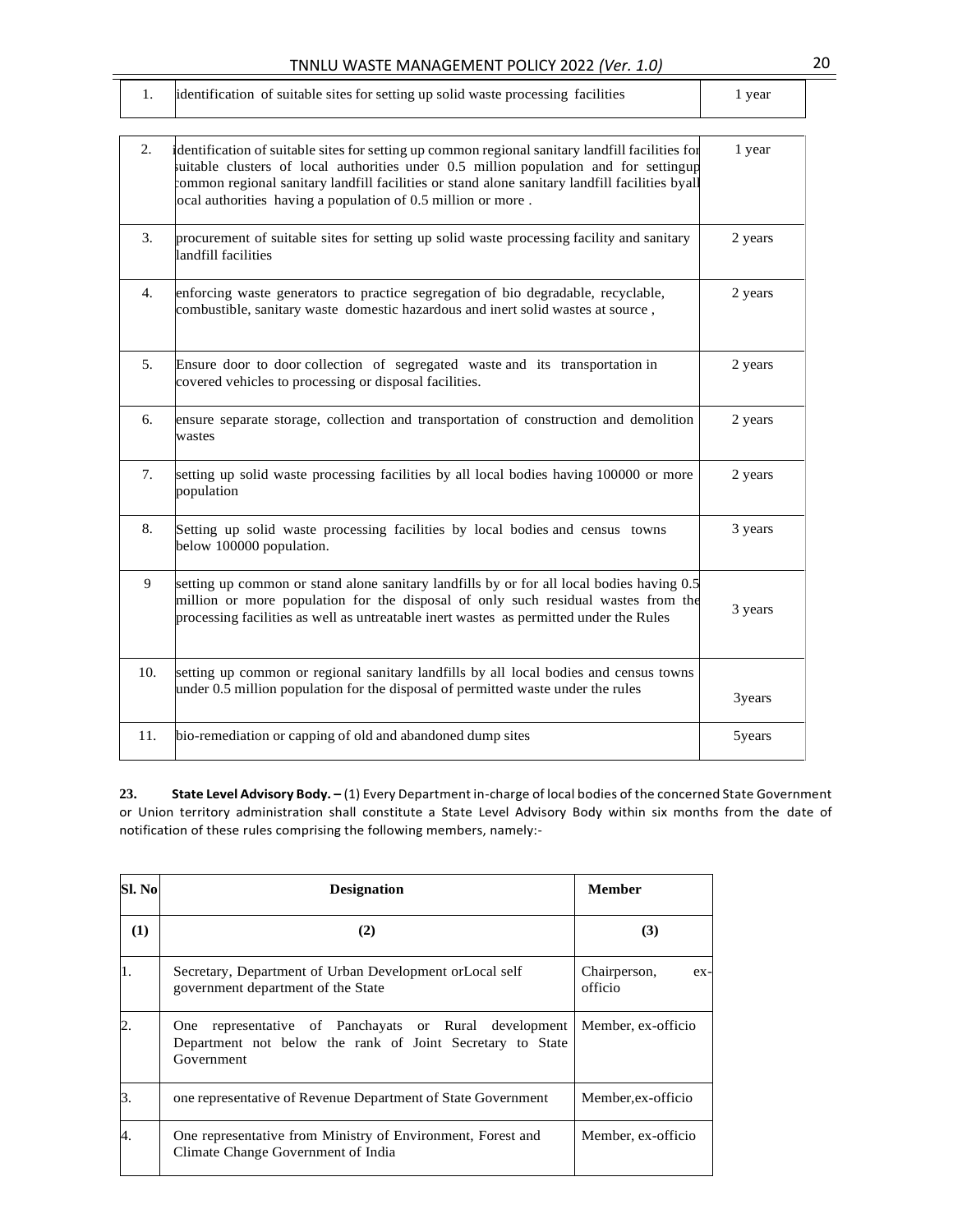| 5.  | One representative from Ministry of Urban Development,<br>Government of India                                                                                     | Member, ex-officio |
|-----|-------------------------------------------------------------------------------------------------------------------------------------------------------------------|--------------------|
| 6.  | One representative from Ministry of Rural Development,<br>Government of India                                                                                     | Member, ex-officio |
| 7.  | One representative from the Central Pollution Control Board                                                                                                       | Member, ex-officio |
| 8.  | One representative from the State Pollution Control Board or<br><b>Pollution Control Committee</b>                                                                | Member, ex-officio |
| 9.  | One representative from Indian Institute of Technology or National<br>Institute of Technology                                                                     | Member, Ex-officio |
| 10. | Chief town planner of the state                                                                                                                                   | Member             |
| 11. | Three representatives from the local bodies by rotation                                                                                                           | Member             |
| 12. | Two representatives from census towns or urban agglomerations<br>by rotation.                                                                                     | Member             |
| 13. | One representative from reputed Non-Governmental Organisation<br>or Civil Society working for the waste pickers or informal recycler<br>or solid waste management | Member             |
| 14. | One representative from a body representing Industries at the State<br>or Central level                                                                           | Member             |
| 15. | one representative from waste recycling industry                                                                                                                  | member             |
| 16. | Two subject experts                                                                                                                                               | Member             |
| 17. | Co-opt one representative each from agriculture department, and<br>labour department of State Government.                                                         | Member             |

(2) The State Level Advisory Body shall meet at least one in every six months to review the matters related to implementation of these rules, state policy and strategy on solid waste management and give advice to state government for taking measures that are necessary for expeditious and appropriate implementation of these rules.

(3) The copies of the review report shall be forwarded to the State Pollution Control Board or Pollution Control Committee for necessary action.

**24. Annual report.-** (1) The operator of facility shall submit the annual report to the local body in Form-III on or before the 30<sup>th</sup> day of April every year.

(2) The local body shall submit its annual report in Form-IV to State P Control Board or P Committee and the Secretary-in-Charge of the Department of Urban Development of the concerned State or Union Territory in case of metropolitan city and to the Director of Municipal Administration or Commissioner of Municipal Administration or Officer in -Charge of Urban local bodies in the state in case of all other local bodies of state on or before the 30<sup>th</sup> day of June every year

(3) Each State Pollution Control Board or Pollution Control Committee as the case may be, shall prepare and submit the consolidated annual report to the Central Pollution Control Board and Ministry of Urban Development on the implementation of these rules and action taken against non complying local body by the 31<sup>st</sup>day of July of each year in Form-V.

(4) The Central Pollution Control Board shall prepare a consolidated annual review report on the status of implementation of these rules by local bodiesin the country and forward the same to the Ministry of Urban Development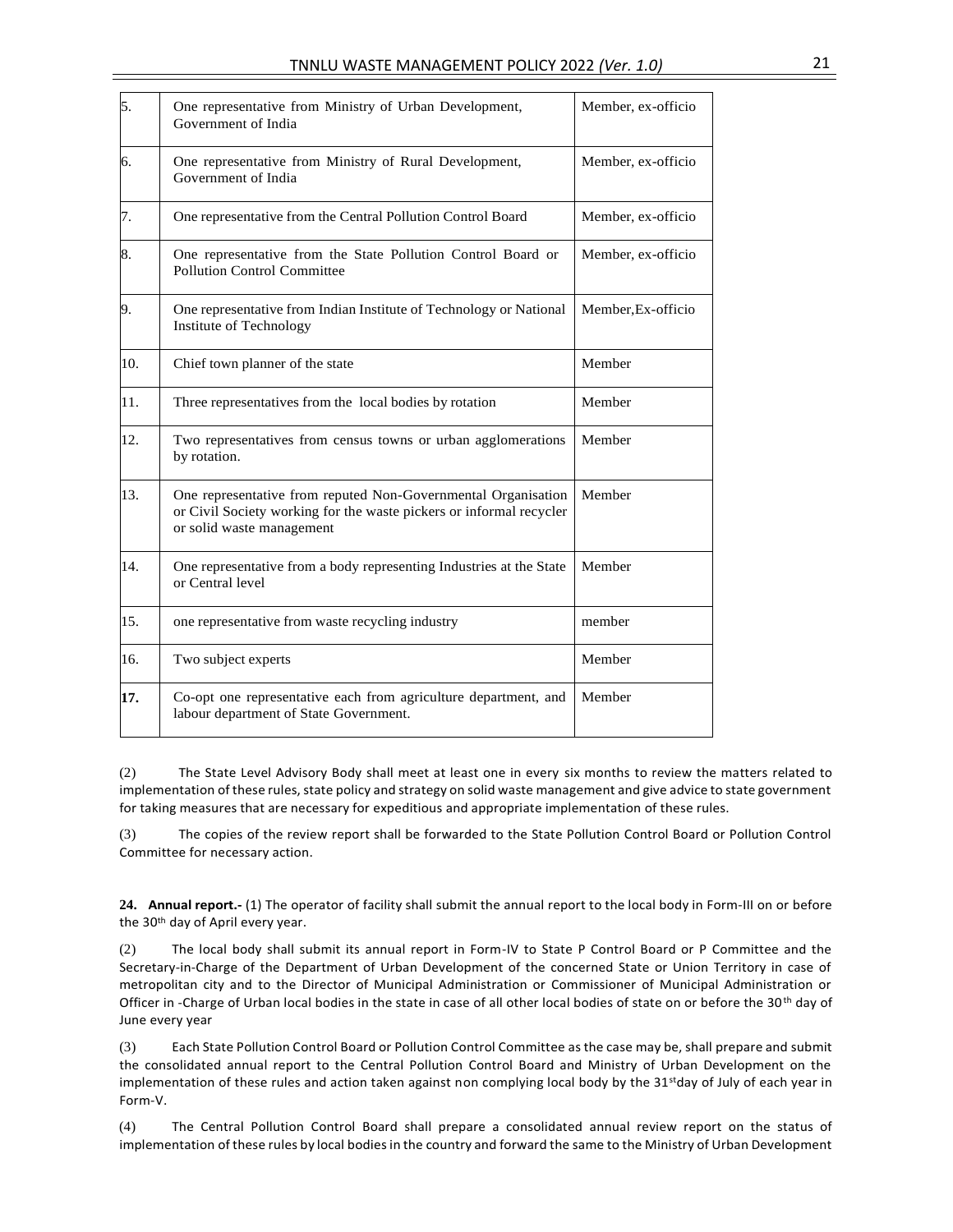and Ministry of Environment, Forest and Climate Change, along with its recommendations before the 31stday of August each year.

(5) The annual report shall be reviewed by the Ministry of Environment, Forest and Climate Change during the meeting of Central Monitoring Committee.

**25. Accident reporting-** In case of an accident at any solid waste processing or treatment or disposal facility or landfill site, the Officer- in- charge of the facility shall report to the local body in Form-VI and the local body shall review and issue instructions if any, to the in- charge of the facility.

## SCHEDULE I

## [see rule 15 (w),(zi), 16 (1) (b)

## (e), 16 (4)]Specifications for

## Sanitary Landfills

#### **(A) Criteria for site selection.-**

- (i) The department in the business allocation of land assignment shall provide suitable site for setting up of the solid waste processing and treatment facilities and notify such sites.
- (ii) The sanitary landfill site shall be planned, designed and developed with proper documentation of construction plan as well as a closure planin a phased manner. In case a new landfill facility is being established adjoining an existing landfill site, the closure plan of existing landfill should form a part of the proposal of such new landfill.
- (iii) The landfill sites shall be selected to make use of nearby wastes processing facilities. Otherwise, wastes processing facility shall be planned as an integral part of the landfill site.
- (iv) Landfill sites shall be set up as per the guidelines of the Ministry of Urban Development, Government of India and Central Pollution Control Board.
- (v) The existing landfill sites which are in use for more than five years shall be improved in accordance with the specifications given in this Schedule.
- (vi) The landfill site shall be large enough to last for at least 20-25 years and shall develop 'landfill cells' in a phased manner to avoid water logging and misuse.
- (vii) The landfill site shall be 100 meter away from river, 200 meter from a pond, 200 meter from Highways, Habitations, Public Parks and water supply wells and 20 km away from Airports or Airbase. However in a special case, landfill site may be set up within a distance of 10 and 20 km away from the Airport/Airbase after obtaining no objection certificate from the civil aviation authority/ Air force as the case may be. The Landfill site shall not be permitted within the flood plains as recorded for the last 100 years, zone of coastal regulation, wetland, Critical habitat areas, sensitive eco-fragile areas..
- (viii) The sites for landfill and processing and disposal of solid waste shall be incorporated in the Town Planning Department's land-use plans.
- (ix) A buffer zone of no development shall be maintained around solid waste processing and disposal facility, exceeding five Tonnes per day of installed capacity. This will be maintained within the total area of the solid waste processing and disposal facility. The buffer zone shall be prescribed on case to case basis by the local body in consultation with concerned State Pollution Control Board.
- (x) The biomedical waste shall be disposed of in accordance with the Bio-medical Waste Management Rules, 2016, as amended from time to time . The hazardous waste shall be managed in accordance with the Hazardous and Other Wastes (Management and Transboundary Movement) Rules, 2016, as amended from time to time. The E-waste shall be managed in accordance with the e-Waste (Management ) Rules, 2016 as amended from time to time.
- (xi) Temporary storage facility for solid waste shall be established in each landfill site to accommodate the waste in case of non- operation of waste processing and during emergency or natural calamities.

#### **(B)** Criteria for development of facilities at the sanitary landfills.-

- (i) Landfill site shall be fenced or hedged and provided with proper gate to monitor incoming vehicles, to prevent entry of unauthorised persons and stray animals
- (ii) The approach and / internal roads shall be concreted or paved so as to avoid generation of dust particles due to vehicular movement and shall be so designed to ensure free movement of vehicles and other machinery.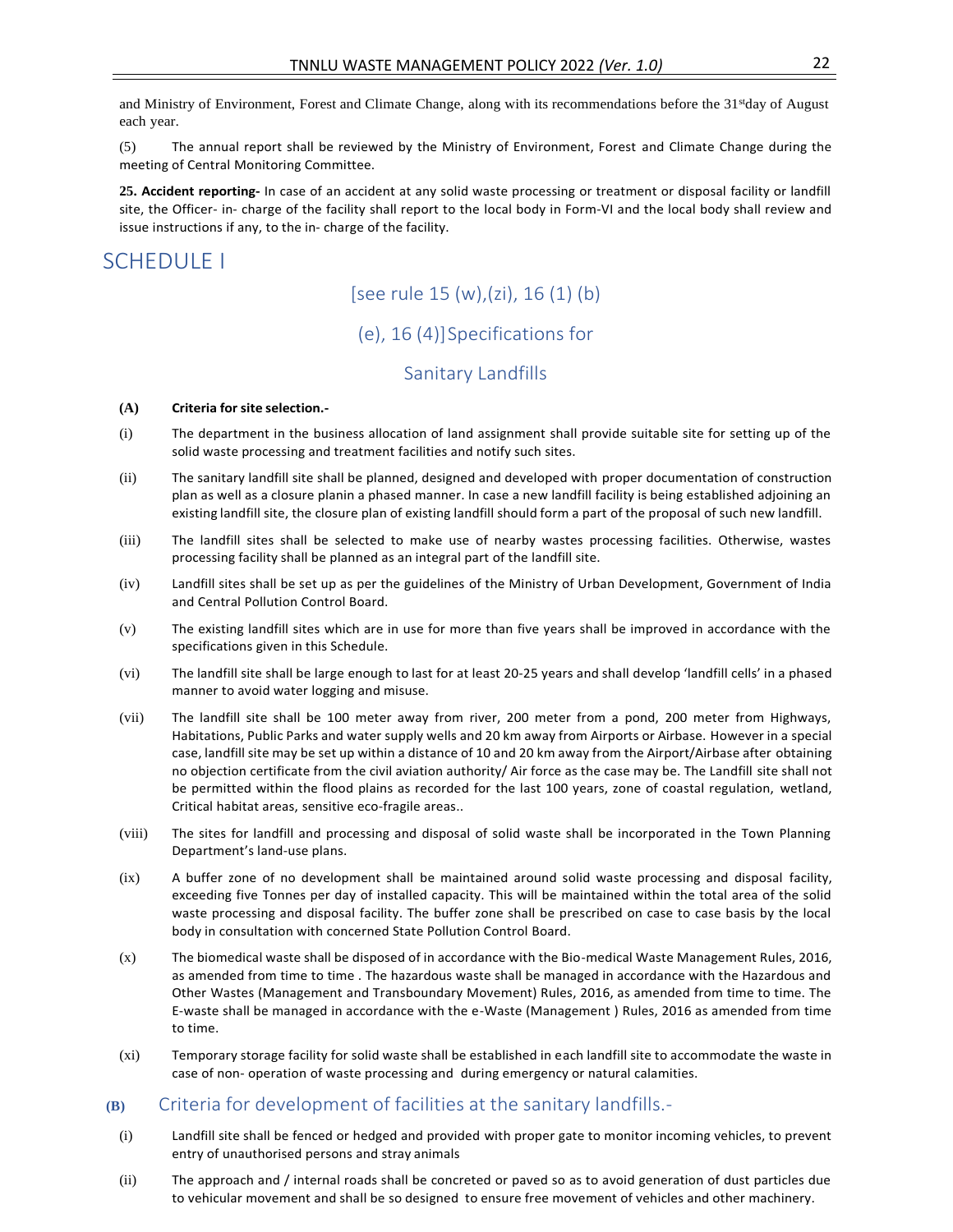- (iii) The landfill site shall have waste inspection facility to monitor waste brought in for landfilling h, office facility for record keeping and shelter for keeping equipment and machinery including pollution monitoring equipment. The operator of the facility shall maintain record of waste received, processed and disposed.
- (iv) Provisions like weigh bridge to measure quantity of waste brought at landfill site, fire protection equipment and other facilities as may be required shall be provided.
- (v) Utilities such as drinking water and sanitary facilities (preferably washing/bathing facilities for workers) and lighting arrangements for easy landfill operations during night hours shall be provided.
- (vi) Safety provisions including health inspections of workers at landfill sites shall be carried out made.
- (vii) Provisions for parking, cleaning, washing of transport vehicles carrying solid waste shall be provided. The wastewater so generated shall be treated to meet the prescribed standards.
- **(C)** Criteria for specifications for land filling operations and closure on completion of land filling.-
- (i) Waste for land filling shall be compacted in thin layers using heavy compactors to achieve high density of the waste. In high rainfall areas where heavy compactors cannot be used, alternative measures shall be adopted.
- (ii) Till the time waste processing facilities for composting or recycling or energy recovery are set up, the waste shall be sent to the sanitary landfill. The landfill cell shall be covered at the end of each working day with minimum 10 cm of soil, inert debris or construction material..
- (iii) Prior to the commencement of monsoon season, an intermediate cover of 40-65 cm thickness of soil shall be placed on the landfill with proper compaction and grading to prevent infiltration during monsoon. Proper drainage shall be constructed to divert run-off away from the active cell of the landfill.
- (iv) After completion of landfill, a final cover shall be designed to minimise infiltration and erosion. The final cover shall meet the following specifications, namely :-
	- a) The final cover shall have a barrier soil layer comprising of 60 cm of clay or amended soil with permeability coefficient less than  $1 \times 10^{-7}$  cm/sec.
	- b) On top of the barrier soil layer, there shall be a drainage layer of 15 cm.
	- c) On top of the drainage layer, there shall be a vegetative layer of 45 cm to support natural plant growth and tominimise erosion.

**(D)** Criteria for pollution prevention**.-**In order to prevent pollution from landfill operations, the following provisions shall be made, namely:-

- (i) The storm water drain shall be designed and constructed in such a way that the surface runoff water is diverted from the landfilling site and leachates from solid waste locations do not get mixed with the surface runoff water. Provisions for diversion of storm water discharge drains shall be made to minimise leachate generation and prevent pollution of surface water and also for avoiding flooding and creation of marshy conditions.
- (ii) Non-permeable lining system at the base and walls of waste disposal area. For landfill receiving residues of waste processing facilities or mixed waste or waste having contamination of hazardous materials (such as aerosols, bleaches, polishes, batteries, waste oils, paint products and pesticides) shall have liner of composite barrier of 1.5 mm thick high density polyethylene (HDPE) geo-membrane or geo-synthetic liners, or equivalent, overlying 90 cm of soil (clay or amended soil) having permeability coefficient not greater than 1 x 10-7 cm/sec. The highest level of water table shall be at least two meter below the base of clay or amended soil barrier layer provided at the bottom of landfills.
- (iii) Provisions for management of leachates including its collection and treatment shall be made. The treated leachate shall be recycled or utilized as permitted, otherwise shall be released into the sewerage line, after meeting the standards specified in Schedule- II**.**. In no case, leachate shall be released into open environment.
- (iv) Arrangement shall be made to prevent leachate runoff from landfill area entering any drain, stream, river, lake or pond. In case of mixing of runoff water with leachate or solid waste, the entire mixed water shall be treated by the concern authority.

#### **(E)** Criteria for water quality monitoring.-

- (i) Before establishing any landfill site, baseline data of ground water quality in the area shall be collected and kept in record for future reference. The ground water quality within 50 meter of the periphery of landfill site shall be periodically monitored covering different seasons in a year that is, summer, monsoon and post-monsoon period to ensure that the ground water is not contaminated.
- (ii) Usage of groundwater in and around landfill sites for any purpose (including drinking and irrigation) shall be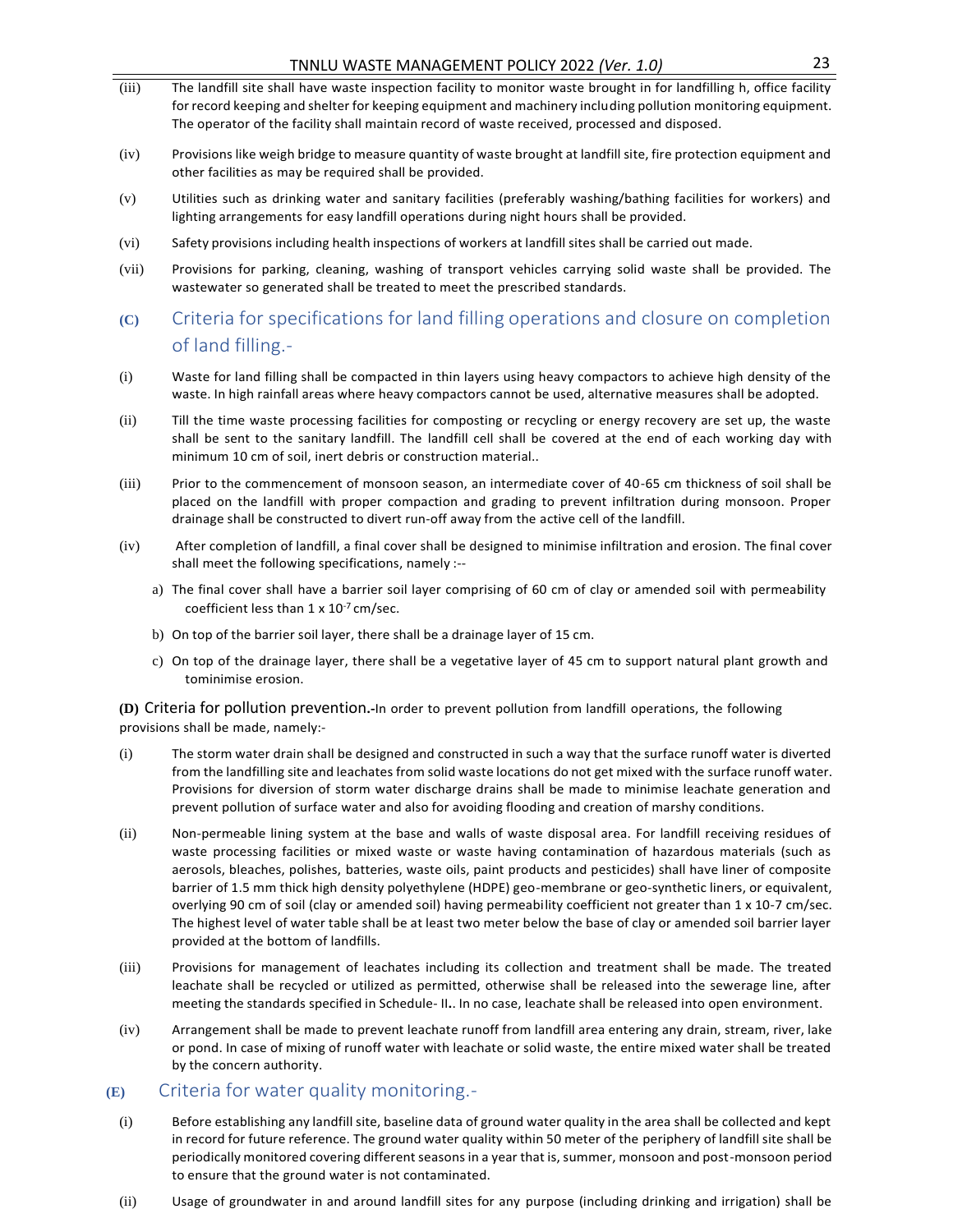considered only after ensuring its quality. The following specifications for drinking water quality shall apply for monitoring purpose, namely :-

| S. No. | <b>Parameters</b>                          | IS 10500:2012, Edition 2.2(2003-09)<br>Desirable limit (mg/l except for pH) |  |
|--------|--------------------------------------------|-----------------------------------------------------------------------------|--|
| (1)    | (2)                                        | (3)                                                                         |  |
|        | Arsenic                                    | $0.01\,$                                                                    |  |
|        | Cadmium                                    | $0.01\,$                                                                    |  |
|        | Chromium(as $Cr^{6+}$ )                    | 0.05                                                                        |  |
|        | Copper                                     | 0.05                                                                        |  |
|        | Cyanide                                    | 0.05                                                                        |  |
|        | Lead                                       | 0.05                                                                        |  |
|        | Mercury                                    | 0.001                                                                       |  |
|        | Nickel                                     |                                                                             |  |
|        | Nitrate as $NO3$                           | 45.0                                                                        |  |
|        | pH                                         | $6.5 - 8.5$                                                                 |  |
|        | Iron                                       | 0.3                                                                         |  |
|        | Total hardness (as CaCO <sub>3</sub> )     | 300.0                                                                       |  |
|        | Chlorides                                  | 250                                                                         |  |
|        | Dissolved solids                           | 500                                                                         |  |
|        | Phenolic<br>compounds<br>(as<br>$C_6H_5OH$ | 0.001                                                                       |  |
|        | Zinc                                       | 5.0                                                                         |  |
|        | Sulphate (as SO <sub>4</sub> )             | 200                                                                         |  |

## **(F)** Criteria for ambient air quality monitoring.-

- (i) Landfill gas control system including gas collection system shall be installed at landfill site to minimize odour, prevent off-site migration of gases, to protect vegetation planted on the rehabilitated landfill surface. For enhancing landfill gas recovery, use of geomembranes in cover systems along with gas collection wells should be considered.
- (ii) The concentration of methane gas generated at landfill site shall not exceed 25 per cent of the lower explosive limit (LEL).
- (iii) The landfill gas from the collection facility at a landfill site shall be utilized for either direct thermal applications or power generation, as per viability. Otherwise, landfill gas shall be burnt (flared) and shall not be allowed to escape directly to the atmosphere or for illegal tapping. Passive venting shall be allowed in case if its utilisation or flaring is not possible.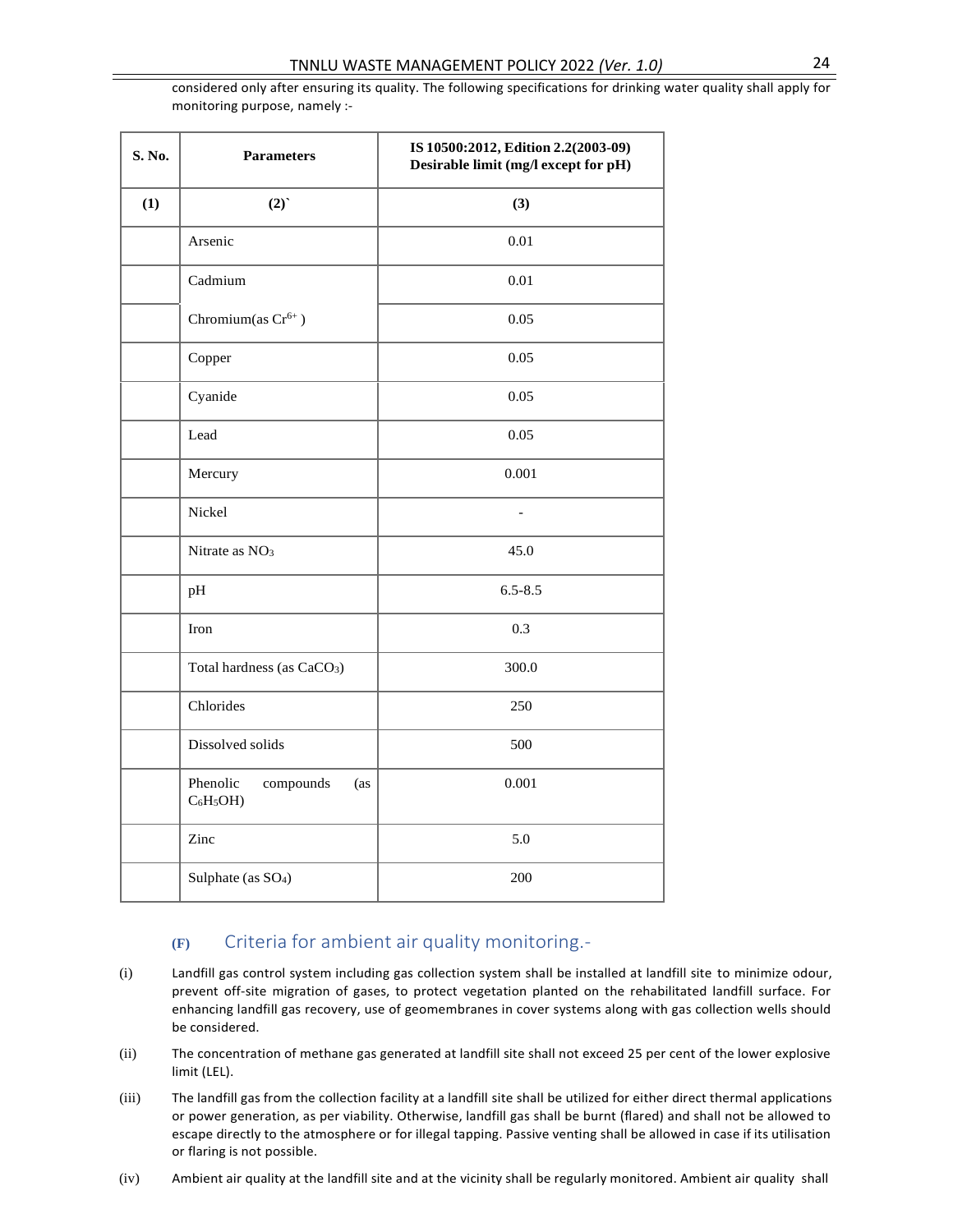meet the standards prescribed by the Central Pollution Control Board for Industrial area.

**G. Criteria for plantation at landfill Site.-** A vegetative cover shall be provided over the completed site in accordance with the following specifications, namely:-

- (a) Locally adopted non-edible perennial plants that are resistant to drought and extreme temperatures shall be planted;
- (b) The selection of plants should be of such variety that their roots do not penetrate more than 30 cms. This condition shall apply till the landfill is stabilized;
- (c) Selected plants shall have ability to thrive on low-nutrient soil with minimum nutrient addition;
- (d) Plantation to be made in sufficient density to minimise soil erosion.
- (e) Green belts shall be developed all around the boundary of the landfill in consultation with State Pollution Control Boards or Pollution Control Committees .

**H. Criteria for post-care of landfill site.- (1)** The post-closure care of landfill site shall be conducted for at least fifteen years and long term monitoring or care plan shall consist of the following, namely :-'

- (a) Maintaining the integrity and effectiveness of final cover, making repairs and preventing run-on and run-off from eroding or otherwise damaging the final cover;
- (b) Monitoring leachate collection system in accordance with the requirement;
- (c) Monitoring of ground water in and around landfill;
- (d) Maintaining and operating the landfill gas collection system to meet the standards.

(2) Use of closed landfill sites after fifteen years of post-closure monitoring can be considered for human settlement or otherwise only after ensuring that gaseous emission and leachate quality analysis complies with the specified standardsand the soil stability is ensured.

**I. Criteria for special provisions for hilly areas.-**Cities and towns located on hills shall have location-specific methods evolved for final disposal of solid waste by the local body with the approval of the concerned State Pollution Control Board or the Pollution Control Committee. The local body shall set up processing facilities for utilisation of biodegradable organic waste. The non-biodegradable recyclable materials shall be stored and sent for recycling periodically. The inert and non-biodegradable waste shall be used for building roads or filling-up of appropriate areas onhills. In case of constraints in finding adequate land in hilly areas, waste not suitable for road-laying or filling up shall bedisposed of in regional landfills in plain areas.

**J. Closure and Rehabilitation of Old Dumps-** Solid waste dumps which have reached their full capacity or those which will not receive additional waste after setting up of new and properly designed landfills should be closed andrehabilitated by examining the following options:

- (i) Reduction of waste by bio mining and waste processing followed by placement of residues in new landfills or capping as in (ii) below.
- (i). Capping with solid waste cover or solid waste cover enhanced with geomembrane to enable collection and flaring / utilisation of greenhouse gases.
- (iii) Capping as in (ii) above with additional measures (in alluvial and other coarse grained soils) such as cut-off walls and extraction wells for pumping and treating contaminated ground water.
- (iv) Any other method suitable for reducing environmental impact to acceptable level.

## SCHEDULE II

[see rule 16 (1), (b), (e), 16 (4)

) Standards of processing and

#### treatment of solid waste

- **A. Standards for composting.-** The waste processing facilities shall include composting as one of the technologies for processing of bio degradable waste. In order to prevent pollution from compost plant, the following shall be complied with namely :-
- (a) The incoming organic waste at site shall be stored properly prior to further processing. To the extent possible, the waste storage area should be covered. If, such storage is done in an open area, it shall be provided with impermeable base with facility for collection of leachate and surface water run-off into lined drains leading to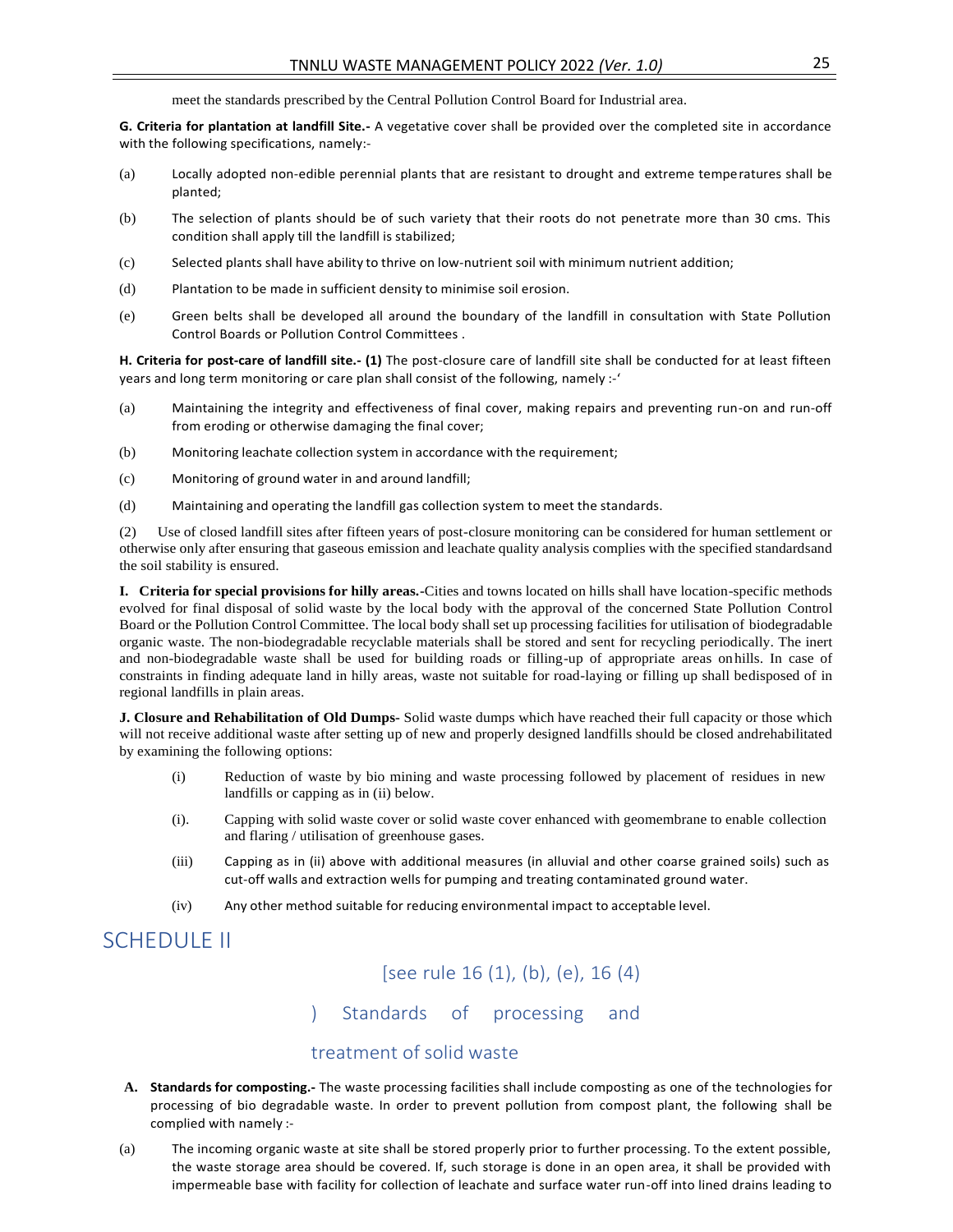a leachate treatment and disposal facility;

- (b) Necessary precaution shall be taken to minimise nuisance of odour, flies, rodents, bird menace and fire hazard;
- (c) In case of breakdown or maintenance of plant, waste intake shall be stopped and arrangements be worked out for diversion of waste to the temporary processing site or temporary landfill sites which will be again reprocessed when plant is in order;
- (d) Pre-process and post-process rejects shall be removed from the processing facility on regular basis and shall not be allowed to pile at the site. Recyclables shall be routed through appropriate vendors. The non-recyclable high calorific fractions to be segregated and sent to waste to energy or for RDF production, co-processing in cement plants or to thermal power plants. Only rejects from all processes shall be sent for sanitary landfill site(s).
- (e) The windrow area shall be provided with impermeable base. Such a base shall be made of concrete or compacted clay of 50 cm thick having permeability coefficient less than 10<sup>-7</sup> cm/sec. The base shall be provided with 1 to 2 per cent slope and circled by lined drains for collection of leachate or surface run-off;
- (f) Ambient air quality monitoring shall be regularly carried out. Odurnuisance at down-wind direction on the boundary of processing plant shall also be checked regularly.
- (g) Leachate shall be re-circulated in compost plant for moisture maintenance.
- (h) The end product compost shall meet the standards prescribed under Fertilizer Control Order notified from time to time.
- (i) In order to ensure safe application of compost, the following specifications for compost quality shall be met, namely:-

| <b>Parameters</b>                                    | <b>Organic Compost</b><br>(FCO 2009) | <b>Phosphate Rich</b><br><b>Organic Manure</b><br>(FCO 2013) |
|------------------------------------------------------|--------------------------------------|--------------------------------------------------------------|
| (1)                                                  | (2)                                  | (3)                                                          |
| Arsenic (mg/Kg)                                      | 10.00                                | 10.00                                                        |
| Cadmium (mg/Kg)                                      | 5.00                                 | 5.00                                                         |
| Chromium (mg/Kg)                                     | 50.00                                | 50.00                                                        |
| Copper (mg/Kg)                                       | 300.00                               | 300.00                                                       |
| Lead (mg/Kg)                                         | 100.00                               | 100.00                                                       |
| Mercury (mg/Kg)                                      | 0.15                                 | 0.15                                                         |
| Nickel (mg/Kg)                                       | 50.00                                | 50.00                                                        |
| Zinc $(mg/Kg)$                                       | 1000.00                              | 1000.00                                                      |
| C/N ratio                                            | $<$ 20                               | Less than 20:1                                               |
| pH                                                   | $6.5 - 7.5$                          | $(1:5$ solution) maximum $6.7$                               |
| Moisture, percent by weight,<br>maximum              | 15.0-25.0                            | 25.0                                                         |
| Bulk density $(g/cm^3)$                              | < 1.0                                | Less than 1.6                                                |
| Total Organic Carbon, per cent by<br>weight, minimum | 12.0                                 | 7.9                                                          |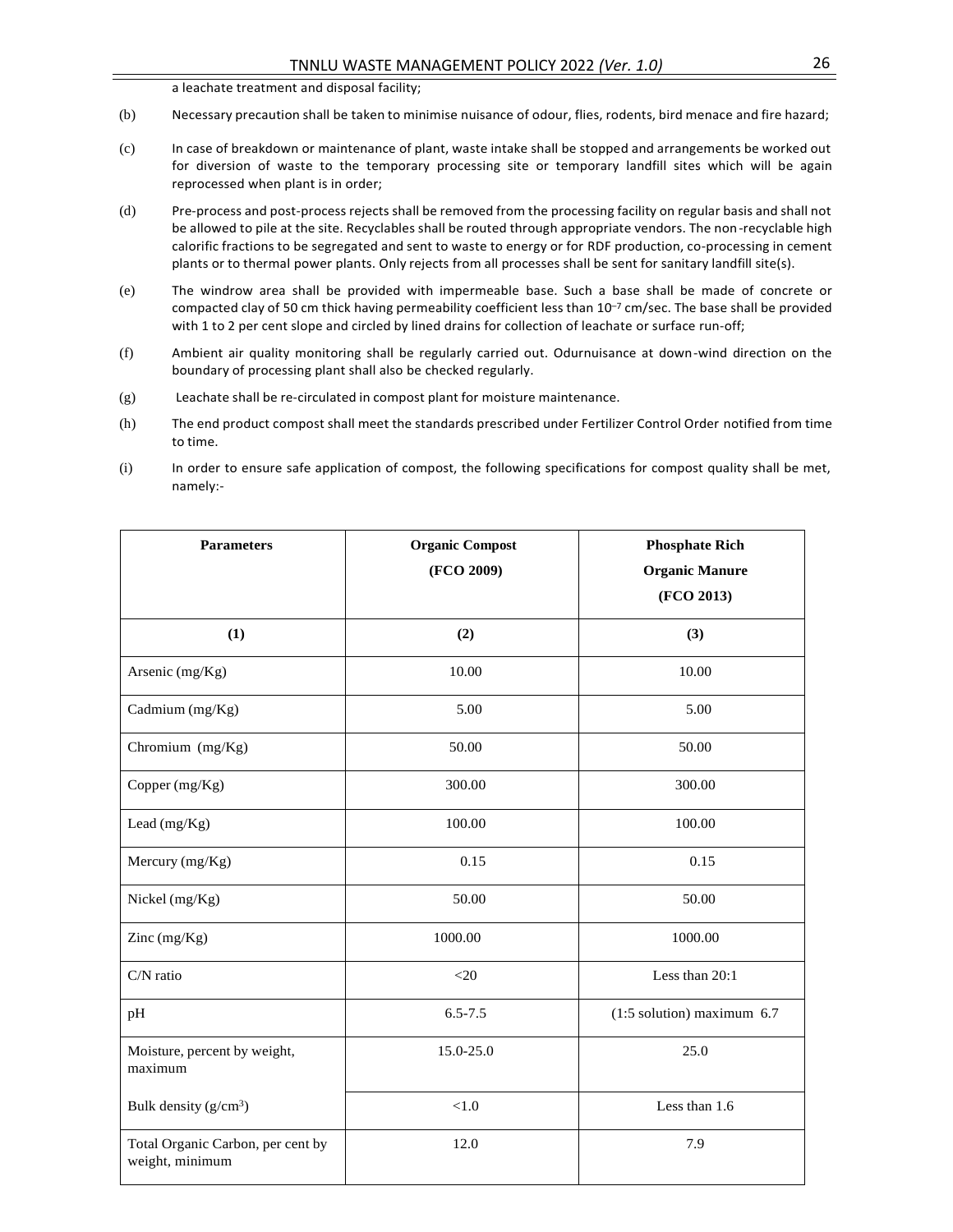| Total Nitrogen (as N), per cent by<br>weight, minimum                             | 0.8                                                         | 0.4                                                         |
|-----------------------------------------------------------------------------------|-------------------------------------------------------------|-------------------------------------------------------------|
| Total Phosphate (as P <sub>2</sub> O <sub>5</sub> ) percent by<br>weight, minimum | $0.4^{\circ}$                                               | 10.4                                                        |
| Total Potassium (as K <sub>2</sub> 0), percent by<br>weight, minimum              | 0.4                                                         |                                                             |
| Colour                                                                            | Dark brown to black                                         |                                                             |
| Odour                                                                             | Absence of foul Odor                                        |                                                             |
| Particle size                                                                     | Minimum 90% material should pass<br>through 4.0 mm IS sieve | Minimum 90% material should pass<br>through 4.0 mm IS sieve |
| Conductivity (as dsm-1), not more<br>than                                         | 4.0                                                         | 8.2                                                         |

\* Compost (final product) exceeding the above stated concentration limits shall not be used for food crops. However, it may be utilized for purposes other than growing food crops.

| В. | Standards for treated leachates.-The disposal of treated leachates shall meet the following standards, namely:- |  |
|----|-----------------------------------------------------------------------------------------------------------------|--|
|    |                                                                                                                 |  |

|                |                                                                    | <b>Standards</b>        |               |               |
|----------------|--------------------------------------------------------------------|-------------------------|---------------|---------------|
| S. No          | Parameter                                                          | (Mode of Disposal)      |               |               |
|                |                                                                    | Inland surface<br>water | Public sewers | Land disposal |
| (1)            | (2)                                                                | (3)                     | (4)           | (5)           |
| 1.             | Suspended solids, mg/l, max                                        | 100                     | 600           | 200           |
| 2.             | Dissolved solids (inorganic) mg/l, max.                            | 2100                    | 2100          | 2100          |
| $\overline{3}$ | pH value                                                           | 5.5 to 9.0              | 5.5 to 9.0    | 5.5 to 9.0    |
| $\overline{4}$ | Ammonical nitrogen (as N), mg/l, max.                              | 50                      | 50            |               |
| 5              | Total Kjeldahl nitrogen (as N), mg/l, max.                         | 100                     |               |               |
| 6              | Biochemical oxygen demand (3 days at $27^{\circ}$ C)<br>max.(mg/l) | 30                      | 350           | 100           |
| $\tau$         | Chemical oxygen demand, mg/l, max.                                 | 250                     |               |               |
| 8              | Arsenic (as As), mg/l, max                                         | 0.2                     | 0.2           | 0.2           |
| 9              | Mercury (as Hg), mg/l, max                                         | 0.01                    | 0.01          |               |
| 10             | Lead (as Pb), mg/l, max                                            | 0.1                     | 1.0           |               |
| 11             | Cadmium (as Cd), mg/l, max                                         | 2.0                     | 1.0           |               |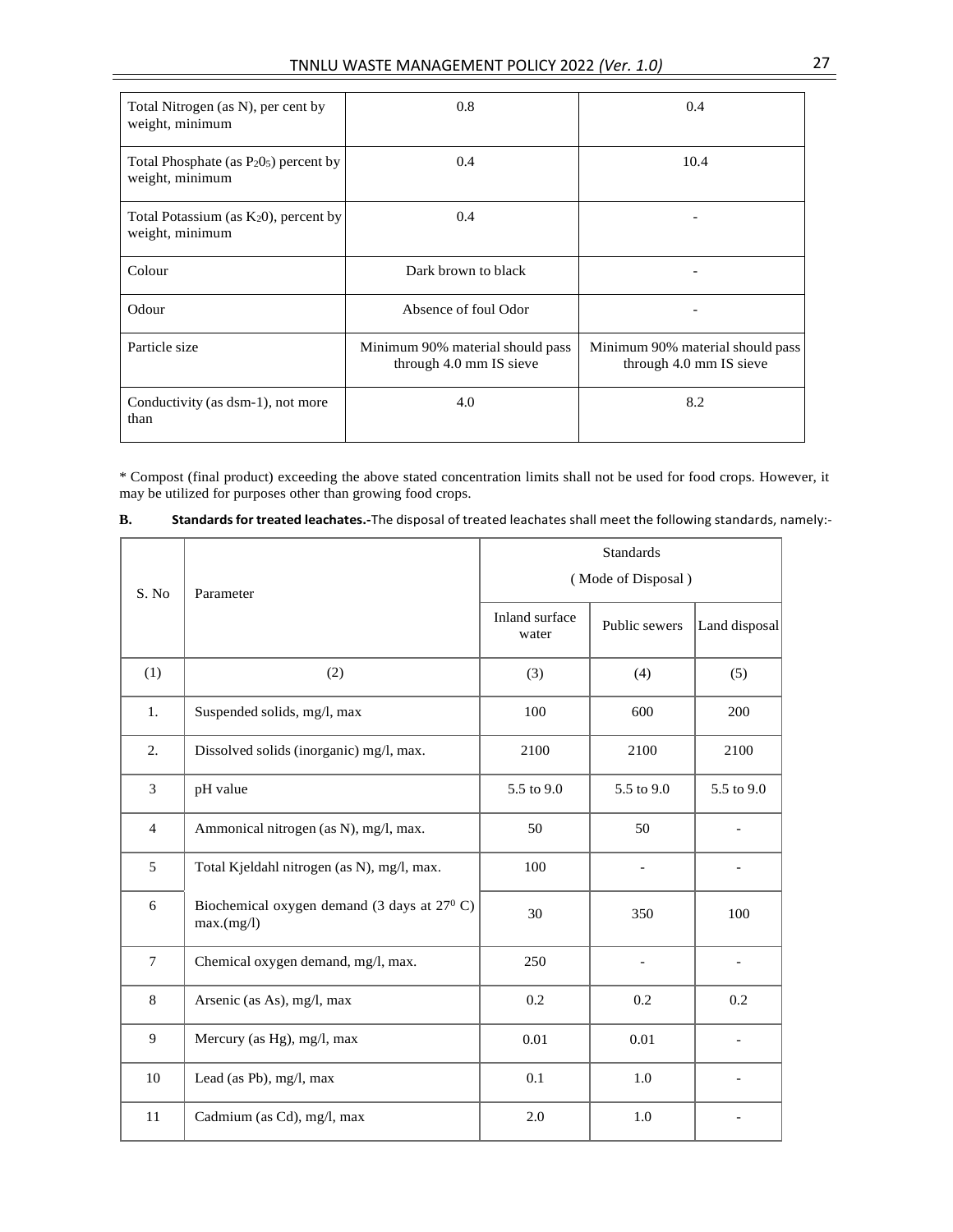| 12 | Total Chromium (as Cr), mg/l, max.             | 2.0  | 2.0  |     |
|----|------------------------------------------------|------|------|-----|
| 13 | Copper (as Cu), mg/l, max.                     | 3.0  | 3.0  |     |
| 14 | Zinc (as $Zn$ ), mg/l, max.                    | 5.0  | 15   |     |
| 15 | Nickel (as Ni), $mg/l$ , max                   | 3.0  | 3.0  |     |
| 16 | Cyanide (as CN), mg/l, max.                    | 0.2  | 2.0  | 0.2 |
| 17 | Chloride (as Cl), mg/l, max.                   | 1000 | 1000 | 600 |
| 18 | Fluoride (as F), $mg/l$ , max                  | 2.0  | 1.5  |     |
| 19 | Phenolic compounds (as $C_6H_5OH$ ) mg/l, max. | 1.0  | 5.0  |     |

Note : While discharging treated leachates into inland surface waters, quantity of leachates being discharged and the quantity of dilution water available in the receiving water body shall be given due consideration.

**C. Standards for incineration:** The Emission from incinerators /thermal technologies in Solid Waste treatment/disposal facility shall meet the following standards, namely:-

| Parameter                                                       | <b>Emission standard</b>                                                 |                                                                                                                                                                       |  |  |
|-----------------------------------------------------------------|--------------------------------------------------------------------------|-----------------------------------------------------------------------------------------------------------------------------------------------------------------------|--|--|
| (1)                                                             | (2)                                                                      | (3)                                                                                                                                                                   |  |  |
| <b>Particulates</b>                                             | $50 \text{ mg}/\text{Nm}^3$                                              | Standard refers to half hourly average value                                                                                                                          |  |  |
| <b>HCl</b>                                                      | $50 \text{ mg}/\text{Nm}^3$                                              | Standard refers to half hourly average value                                                                                                                          |  |  |
| SO <sub>2</sub>                                                 | $200 \text{ mg}/\text{Nm}^3$                                             | Standard refers to half hourly average value                                                                                                                          |  |  |
| CO                                                              | $100$ mg/Nm <sup>3</sup>                                                 | Standard refers to half hourly average value                                                                                                                          |  |  |
|                                                                 | 50 mg/ $Nm^3$                                                            | Standard refers to daily average value                                                                                                                                |  |  |
| <b>Total Organic Carbon</b>                                     | $20 \text{ mg}/\text{Nm}^3$                                              | Standard refers to half hourly average value                                                                                                                          |  |  |
| HF                                                              | $4 \text{ mg}/\text{Nm}^3$                                               | Standard refers to half hourly average value                                                                                                                          |  |  |
| NO <sub>x</sub> (NO and NO <sub>2</sub> expressed<br>as $NO2$ ) | $400$ mg/Nm <sup>3</sup><br>Standard refers to half hourly average value |                                                                                                                                                                       |  |  |
| <b>Total dioxins and furans</b>                                 | $0.1$ ng TEQ/Nm <sup>3</sup>                                             | Standard refers to 6-8 hours sampling. Please refer<br>guidelines for 17 concerned congeners for toxic<br>equivalence values to arrive at total toxic<br>equivalence. |  |  |
| $Cd + Th + their compounds$                                     | $0.05$ mg/Nm <sup>3</sup>                                                | Standard refers to sampling time anywhere<br>between 30 minutes and 8 hours.                                                                                          |  |  |
| <b>Hg and its compounds</b>                                     | $0.05$ mg/Nm <sup>3</sup>                                                | Standard refers to sampling time anywhere<br>between 30 minutes and 8 hours.                                                                                          |  |  |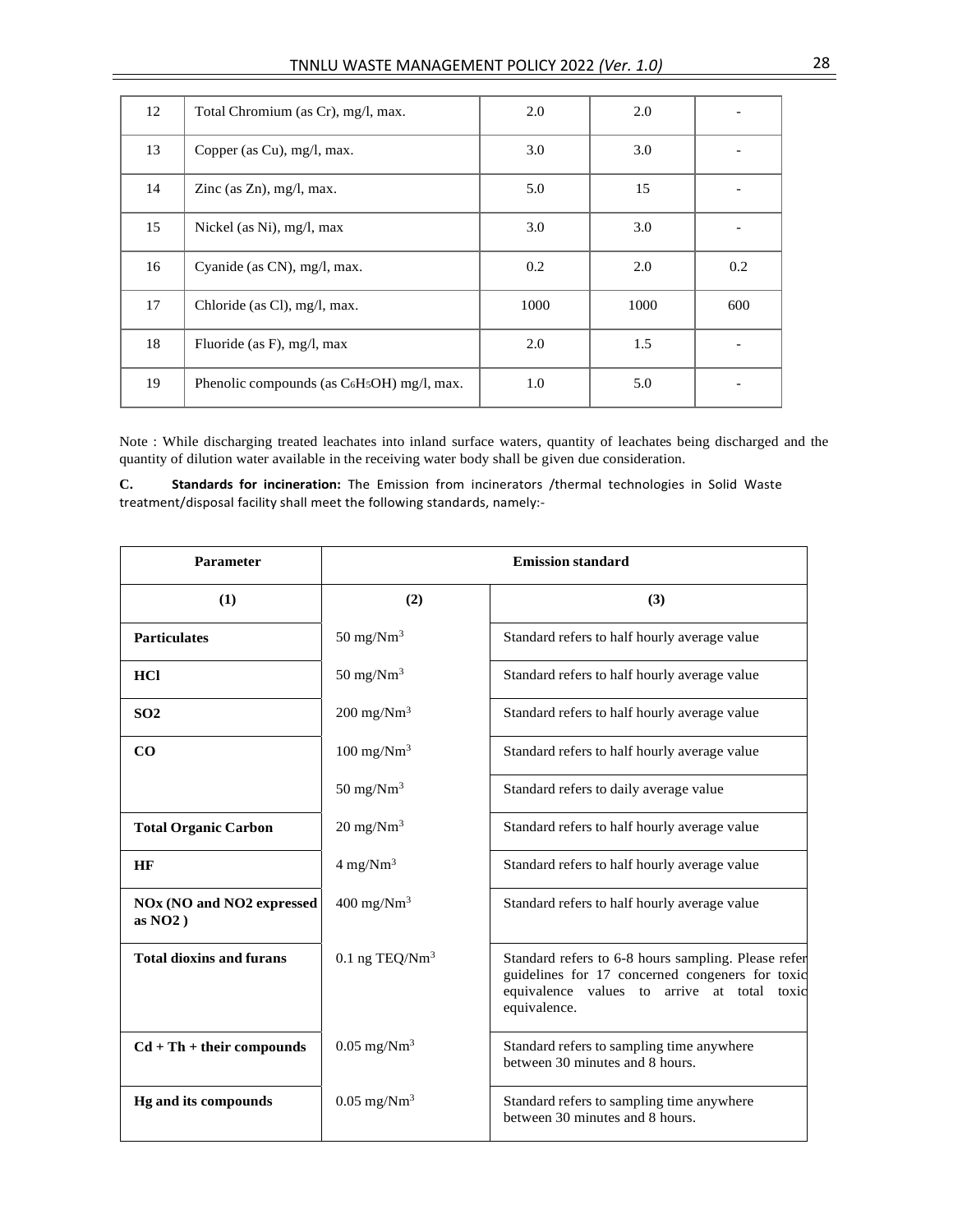| $Sb + As + Pb + Cr + Co + Cu$<br>$0.5 \text{ mg}/\text{Nm}^3$<br>$+ Mn + Ni + V + their$<br>compounds | Standard refers to sampling time anywhere<br>between 30 minutes and 8 hours. |
|-------------------------------------------------------------------------------------------------------|------------------------------------------------------------------------------|
|-------------------------------------------------------------------------------------------------------|------------------------------------------------------------------------------|

*Note.- All values corrected to 11% oxygen on a dry basis.*

#### Note:

- (a) Suitably designed pollution control devices shall be installed or retrofitted with the incinerator to achieve the above emission limits..
- (b) Waste to be incinerated shall not be chemically treated with any chlorinated disinfectants.
- (c) Incineration of chlorinated plastics shall be phased out within two years.
- (d) if the concentation of toxic metals in incineration ash exceeds the limits specified in the Hazardous Waste (Management, Handling and Trans boundary Movement) Rules, 2008, as amended from time to time, the ash shall be sent to the hazardous waste treatment, storage and disposal fcaility.
- (e) Only low sulphur fuel like LDO, LSHS, Diesel**,** bio-mass, coal, LNG, CNG, RDF and bio-gas shall be used as fuel in the incinerator.
- (f) The CO2 concentration in tail gas shall not be more than 7%.
- (g) All the facilities in twin chamber incinerators shall be designed to achieve a minimum temperature of 950<sup>0</sup>C in secondary combustion chamber and with a gas residence time in secondary combustion chamber not less than 2 (two) seconds.
- (h) Incineration plants shall be operated (combustion chambers) with such temperature, retention time and turbulence, as to achieve total Organic Carbon (TOC) content in the slag and bottom ash less than 3%, or the loss on ignition is less than 5% of the dry weight.
- (i) Odour from sites shall be managed as per guidelines of CPCB issued from time to time

#### **FORM – I**

#### **[see rule 15 (y) 16 (1) (c), 21(3) ]**

### Application for obtaining authorisation under solid

#### waste management rulesfor

## processing/recycling/treatment and disposal of solid

#### waste

To,

The Member Secretary,

State Pollution Control Board or Pollution Control Committee,

of….....

Sir,

I/We hereby apply for authorisation under the Solid Waste Management Rules, 2016 for processing, recycling, treatment and disposal of solid waste.

| Name of the local body/agency appointed by them/ operator of facility |  |
|-----------------------------------------------------------------------|--|
|                                                                       |  |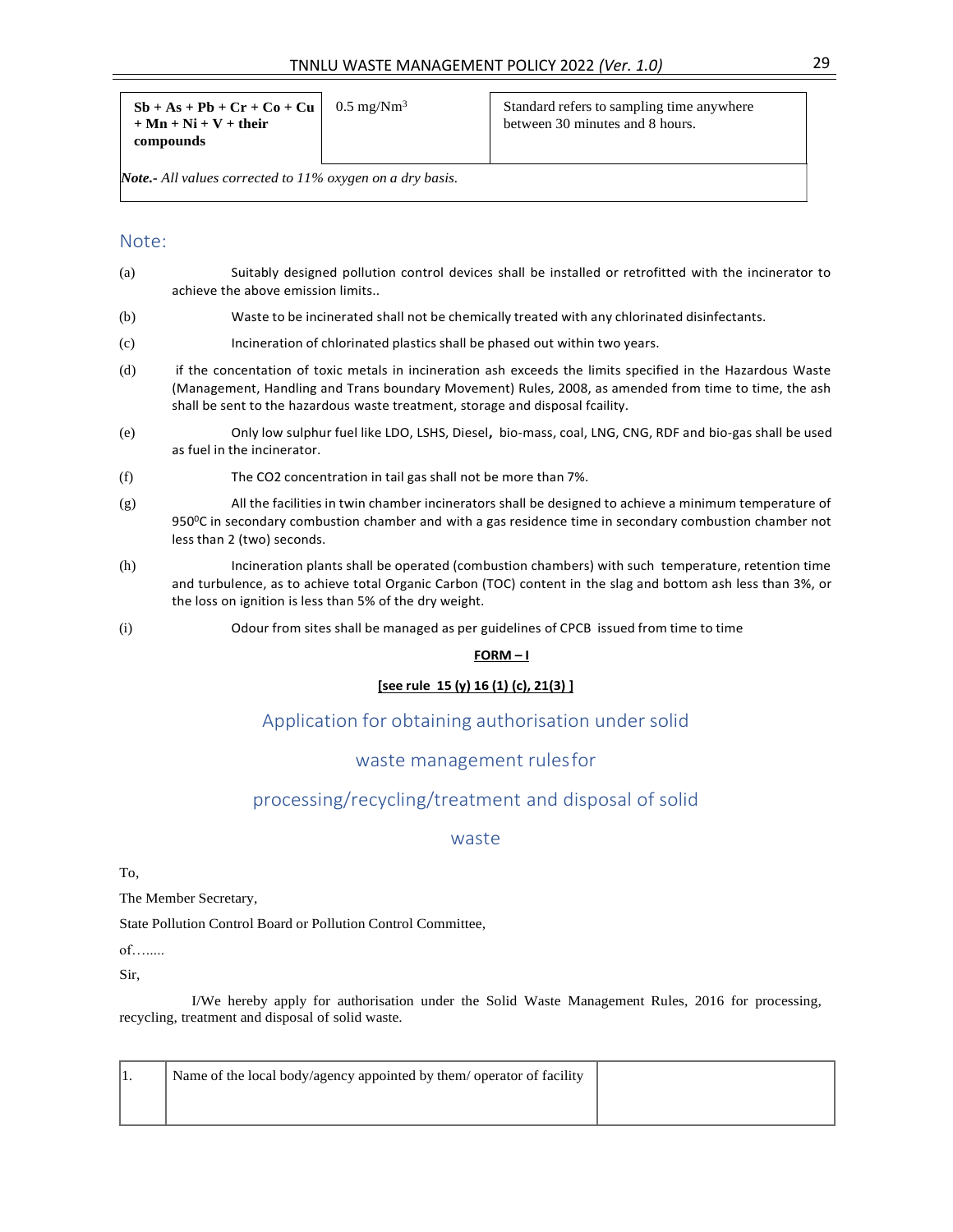| 2. | Correspondence address                   |                                                                                                                                             |                                                                    |
|----|------------------------------------------|---------------------------------------------------------------------------------------------------------------------------------------------|--------------------------------------------------------------------|
|    | Telephone No.                            |                                                                                                                                             |                                                                    |
|    | Fax No.                                  | ,e-mail:                                                                                                                                    |                                                                    |
|    |                                          |                                                                                                                                             |                                                                    |
| 3. | facility)                                | Nodal Officer & designation(Officer authorised by the local body or<br>agency responsible for operation of processing/treatment or disposal |                                                                    |
| 4. | (Please tick mark)                       | Authorisation required for setting up and operation of the facility                                                                         | waste processing<br>recycling<br>treatment<br>disposal at landfill |
| 5. | Attach copies of the Documents           |                                                                                                                                             |                                                                    |
|    | Site clearance (local body)              |                                                                                                                                             |                                                                    |
|    | Proof of Environmental Clearance         |                                                                                                                                             |                                                                    |
|    | Consent for establishment                |                                                                                                                                             |                                                                    |
|    |                                          | Agreement between municipal authority and operating agency                                                                                  |                                                                    |
|    |                                          | Investment on the project and expected return                                                                                               |                                                                    |
| 6. |                                          | Processing/recycling/treatment of solid waste                                                                                               |                                                                    |
|    |                                          | (i) Total Quantity of waste to be processed per day                                                                                         |                                                                    |
|    | Quantity of waste to be recycled         |                                                                                                                                             |                                                                    |
|    | Quantity of waste to be treated          |                                                                                                                                             |                                                                    |
|    |                                          | Quantity of waste to be disposed into landfill                                                                                              |                                                                    |
|    |                                          | (ii) Utilisation programme for waste processed (Product utilisation)                                                                        |                                                                    |
|    |                                          | (iii)Methodology for disposal (attach details)                                                                                              |                                                                    |
|    | Quantity of leachate                     |                                                                                                                                             |                                                                    |
|    | Treatment technology for leachate        |                                                                                                                                             |                                                                    |
|    | pollution                                | (iv) Measures to be taken for prevention and control of environmental                                                                       |                                                                    |
|    |                                          | (v) Measures to be taken for safety of workers working in the plant                                                                         |                                                                    |
|    | facility (to be attached)                | (vi) Details on solid waste processing/recycling/treatment/disposal                                                                         |                                                                    |
| 7. | Disposal of solid waste                  |                                                                                                                                             |                                                                    |
|    | Number of sites identified               |                                                                                                                                             |                                                                    |
|    | Quantity of waste to be disposed per day |                                                                                                                                             |                                                                    |
|    |                                          | Details of methodology or criteria followed for site selection (attach)                                                                     |                                                                    |
|    | Details of existing site under operation |                                                                                                                                             |                                                                    |
|    |                                          | Methodology and operational details of landfilling                                                                                          |                                                                    |
|    |                                          | Measures taken to check environmental pollution                                                                                             |                                                                    |
| 8  | Any other information.                   |                                                                                                                                             |                                                                    |
|    |                                          |                                                                                                                                             |                                                                    |

Τ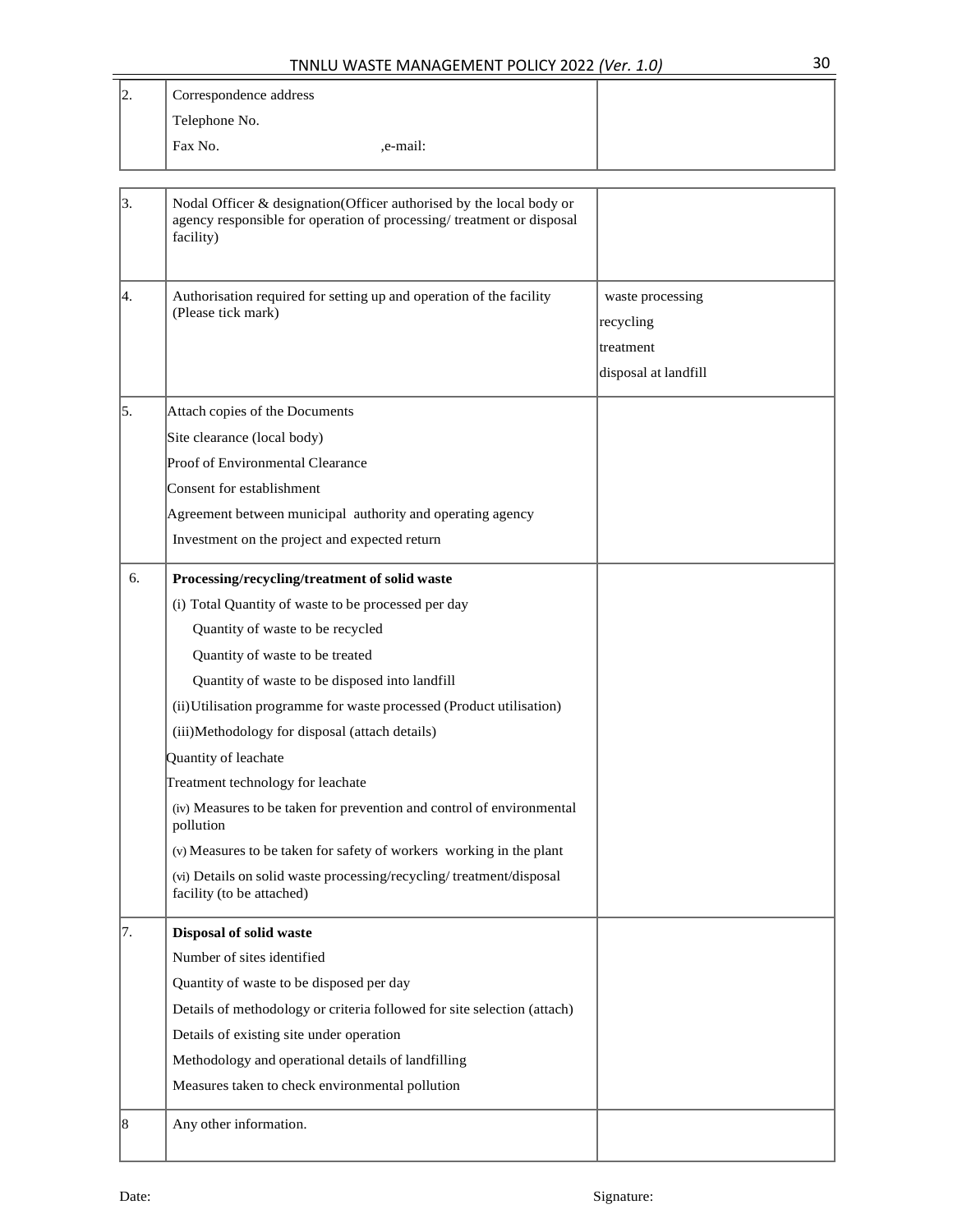#### Place: Designation

#### Form- II

#### **[see rule 16 (1) (e) ]**

#### **Format for issue of authorisation**

File No.: \_

Dated:

**Authorisation No**

To

Ref: Your application number \_dt.

The State Pollution Control Board/Pollution Control Committee after examining the proposal hereby authorises having administrative office at the set up to set up to set up to set up to set up to set up to set up to set up to set up to set up to set up to set up to set up to set up to set up to set up to set up to set u and operate waste processing/recycling/ treatment/disposal facility at

The authorisation is hereby granted to operate the facility for processing, recycling, treatment and disposal of solid waste.

The authorisation is subject to the terms and conditions stated below and such conditions as may be otherwise specified in these rules and the standards laid down in Schedules I and II under these rules.

The State Pollution Control Board/Pollution Control Committees of the UT may, at any time, revoke any of the conditions applicable under the authorisation and shall communicate the same in writing.

Any violation of the provision of the Solid Waste Management Rules, 2016will attract the penal provision of the Environment (Protection) Act, 1986 (29 of 1986).

(Member Secretary)

State Pollution Control Board/Pollution Control Committee of the UT

(Signature and designation)

Date:

Place:

**Form – III**

## [see rule 19 (6), 24 (1) ]

#### **Format of annual report to be submitted by the operator of facility to the local body**

| 1               | Name of the City/Town and State                                              |  |
|-----------------|------------------------------------------------------------------------------|--|
| $\overline{2}$  | Population                                                                   |  |
| $\vert 3 \vert$ | Area in sq. kilometers                                                       |  |
| 4               | Name & Address of the local body<br>Telephone No.<br>Fax No.<br>E-mail:      |  |
| 5               | Name and address of operator of the facility                                 |  |
| 16              | Name of officer in-charge of the facility<br>Phone No:<br>Fax No:<br>E-mail: |  |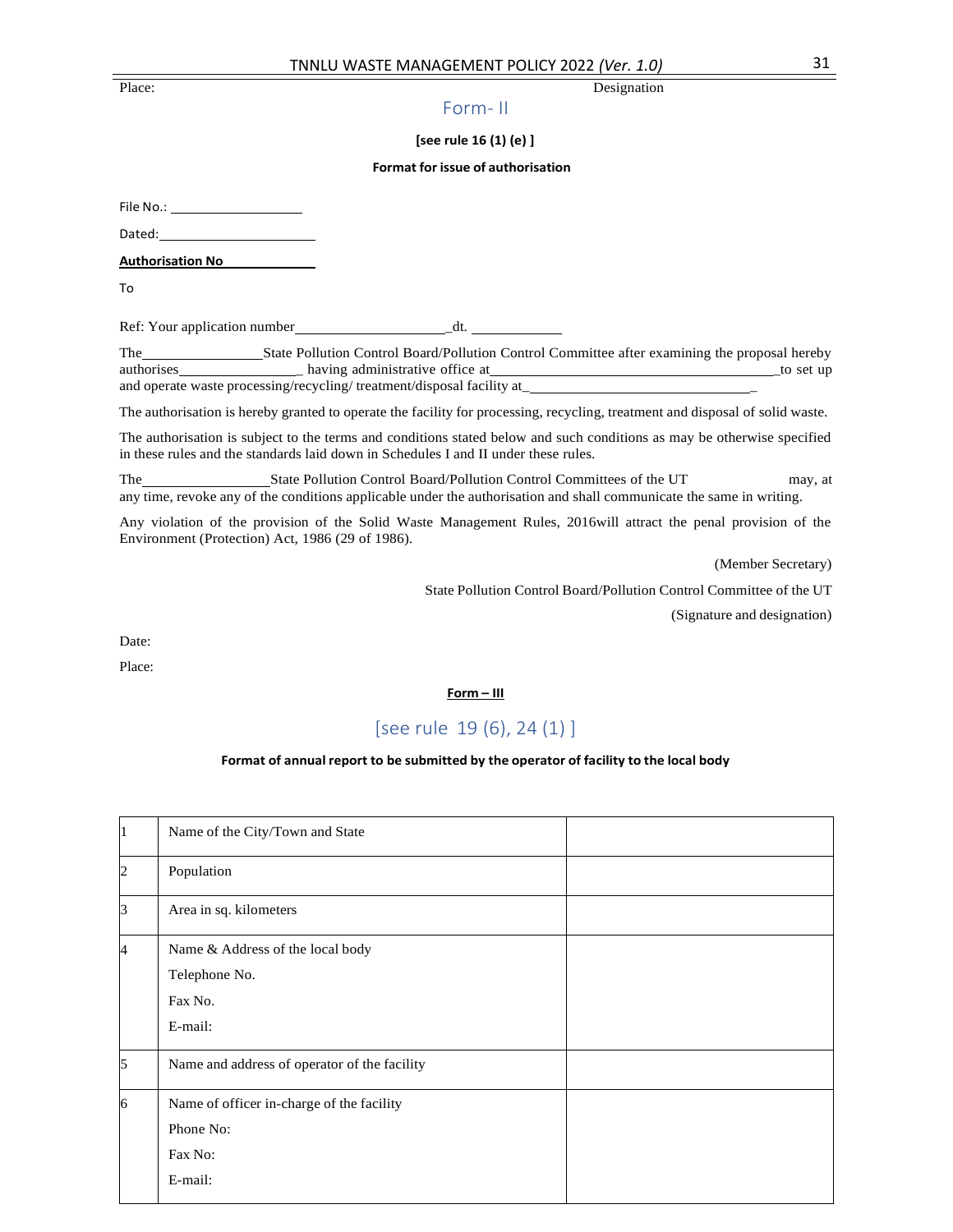| 7 | Number of households in the city/town,                                                                                                                             |         |
|---|--------------------------------------------------------------------------------------------------------------------------------------------------------------------|---------|
|   | Number of non-residential premises in the city                                                                                                                     |         |
|   | Number of election/administrative wards in the city/town                                                                                                           |         |
| 8 | Quantity of Solid waste                                                                                                                                            |         |
|   | Estimated Quantity of solid waste generated in the local body area<br>per day in metric tones                                                                      | /tpd    |
|   | Quantity of solid waste collected per day                                                                                                                          | /tpd    |
|   | Per capita waste collected per day                                                                                                                                 | /gm/day |
|   | Quantity of solid waste processed                                                                                                                                  | /tpd    |
|   | Quantity of solid waste disposed at landfill                                                                                                                       | /tpd    |
| 9 | Status of Solid Waste Management (SWM) service                                                                                                                     |         |
|   | Segregation and storage of waste at source                                                                                                                         |         |
|   | Whether solid waste is stored at source in domestic/commercial/<br>institutional bins If yes,                                                                      | Yes/No  |
|   | Percentage of households practice storage of waste at source in<br>domestic bins                                                                                   | %       |
|   | Percentage of non-residential premises practice storage of waste<br>at source in commercial /institutional bins                                                    | %       |
|   | Percentage of households dispose of throw solid waste on the<br>streets                                                                                            | $\%$    |
|   | Percentage of non-residential premises dispose of throw solid<br>waste on the streets                                                                              | $\%$    |
|   | Whether solid waste is stored at source in a segregated form                                                                                                       | Yes/No  |
|   | If yes, Percentage of premises segregating the waste at source                                                                                                     | %       |
|   | Door to Door Collection of solid waste                                                                                                                             |         |
|   | Whether door to door collection (D2D) of solid waste is being<br>done in the city/town                                                                             | Yes/No  |
|   | if yes                                                                                                                                                             |         |
|   | Number of wards covered in D2D collection of waste                                                                                                                 |         |
|   | No. of households covered                                                                                                                                          |         |
|   | No.<br>non-residential<br>including<br>commercial<br>of<br>premises<br>institutions/<br>establishments , hotels, restaurants<br>educational<br>offices etc covered |         |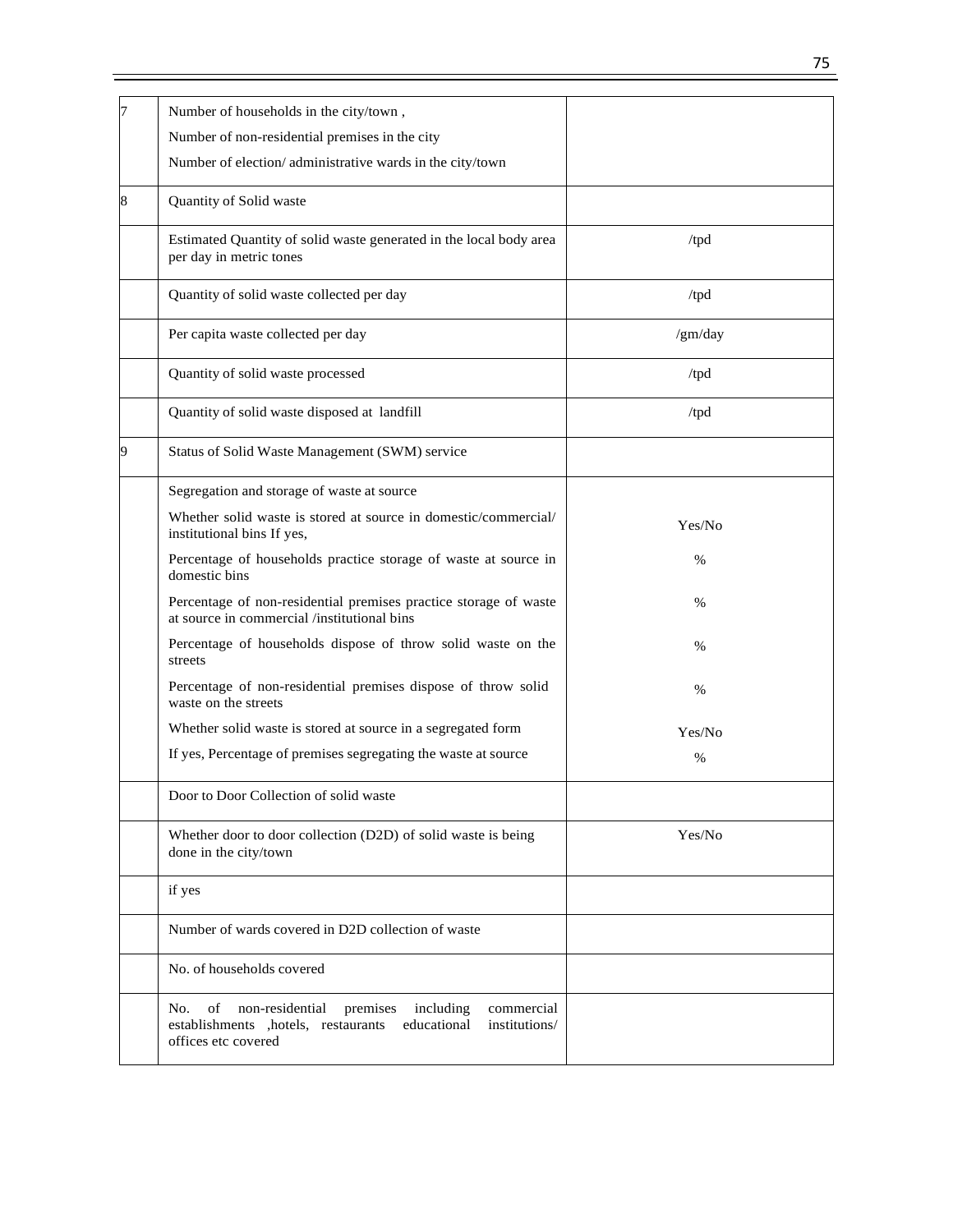| Percentage of residential and non-residential premises covered in<br>door to door collection through : |            |                            |              |                                              |
|--------------------------------------------------------------------------------------------------------|------------|----------------------------|--------------|----------------------------------------------|
| Motorized vehicle                                                                                      |            | $\%$                       |              |                                              |
| Containerized tricycle/handcart                                                                        |            | $\%$                       |              |                                              |
| Other device                                                                                           |            | %                          |              |                                              |
|                                                                                                        |            |                            |              |                                              |
| If not, method of primary collection adopted                                                           |            |                            |              |                                              |
| Sweeping of streets                                                                                    |            |                            |              |                                              |
| Length of roads, streets, lanes, bye-lanes in the city that need to<br>be cleaned                      |            | km                         |              |                                              |
| Frequency of street sweepings and percentage of population                                             |            |                            |              | frequency Daily Alternate Twice Occasionally |
| covered                                                                                                |            | days                       | $\mathbf{a}$ |                                              |
|                                                                                                        |            |                            | week         |                                              |
|                                                                                                        | $%$ of     |                            |              |                                              |
|                                                                                                        | population |                            |              |                                              |
|                                                                                                        | covered    |                            |              |                                              |
|                                                                                                        |            |                            |              |                                              |
|                                                                                                        |            |                            |              |                                              |
| Tools used                                                                                             |            | $\%$                       |              |                                              |
| Manual sweeping                                                                                        |            | $\%$                       |              |                                              |
| Mechanical sweeping                                                                                    |            | Yes/No                     |              |                                              |
| Whether long handle broom used by sanitation workers                                                   |            |                            |              |                                              |
| Whether each sanitation worker is given handcart/tricycle for<br>collection of waste                   |            | Yes/No                     |              |                                              |
| Whether handcart / tricycle is containerized                                                           |            | Yes/No                     |              |                                              |
| Whether the collection tool synchronizes with collection/ waste<br>storage containers utilized         |            | Yes/No                     |              |                                              |
| Secondary Waste Storage facilities                                                                     |            |                            |              |                                              |
| No. and type of waste storage depots in the city/town                                                  | No.        | Capacity in m <sup>3</sup> |              |                                              |
| Open waste storage sites                                                                               |            |                            |              |                                              |
| Masonry bins                                                                                           |            |                            |              |                                              |
| Cement concrete cylinder bins                                                                          |            |                            |              |                                              |
| Dhalao/covered rooms/space                                                                             |            |                            |              |                                              |
| Covered metal/plastic containers                                                                       |            |                            |              |                                              |
| Upto $1.1 \text{ m}^3$ bins                                                                            |            |                            |              |                                              |
| 2 to 5 $m3$ bins                                                                                       |            |                            |              |                                              |
| Above 5m <sup>3</sup> containers                                                                       |            |                            |              |                                              |
| <b>Bin-less city</b>                                                                                   |            |                            |              |                                              |
| Bin/population ratio                                                                                   |            |                            |              |                                              |
|                                                                                                        |            |                            |              |                                              |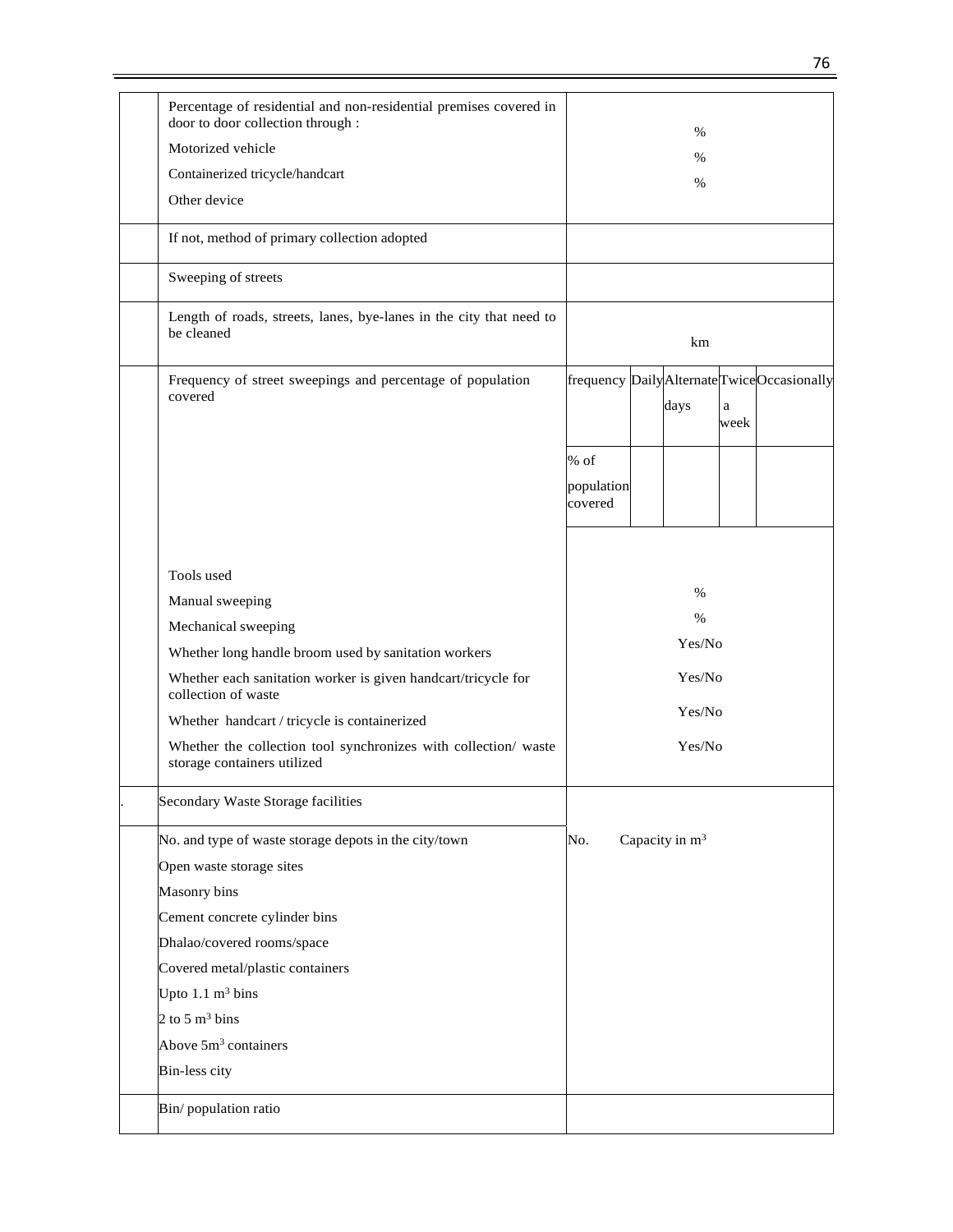| Ward wise details of waste storage depots (attach) :<br>Ward No:                                                    |                                         |             |      |
|---------------------------------------------------------------------------------------------------------------------|-----------------------------------------|-------------|------|
| Area:                                                                                                               |                                         |             |      |
| Population:                                                                                                         |                                         |             |      |
| No. of bins placed                                                                                                  |                                         |             |      |
| Total volume of bins placed                                                                                         |                                         |             |      |
|                                                                                                                     |                                         |             |      |
| Total storage capacity of waste storage facilities in cubic meters                                                  |                                         |             |      |
| Total waste actually stored at the waste storage depots daily                                                       |                                         |             |      |
| Give frequency of collection of waste from the depots                                                               | Frequency                               | No. of bins |      |
| Number of bins cleared                                                                                              | Daily                                   |             |      |
|                                                                                                                     | Alternate day                           |             |      |
|                                                                                                                     | Twice a week                            |             |      |
|                                                                                                                     | Once a week                             |             |      |
|                                                                                                                     | Occasionally                            |             |      |
| Whether storage depots have facility for storage of segregated                                                      | Yes/No                                  |             |      |
| waste in green, blue and black bins                                                                                 | (if yes, add details)                   |             |      |
|                                                                                                                     | No. of green bins:                      |             |      |
|                                                                                                                     | No. of blue bins:                       |             |      |
|                                                                                                                     | No. of black bins:                      |             |      |
| Whether lifting of solid waste from storage depots is manual or<br>mechanical. Give percentage                      | (%) of Manual Lifting<br>of SOLID WASTE |             | $\%$ |
|                                                                                                                     | $_{\mathrm{of}}$<br>$(\% )$<br>lifting  | Mechanical  | $\%$ |
| If mechanical – specify the method used                                                                             | front-end loaders/Top loaders           |             |      |
| Whether solid waste is lifted from door to door and transported to<br>treatment plant directly in a segregated form | Yes/No<br>(if yes, specify)             |             |      |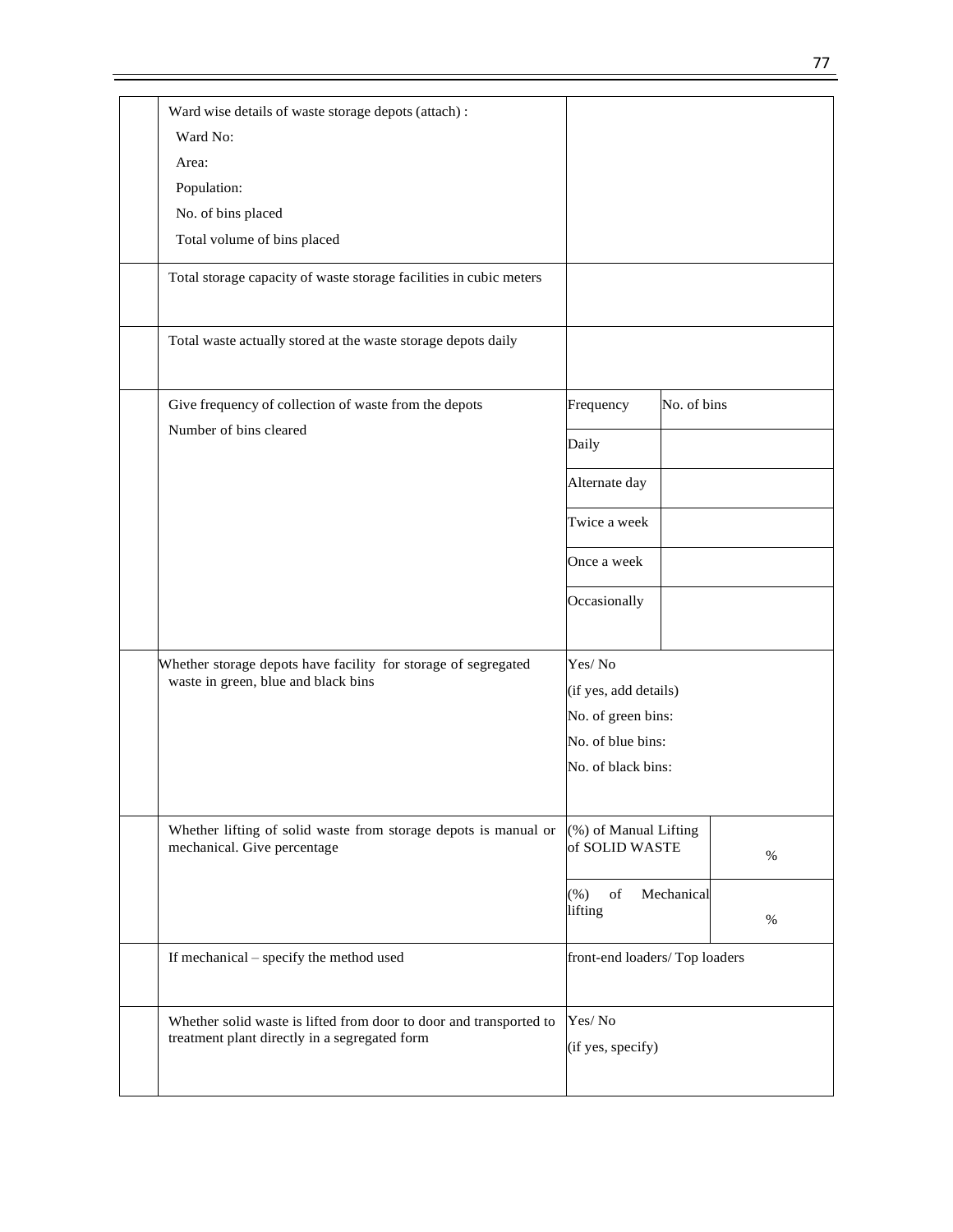| Waste Transportation per day                                                | Trips made<br>No.                     |
|-----------------------------------------------------------------------------|---------------------------------------|
| Type and Number of vehicles used (pl tick or add)                           |                                       |
|                                                                             | waste                                 |
| Animal cart                                                                 | transported                           |
| Tractors                                                                    |                                       |
| Non tipping Truck                                                           |                                       |
| Tipping Truck                                                               |                                       |
| <b>Dumper Placers</b>                                                       |                                       |
| Refuse collectors                                                           |                                       |
| Compactors                                                                  |                                       |
| Others                                                                      |                                       |
| JCB/loader                                                                  |                                       |
| Frequency of transportation of waste                                        | Frequency<br>(%) of waste transported |
|                                                                             | Daily                                 |
|                                                                             | Alternate day                         |
|                                                                             | Twice a week                          |
|                                                                             | Once a week                           |
|                                                                             | Occasionally                          |
| Quantity of waste transported each day                                      | /tpd                                  |
| Percentage of total waste transported daily                                 | $\%$                                  |
|                                                                             |                                       |
| Waste Treatment Technologies used                                           |                                       |
|                                                                             |                                       |
| Whether solid waste is processed                                            | Yes/No                                |
| If yes, Quantity of waste processed daily                                   | /tpd                                  |
| Land(s) available with the local body for waste processing (in<br>Hectares) |                                       |
| Land currently utilized for waste processing                                |                                       |
| Solid waste processing facilities in operation                              |                                       |
| Solid waste processing facilities under construction                        |                                       |
| Distance of processing facilities from city/town boundary                   |                                       |
| Details of technologies adopted                                             |                                       |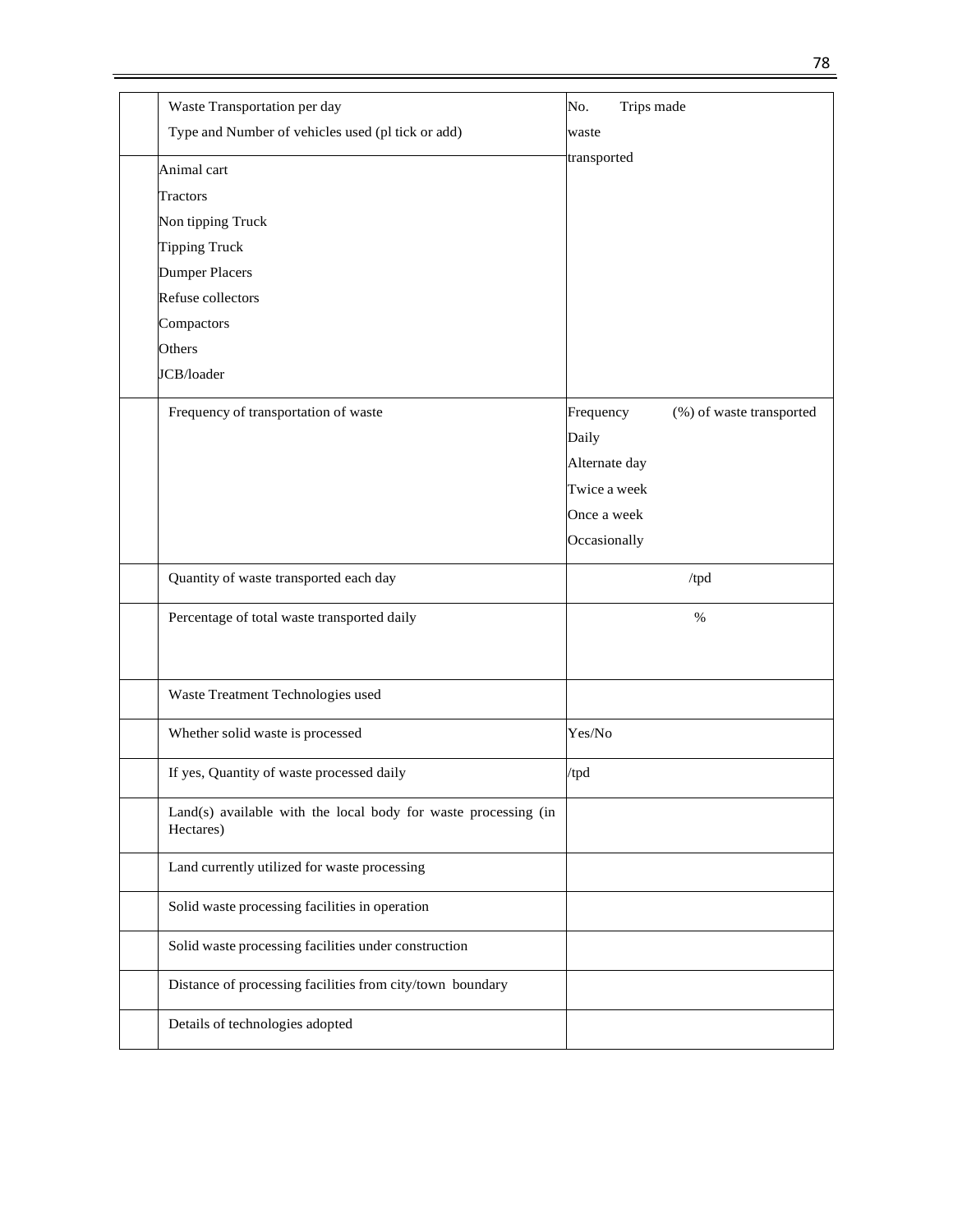| Composting,                                                   | Qty. raw material processed                |
|---------------------------------------------------------------|--------------------------------------------|
|                                                               | Qty. final product produced                |
|                                                               | Qty. sold                                  |
|                                                               |                                            |
|                                                               | Qty. of residual waste landfilled          |
| vermi composting                                              | Qty. raw material processed                |
|                                                               | Qty. final product produced                |
|                                                               | Qty. sold                                  |
|                                                               | Quantity of residual waste landfilled      |
| Bio-methanation                                               | Qty. raw material processed                |
|                                                               | Qty. final product produced                |
|                                                               | Qty. sold                                  |
|                                                               | Quantity of residual waste landfilled      |
|                                                               |                                            |
| Refuse Derived Fuel                                           | Qty. raw material processed                |
|                                                               | Qty. final product produced                |
|                                                               | Qty. sold Quantity of<br>residual<br>waste |
|                                                               | landfilled                                 |
| Waste to Energy technology                                    | Qty. raw material processed                |
| such as incineration, gasification,<br>pyrolysis or any other | Qty. final product produced                |
| technology (give detail)                                      | Qty. sold Quantity of<br>residual<br>waste |
|                                                               | landfilled                                 |
| Co-processing                                                 | Qty. raw material processed                |
| Combustible waste supplied to cement plant                    |                                            |
| Combustible waste supplied to solid waste based power plants  |                                            |
| Others                                                        | Qty.                                       |
| Solid waste disposal facilities                               |                                            |
| No. of dumpsites sites available with the local body          |                                            |
| No. of sanitary landfill sites available with the local body  |                                            |
| Area of each such sites available for waste disposal          |                                            |
| Area of land currently used for waste disposal                |                                            |
| Distance of dumpsite/landfill facility from city/town         | kms                                        |
| Distance from the nearest habitation                          | kms                                        |
| Distance from water body                                      | kms                                        |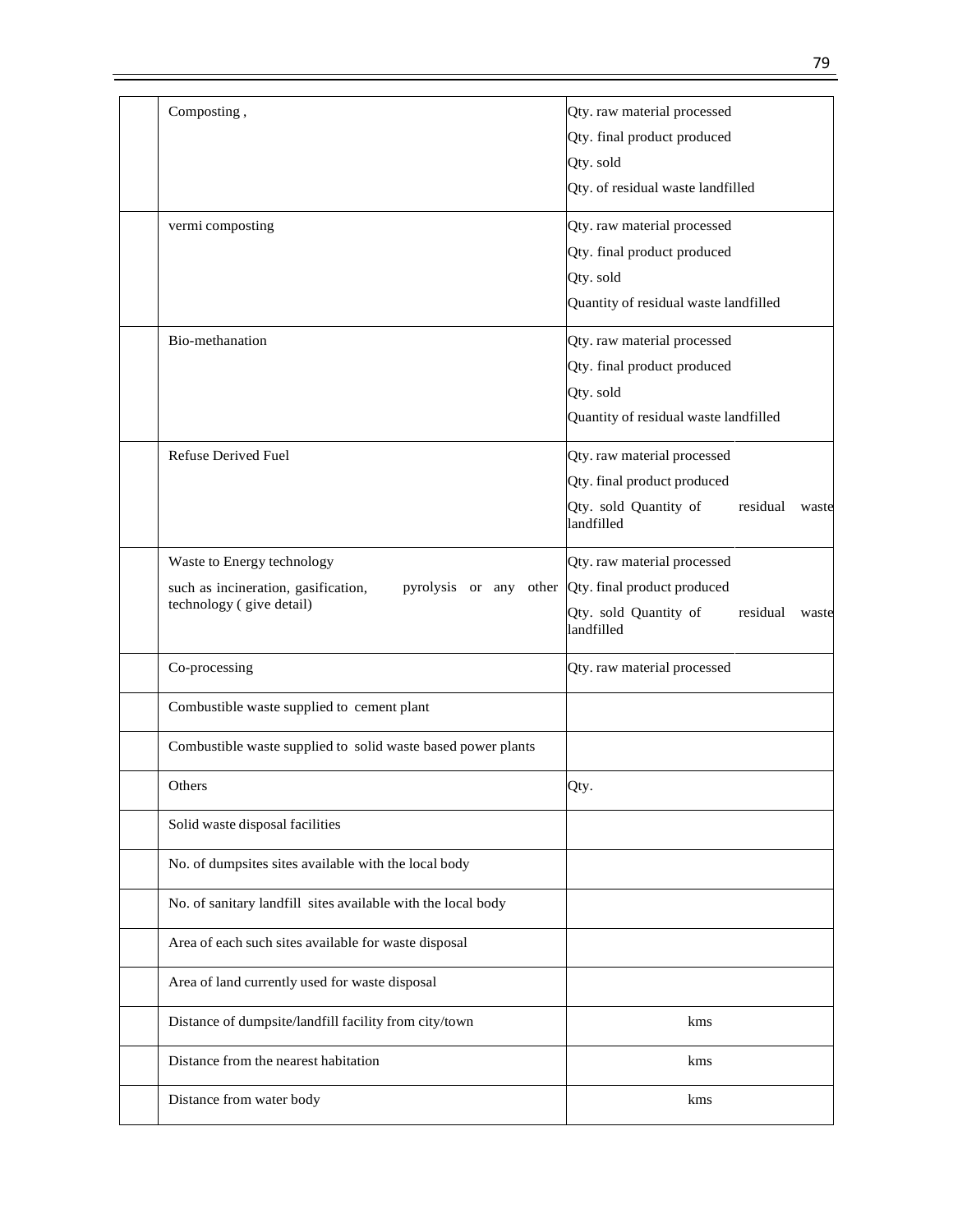|    | Distance from state/national highway                                                                                                                  | kms                                           |
|----|-------------------------------------------------------------------------------------------------------------------------------------------------------|-----------------------------------------------|
|    | Distance from Airport                                                                                                                                 | kms                                           |
|    | Distance from important religious places or historical monument                                                                                       | kms                                           |
|    | Whether it falls in flood prone area                                                                                                                  | Yes/No                                        |
|    | Whether it falls in earthquake fault line area                                                                                                        | Yes/No                                        |
|    | Quantity of waste landfilled each day                                                                                                                 | tpd                                           |
|    | Whether landfill site is fenced                                                                                                                       | Yes / No                                      |
|    | Whether Lighting facility is available on site                                                                                                        | Yes / No                                      |
|    | Whether Weigh bridge facility available                                                                                                               | Yes / No                                      |
|    | Vehicles and equipments used at landfill (specify)                                                                                                    | Bulldozer, Compacters etc. available          |
|    | Manpower deployed at landfill site                                                                                                                    | Yes/No (if yes, attach details)               |
|    | Whether covering is done on daily basis                                                                                                               | Yes/No                                        |
|    | If not, Frequency of covering the waste deposited at the landfill                                                                                     |                                               |
|    | Cover material used                                                                                                                                   |                                               |
|    | Whether adequate covering material is available                                                                                                       | Yes/No                                        |
|    | Provisions for gas venting provided                                                                                                                   | Yes/No, (if yes, attach technical data sheet) |
|    | Provision for leachate collection                                                                                                                     | Yes/No, (if yes, attach technical data sheet) |
| 10 | Whether an Action Plan has been prepared for improving solid                                                                                          | Yes/No                                        |
|    | waste management practices in the city                                                                                                                |                                               |
|    |                                                                                                                                                       | (if Yes attach Action Plan details)           |
| 11 | What separate provisions are made for :                                                                                                               | Attach details on Proposals,                  |
|    | Dairy related activities :                                                                                                                            | Steps taken,                                  |
|    | Slaughter houses waste:                                                                                                                               | Yes/No                                        |
|    | C&D waste (construction debris) :                                                                                                                     | Yes/No                                        |
|    |                                                                                                                                                       | Yes/No                                        |
|    |                                                                                                                                                       |                                               |
| 12 | Details of Post Closure Plan                                                                                                                          | Attach Plan                                   |
| 13 | How many slums are identified and whether these are provided                                                                                          | Yes/No                                        |
|    | with Solid Waste Management facilities :                                                                                                              | (if Yes, attach details)                      |
| 14 | Give details of manpower deployed for collection including street<br>sweeping, secondary storage, transportation, processing and<br>disposal of waste |                                               |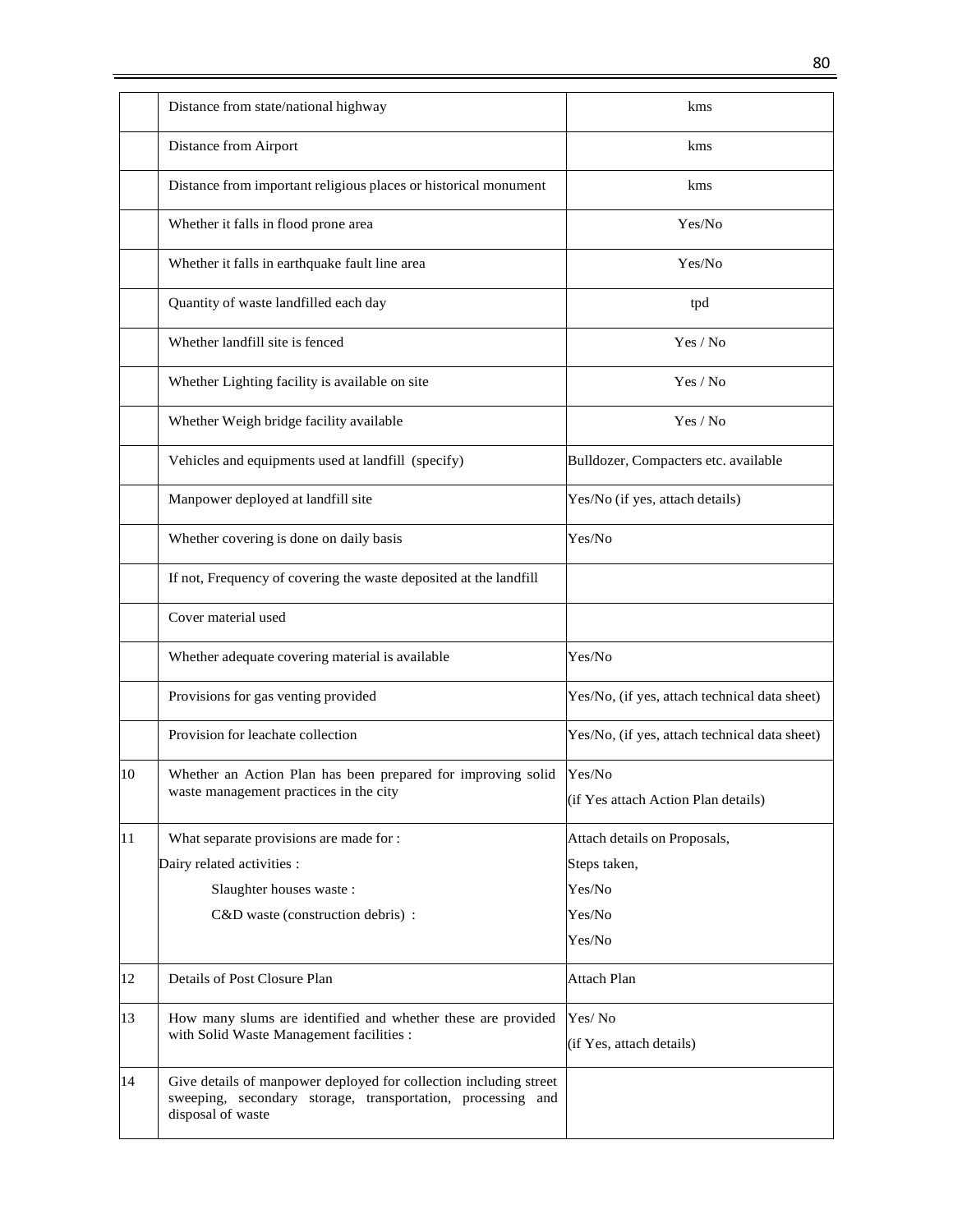| 15            | Mention briefly, the difficulties being experienced by the local<br>body in complying with provisions of these rules                                      |  |
|---------------|-----------------------------------------------------------------------------------------------------------------------------------------------------------|--|
| <sup>16</sup> | Mention briefly, if any innovative idea is implemented to tackle a<br>problem related to solid waste, which could be replicated by other<br>local bodies. |  |

Dated :

Place:

Signature of Operator

### **Form – IV**

[see rules 15(za), 24(2)]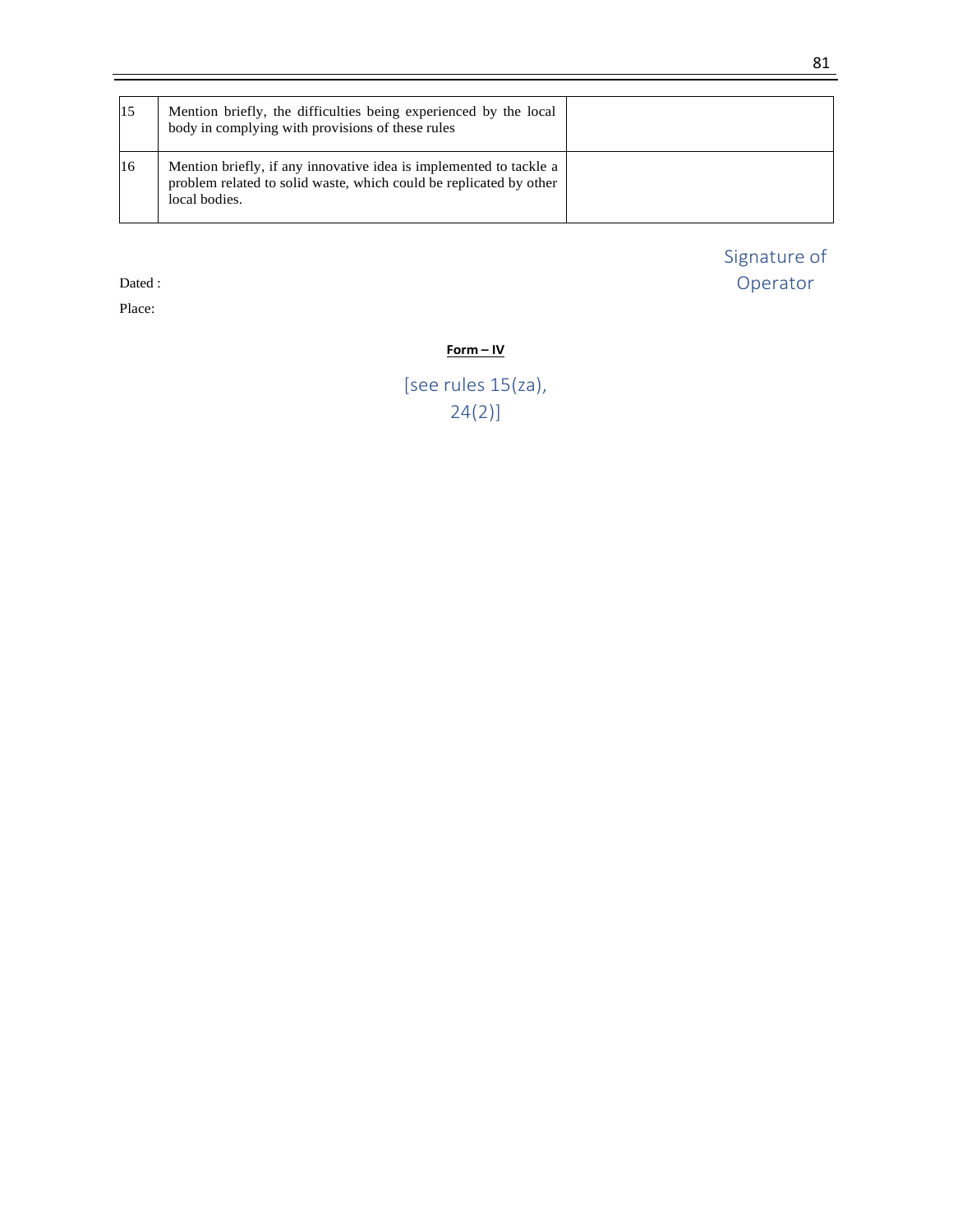Format for annual report on solid waste management to be submitted by the local body

| YEAR: | <b>CALENDAR DATE OF SUBMISSION OF REPORT:</b> |
|-------|-----------------------------------------------|
|       |                                               |

|   | Name of the City/Town and State                                                                                                                     |                 |
|---|-----------------------------------------------------------------------------------------------------------------------------------------------------|-----------------|
|   | Population                                                                                                                                          |                 |
|   | Area in sq. kilometers                                                                                                                              |                 |
|   | Name & Address of local body<br>Telephone No.<br>Fax No.<br>E-mail:                                                                                 |                 |
|   | Name of officer in-charge dealing with solid waste management (SOLID<br>WASTEM)Phone No:<br>Fax No:<br>E-mail:                                      |                 |
| h | Number of households in the city/town<br>Number of non-residential premises in the city<br>Number of election/administrative wards in the city/town |                 |
|   | Quantity of Solid waste (solid waste)                                                                                                               |                 |
|   | Estimated Quantity of solid waste generated in the local body area per day in metric<br>tones                                                       | /tpd            |
|   | Quantity of solid waste collected per day                                                                                                           | /tpd            |
|   | Per capita waste collected per day                                                                                                                  | $\gamma$ gm/day |

|   | Per capita waste collected per day                    | /gm/day |
|---|-------------------------------------------------------|---------|
|   | Quantity of solid waste processed                     | /tpd    |
|   | Quantity of solid waste disposed at dumpsite/landfill | /tpd    |
| 8 | <b>Status of Solid Waste Management service</b>       |         |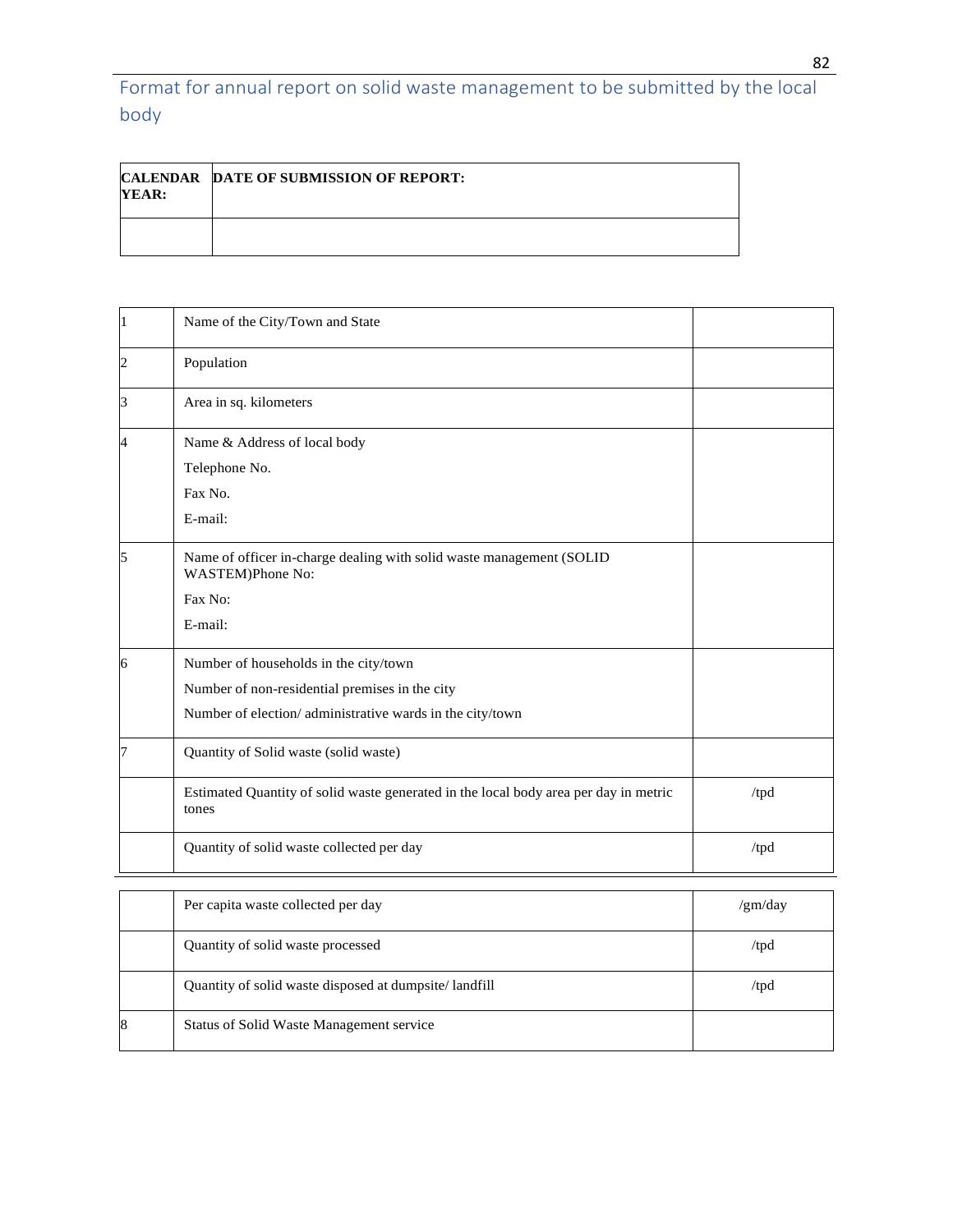| Segregation and storage of waste at source                                                                                                 |               |
|--------------------------------------------------------------------------------------------------------------------------------------------|---------------|
| Whether SOLID WASTE is stored at source in domestic/commercial/ institutional<br>bins, If yes,                                             | Yes/No        |
| Percentage of households practice storage of waste at source in domestic bins                                                              | $\%$          |
| Percentage of non-residential premises practice storage of waste at source in<br>commercial /institutional bins                            | $\%$          |
| Percentage of households dispose or throw solid waste on the streets                                                                       | $\frac{0}{0}$ |
| Percentage of non-residential premises dispose of throw solid waste on the streets                                                         | $\%$          |
| Whether solid waste is stored at source in a segregated form, If yes,                                                                      | Yes/No        |
| Percentage of premises segregating the waste at source                                                                                     | $\%$          |
|                                                                                                                                            |               |
| Door to Door Collection of solid waste                                                                                                     |               |
| Whether door to door collection (D2D) of solid waste is being done in the city/town                                                        | Yes/No        |
| if yes                                                                                                                                     |               |
| Number of wards covered in D2D collection of waste                                                                                         |               |
| No. of households covered                                                                                                                  |               |
| No. of non-residential premises including commercial establishments , hotels,<br>restaurants educational institutions/ offices etc covered |               |
| Percentage of residential and non-residential premises covered in door to door<br>collection through :                                     |               |
| Motorized vehicle                                                                                                                          | $\%$          |
| Containerized tricycle/handcart                                                                                                            | $\frac{0}{0}$ |
| Other device                                                                                                                               | $\%$          |
|                                                                                                                                            |               |
| If not, method of primary collection adopted                                                                                               |               |
| Sweeping of streets                                                                                                                        |               |
| Length of roads, streets, lanes, bye-lanes in the city that need to be cleaned                                                             | km            |

 $\overline{a}$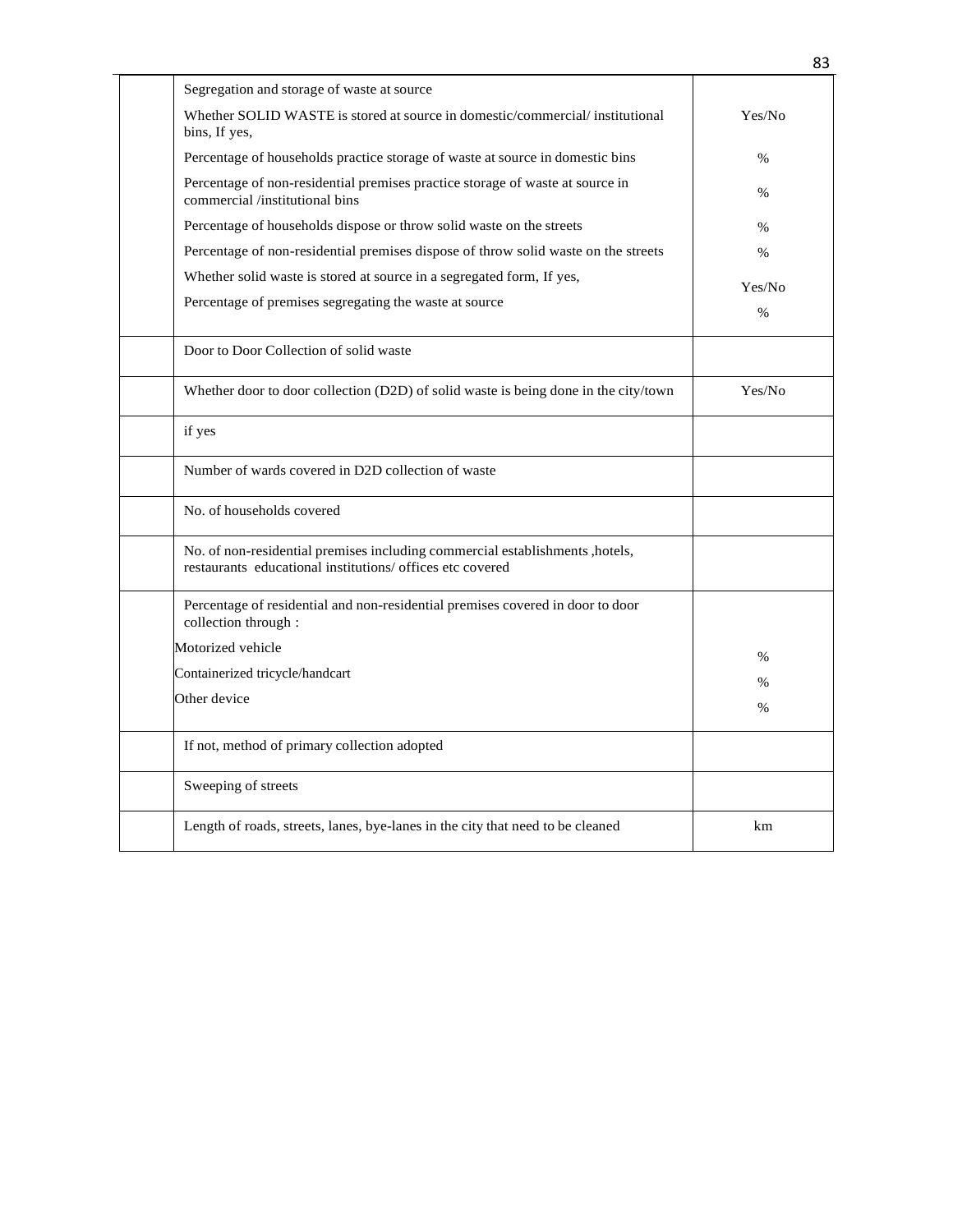| Frequency of street sweepings and percentage of<br>population covered                         | frequency             | Daily                      | Alternate<br>days | Twice<br>a week | Occasionally |
|-----------------------------------------------------------------------------------------------|-----------------------|----------------------------|-------------------|-----------------|--------------|
|                                                                                               | % of                  |                            |                   |                 |              |
|                                                                                               | population<br>covered |                            |                   |                 |              |
| Tools used                                                                                    |                       |                            |                   |                 |              |
| Manual sweeping                                                                               |                       |                            | %                 |                 |              |
| Mechanical sweeping                                                                           |                       |                            | $\%$              |                 |              |
| Whether long handle broom used by sanitation<br>workers                                       |                       |                            | Yes/No            |                 |              |
| Whether each sanitation worker is given<br>handcart/tricycle for collection of waste          |                       |                            | Yes/No            |                 |              |
| Whether handcart / tricycle is containerized                                                  |                       |                            | Yes/No            |                 |              |
| Whether the collection tool synchronizes with<br>collection/waste storage containers utilized |                       |                            | Yes/No            |                 |              |
| Secondary Waste Storage facilities                                                            |                       |                            |                   |                 |              |
| No. and type of waste storage depots in the<br>city/town                                      | No.                   | Capacity in m <sup>3</sup> |                   |                 |              |
| Open waste storage sites                                                                      |                       |                            |                   |                 |              |
| Masonry bins                                                                                  |                       |                            |                   |                 |              |
| Cement concrete cylinder bins                                                                 |                       |                            |                   |                 |              |
| Dhalao/covered rooms/space                                                                    |                       |                            |                   |                 |              |
| Covered metal/plastic containers                                                              |                       |                            |                   |                 |              |
| Upto 1.1 m3 bins                                                                              |                       |                            |                   |                 |              |
| 2 to 5 m3 bins                                                                                |                       |                            |                   |                 |              |
| Above 5m3 containers                                                                          |                       |                            |                   |                 |              |
| Bin-less city                                                                                 |                       |                            |                   |                 |              |
| Bin/population ratio                                                                          |                       |                            |                   |                 |              |
| Ward wise details of waste storage depots (attach):                                           |                       |                            |                   |                 |              |
| Ward No:                                                                                      |                       |                            |                   |                 |              |
| Area:                                                                                         |                       |                            |                   |                 |              |
| Population:                                                                                   |                       |                            |                   |                 |              |
| No. of bins placed                                                                            |                       |                            |                   |                 |              |
| Total volume of bins placed                                                                   |                       |                            |                   |                 |              |
| Total storage capacity of waste storage facilities in<br>cubic meters                         |                       |                            |                   |                 |              |
| Total waste actually stored at the waste storage<br>depots daily                              |                       |                            |                   |                 |              |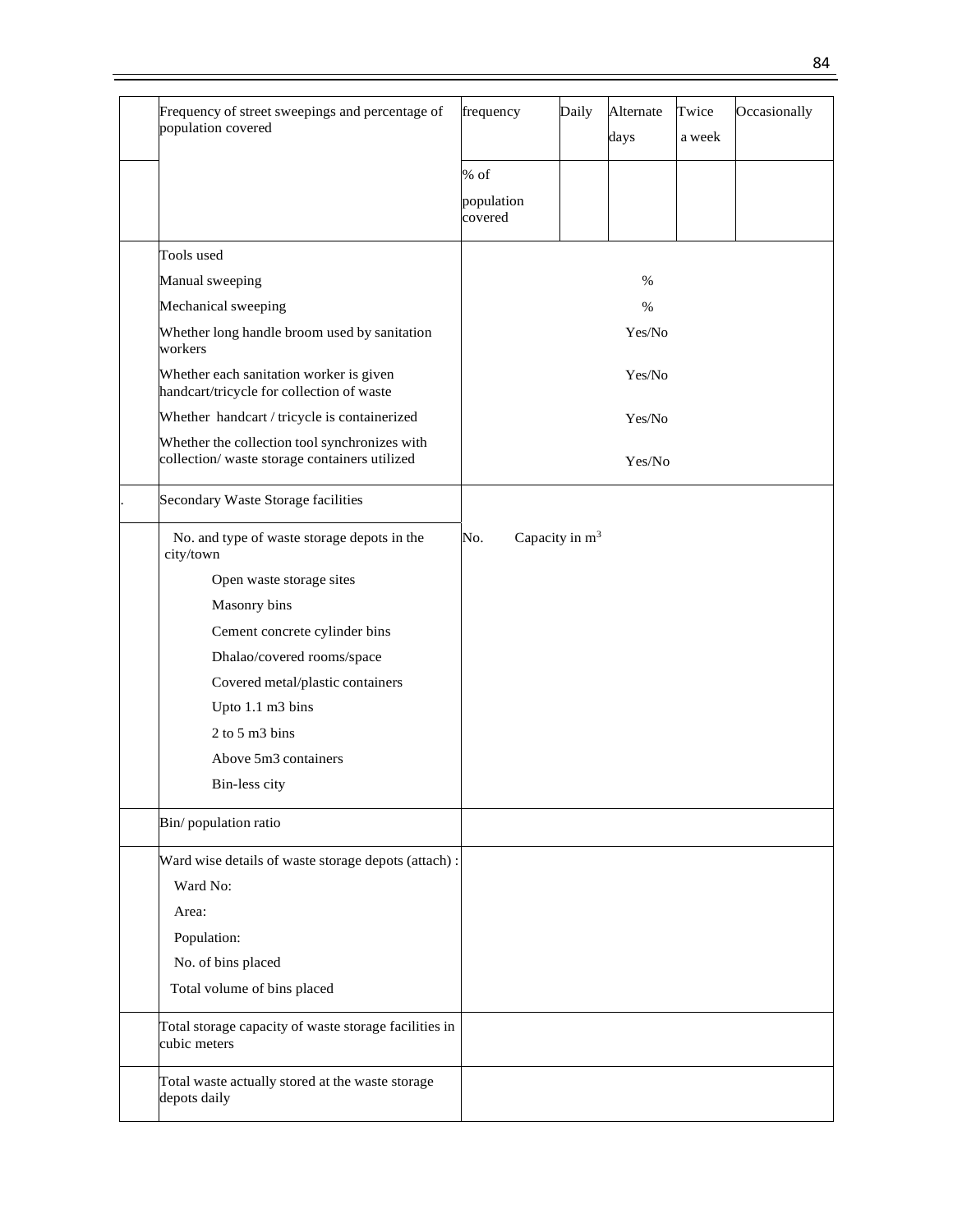| Give frequency of collection of waste from the<br>depots                                                                                                            | Frequency                                                                                        | No. of bins  |
|---------------------------------------------------------------------------------------------------------------------------------------------------------------------|--------------------------------------------------------------------------------------------------|--------------|
| Number of bins cleared                                                                                                                                              |                                                                                                  |              |
|                                                                                                                                                                     | Daily                                                                                            |              |
|                                                                                                                                                                     | Alternate day                                                                                    |              |
|                                                                                                                                                                     | Twice a week                                                                                     |              |
|                                                                                                                                                                     | Once a week                                                                                      |              |
|                                                                                                                                                                     | Occasionally                                                                                     |              |
| Whether storage depots have facility for storage<br>of segregated waste in green, blue and black bins                                                               | Yes/No<br>(if yes, add details)<br>No. of green bins:<br>No. of blue bins:<br>No. of black bins: |              |
| Whether lifting of solid waste from storage depots<br>is manual or mechanical. Give percentage<br>(%) of Manual Lifting of solid waste<br>(%) of Mechanical lifting |                                                                                                  | $\%$<br>$\%$ |
| If mechanical – specify the method used                                                                                                                             | front-end loaders/Top loaders                                                                    |              |
| Whether solid waste is lifted from door to door and Yes/No<br>transported to treatment plant directly in a<br>segregated form                                       | (if yes, specify)                                                                                |              |
| Waste transportation per day                                                                                                                                        | No.<br>Trips made                                                                                | waste        |
| Type and Number of vehicles used                                                                                                                                    | transported                                                                                      |              |
| Animal cart                                                                                                                                                         |                                                                                                  |              |
| Tractors                                                                                                                                                            |                                                                                                  |              |
| Non tipping Truck                                                                                                                                                   |                                                                                                  |              |
| <b>Tipping Truck</b>                                                                                                                                                |                                                                                                  |              |
| <b>Dumper Placers</b>                                                                                                                                               |                                                                                                  |              |
| Refuse collectors                                                                                                                                                   |                                                                                                  |              |
| Compactors                                                                                                                                                          |                                                                                                  |              |
|                                                                                                                                                                     |                                                                                                  |              |
| Others                                                                                                                                                              |                                                                                                  |              |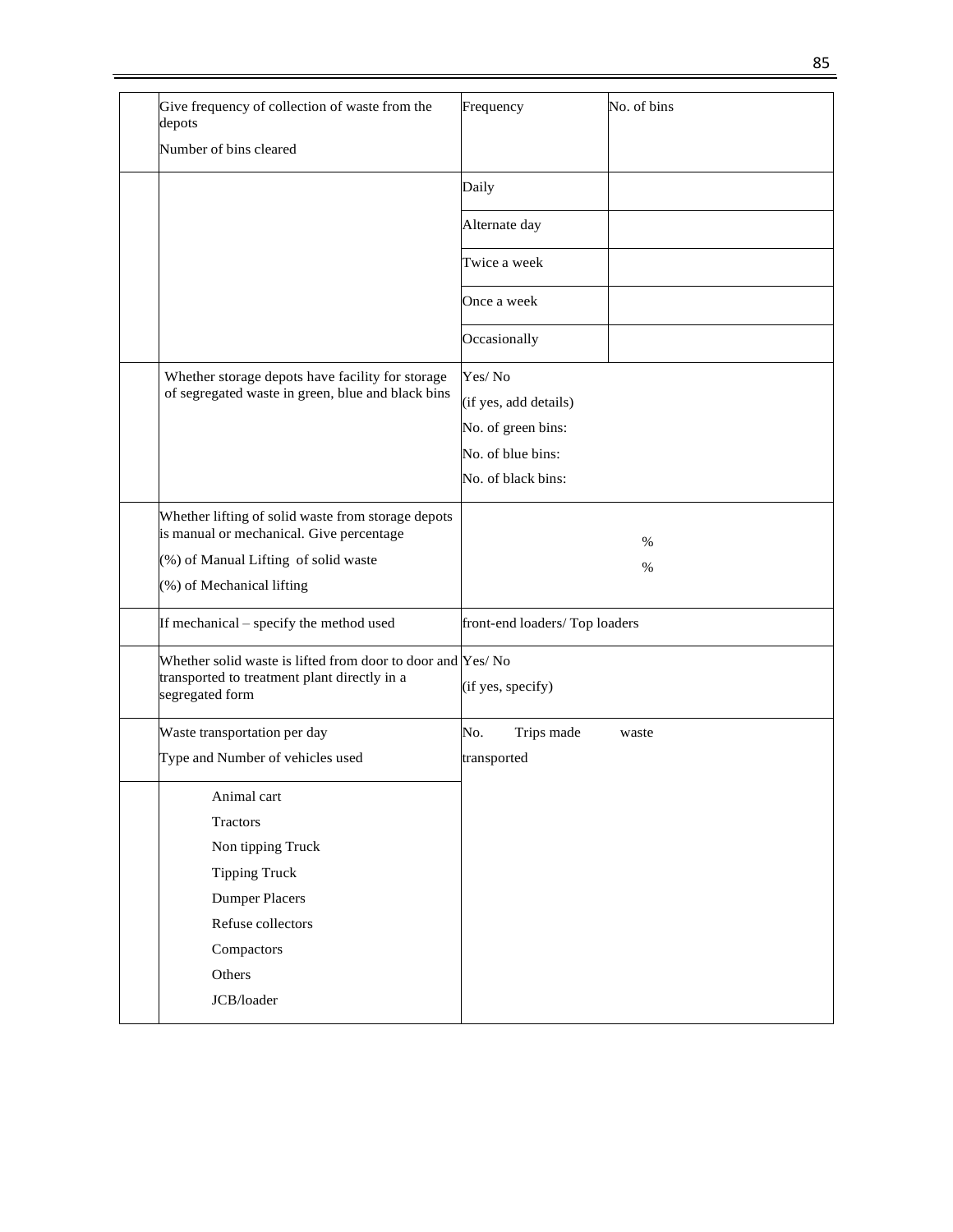| Frequency of transportation of waste                                        | (%) of waste transported<br>Frequency |
|-----------------------------------------------------------------------------|---------------------------------------|
|                                                                             | Daily                                 |
|                                                                             | Alternate day                         |
|                                                                             | Twice a week                          |
|                                                                             | Once a week                           |
|                                                                             | Occasionally                          |
| Quantity of waste transported each day                                      | /tpd                                  |
| Percentage of total waste transported daily                                 | %                                     |
| Waste Treatment Technologies used                                           |                                       |
| Whether solid waste is processed                                            |                                       |
|                                                                             | Yes/No                                |
| If yes, Quantity of waste processed daily                                   | /tpd                                  |
| Whether treatment is done by local body or<br>through an agency             |                                       |
| Land(s) available with the local body for waste<br>processing (in Hectares) |                                       |
| Land currently utilized for waste processing                                |                                       |
| Solid waste processing facilities in operation                              |                                       |
| Solid waste processing facilities under construction                        |                                       |
| Distance of processing facilities from city/town<br>boundary                |                                       |
| Details of technologies adopted                                             |                                       |
| Composting,                                                                 | Qty. raw material processed           |
|                                                                             | Qty. final product produced           |
|                                                                             | Qty. sold                             |
|                                                                             | Quantity of residual waste landfilled |
| Vermi composting                                                            | Qty. raw material processed           |
|                                                                             | Qty. final product produced           |
|                                                                             | Qty. sold                             |
|                                                                             | Quantity of residual waste landfilled |
| Bio-methanation                                                             | Qty. raw material processed           |
|                                                                             | Qty. final product produced           |
|                                                                             | Qty. sold                             |
|                                                                             | Quantity of residual waste landfilled |
|                                                                             |                                       |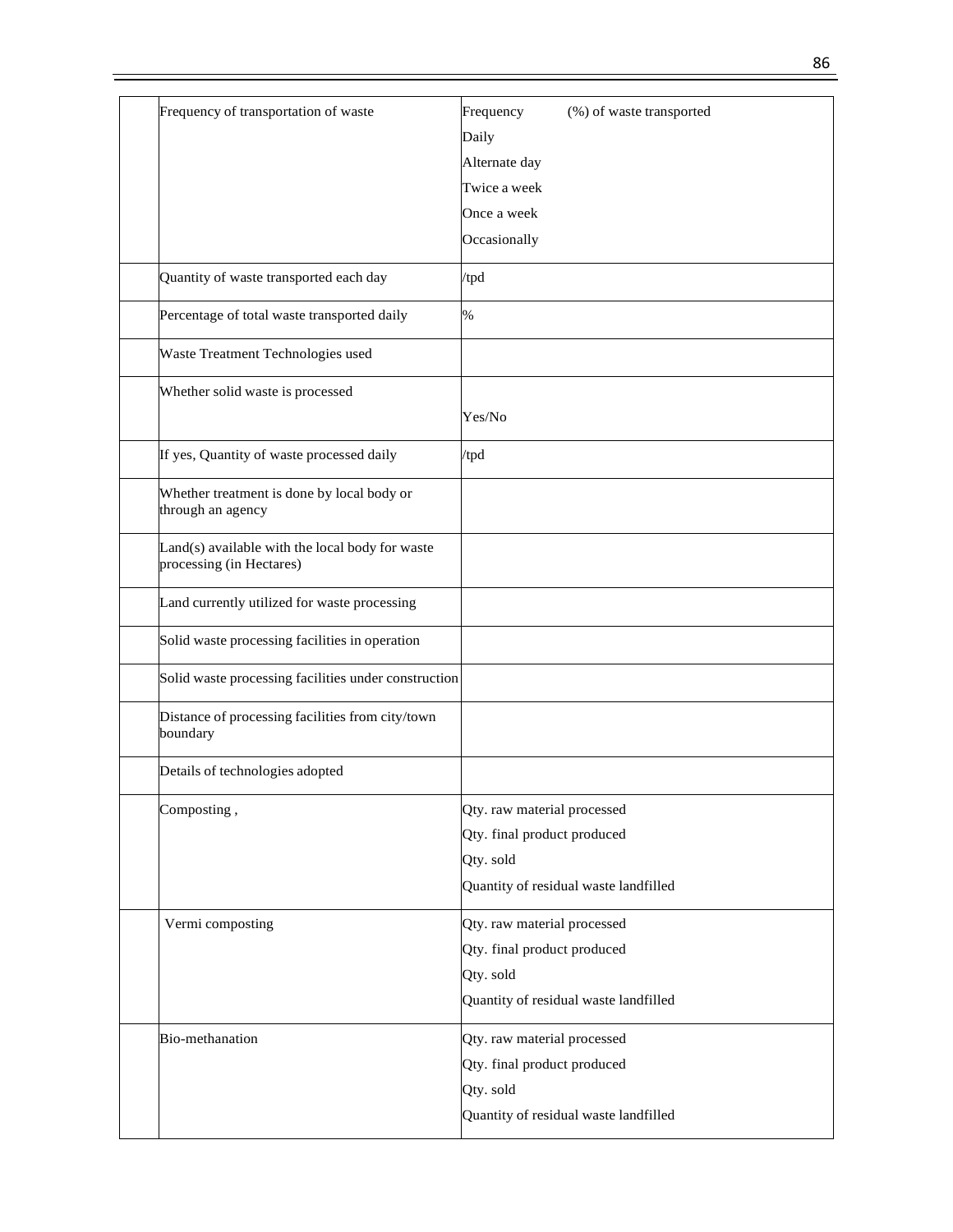| <b>Refuse Derived Fuel</b>                                         | Qty. raw material processed                     |
|--------------------------------------------------------------------|-------------------------------------------------|
|                                                                    | Qty. final product produced                     |
|                                                                    | Qty. sold Quantity of residual waste landfilled |
| Waste to Energy technology                                         | Qty. raw material processed                     |
| such as incineration, gasification, pyrolysis or any               | Qty. final product produced                     |
| other technology (give detail)                                     | Qty. sold Quantity of residual waste landfilled |
| Co-processing                                                      | Qty. raw material processed                     |
| Combustible waste supplied to cement plant                         |                                                 |
| Combustible waste supplied to solid waste based<br>power plants    |                                                 |
| Others                                                             | Qty.                                            |
| Solid waste disposal facilities                                    |                                                 |
| No. of dumpsites sites available with the local<br>body            |                                                 |
| No. of sanitary landfill sites available with the<br>local body    |                                                 |
| Area of each such sites available for waste disposal               |                                                 |
| Area of land currently used for waste disposal                     |                                                 |
| Distance of dumpsite/landfill facility from                        |                                                 |
| city/town                                                          | kms                                             |
| Distance from the nearest habitation                               | kms                                             |
| Distance from water body                                           | kms                                             |
| Distance from state/national highway                               | kms                                             |
| Distance from Airport                                              | kms                                             |
| Distance from important religious places or<br>historical monument | kms                                             |
| Whether it falls in flood prone area                               | Yes/No                                          |
| Whether it falls in earthquake fault line area                     | Yes/No                                          |
| Quantity of waste landfilled each day                              | tpd                                             |
| Whether landfill site is fenced                                    | Yes / No                                        |
| Whether Lighting facility is available on site                     | Yes / No                                        |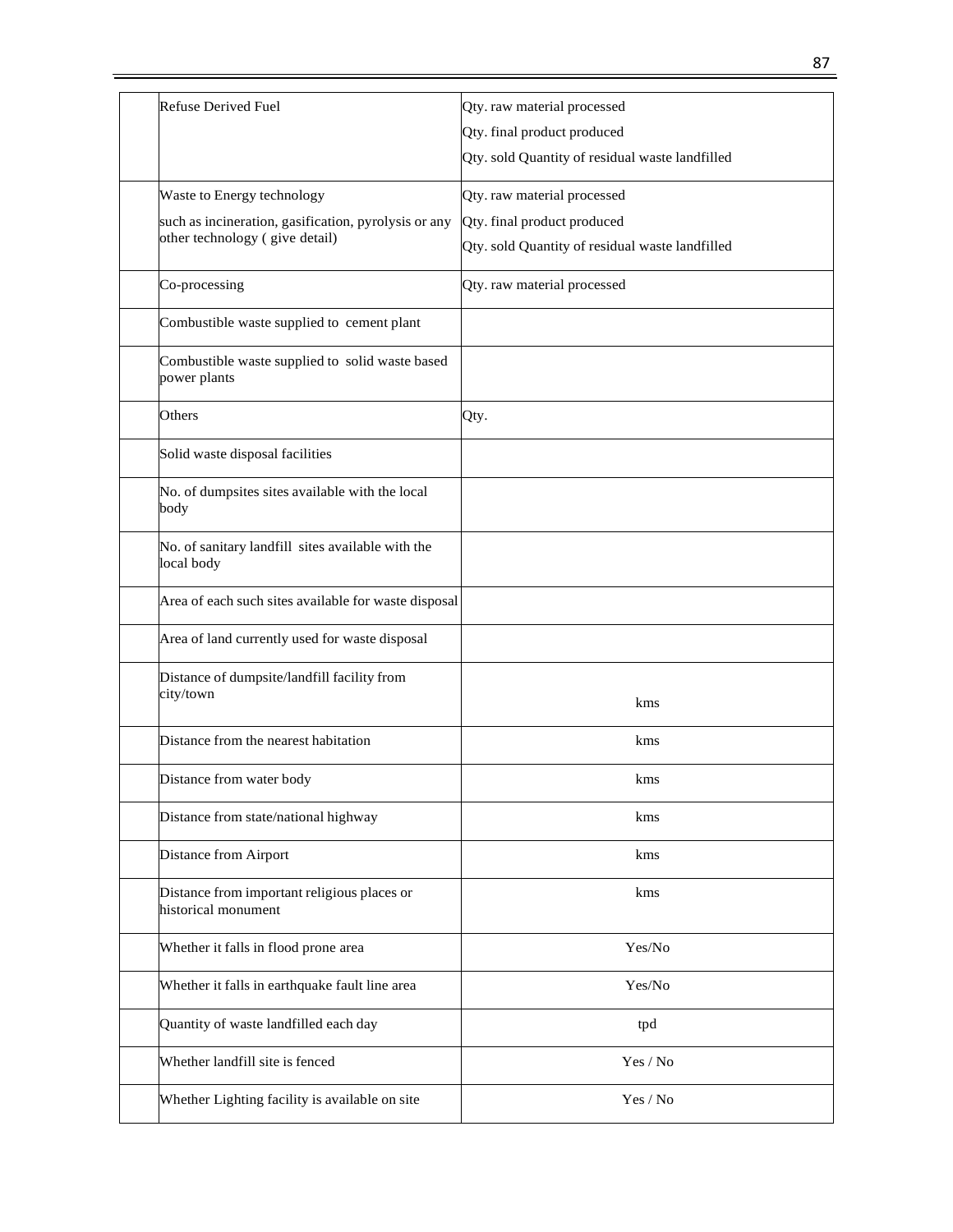|    | Whether Weigh bridge facility available                                                                                                                              | Yes / No                                      |
|----|----------------------------------------------------------------------------------------------------------------------------------------------------------------------|-----------------------------------------------|
|    | Vehicles and equipments used at landfill (specify) Bulldozer, Compacters etc. available                                                                              |                                               |
|    | Manpower deployed at landfill site                                                                                                                                   | Yes/No                                        |
|    |                                                                                                                                                                      | (if yes, attach details)                      |
|    | Whether covering is done on daily basis                                                                                                                              | Yes/No                                        |
|    | If not, Frequency of covering the waste deposited<br>at the landfill                                                                                                 |                                               |
|    | Cover material used                                                                                                                                                  |                                               |
|    | Whether adequate covering material is available                                                                                                                      | Yes/No                                        |
|    | Provisions for gas venting provided                                                                                                                                  | Yes/No                                        |
|    |                                                                                                                                                                      | (if yes, attach technical data sheet)         |
|    | Provision for leachate collection                                                                                                                                    | Yes/No                                        |
|    |                                                                                                                                                                      | (if yes, attach technical data sheet)         |
| 9  | Whether an Action Plan has been prepared for<br>improving solid waste management practices in the<br>city                                                            | Yes/No<br>(if Yes attach Action Plan details) |
| 10 | What separate provisions are made for :                                                                                                                              | Attach details on Proposals, Steps taken,     |
|    | Dairy related activities :                                                                                                                                           | Yes/No                                        |
|    | Slaughter houses waste:                                                                                                                                              | Yes/No                                        |
|    | C&D waste (construction debris) :                                                                                                                                    | Yes/No                                        |
| 11 | Details of Post Closure Plan                                                                                                                                         | <b>Attach Plan</b>                            |
| 12 | How many slums are identified and whether these                                                                                                                      | Yes/No                                        |
|    | are provided with Solid Waste Management<br>facilities :                                                                                                             | (if Yes, attach details)                      |
| 13 | Give details of:                                                                                                                                                     |                                               |
|    | Local body's own manpower deployed for<br>collection including street sweeping, secondary<br>storage, transportation, processing and disposal of<br>waste            |                                               |
| 14 | Give details of:                                                                                                                                                     |                                               |
|    | Contractor/concessionaire's manpower deployed<br>for collection including street sweeping, secondary<br>storage, transportation, processing and disposal of<br>waste |                                               |
| 15 | Mention briefly, the difficulties being experienced<br>by the local body in complying with provisions of<br>these rules                                              |                                               |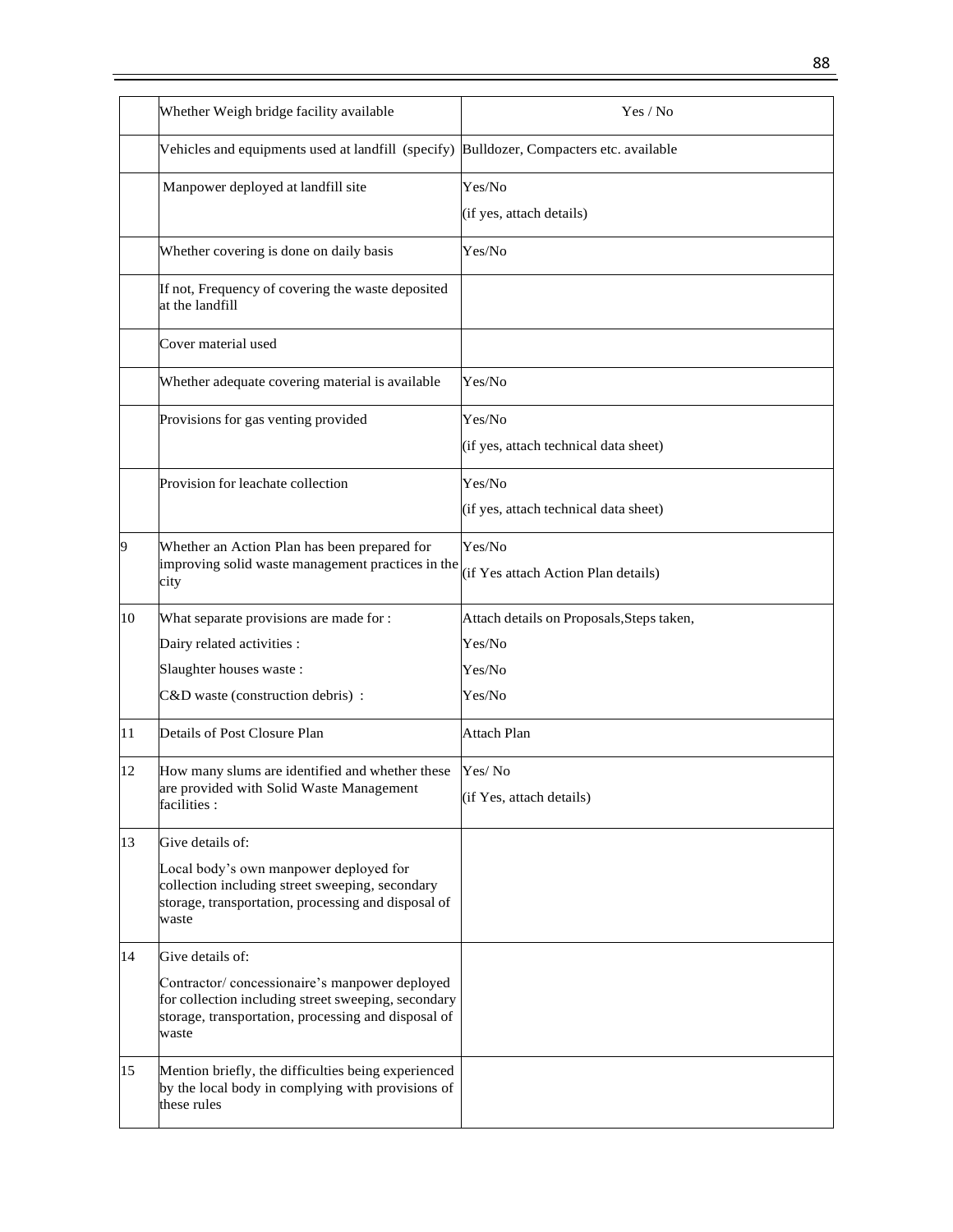16 Mention briefly, if any innovative idea is implemented to tackle a problem related to solid waste, which could be replicated by other local bodies

Signature of CEO/Municipal

Commissioner/Executive

Officer/Chief Officer

Form – V

[see rule 24(3)]

88

Date:

Place: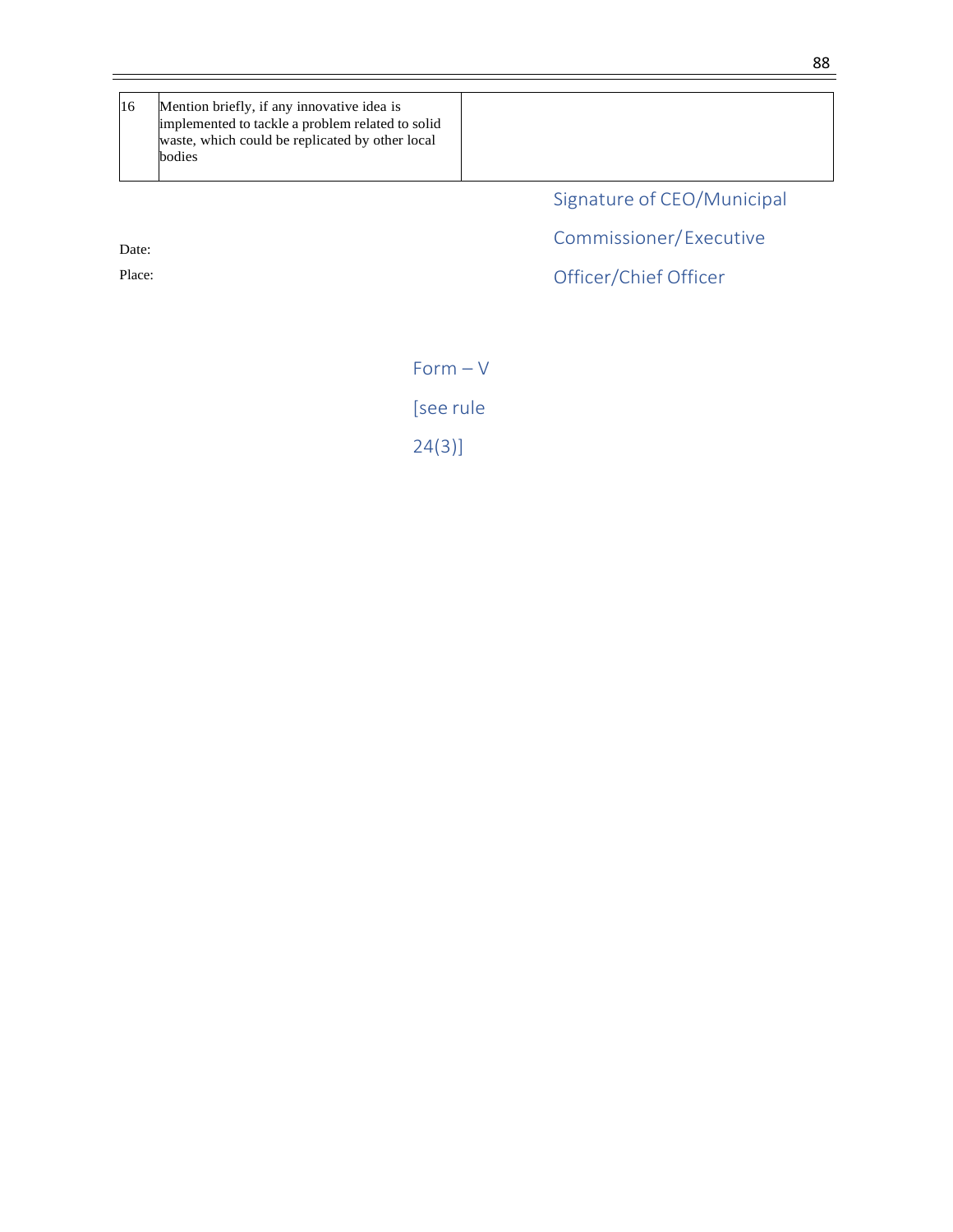To,

# PARTA

The Chairman

Central Pollution Control Board

Parivesh Bhawan, East Arjun Nagar

DELHI- 110 0032

| Iı. | Name of the State/Union territory                                                                                                    |                               |
|-----|--------------------------------------------------------------------------------------------------------------------------------------|-------------------------------|
| 2.  | Name & address of the State Pollution Control                                                                                        |                               |
| 3.  | Number of local bodies responsible for management of:<br>solid waste in the State/Union territory under these rules                  |                               |
| 14. | No. of authorisation application Received                                                                                            |                               |
| 15. | A Summary Statement on progress made by local body:<br>in respect of solid waste management                                          | Please attach as Annexure-I   |
| 16. | A Summary Statement on progress made by local bodies:<br>in respect of waste collection, segregation, transportation<br>and disposal | Please attach as Annexure-II  |
| 17. | A summary statement on progress made by local bodies.<br>in respect of implementation of Schedule II                                 | Please attach as Annexure-III |

| $\mathsf{D}$ ate:<br> | Chairman or the Member           |
|-----------------------|----------------------------------|
| Place:                | SecretaryState Pollution Control |
|                       | Board/ Pollution Control         |

# PART B

Towns/cities

Total number of towns/cities

Total number of ULBs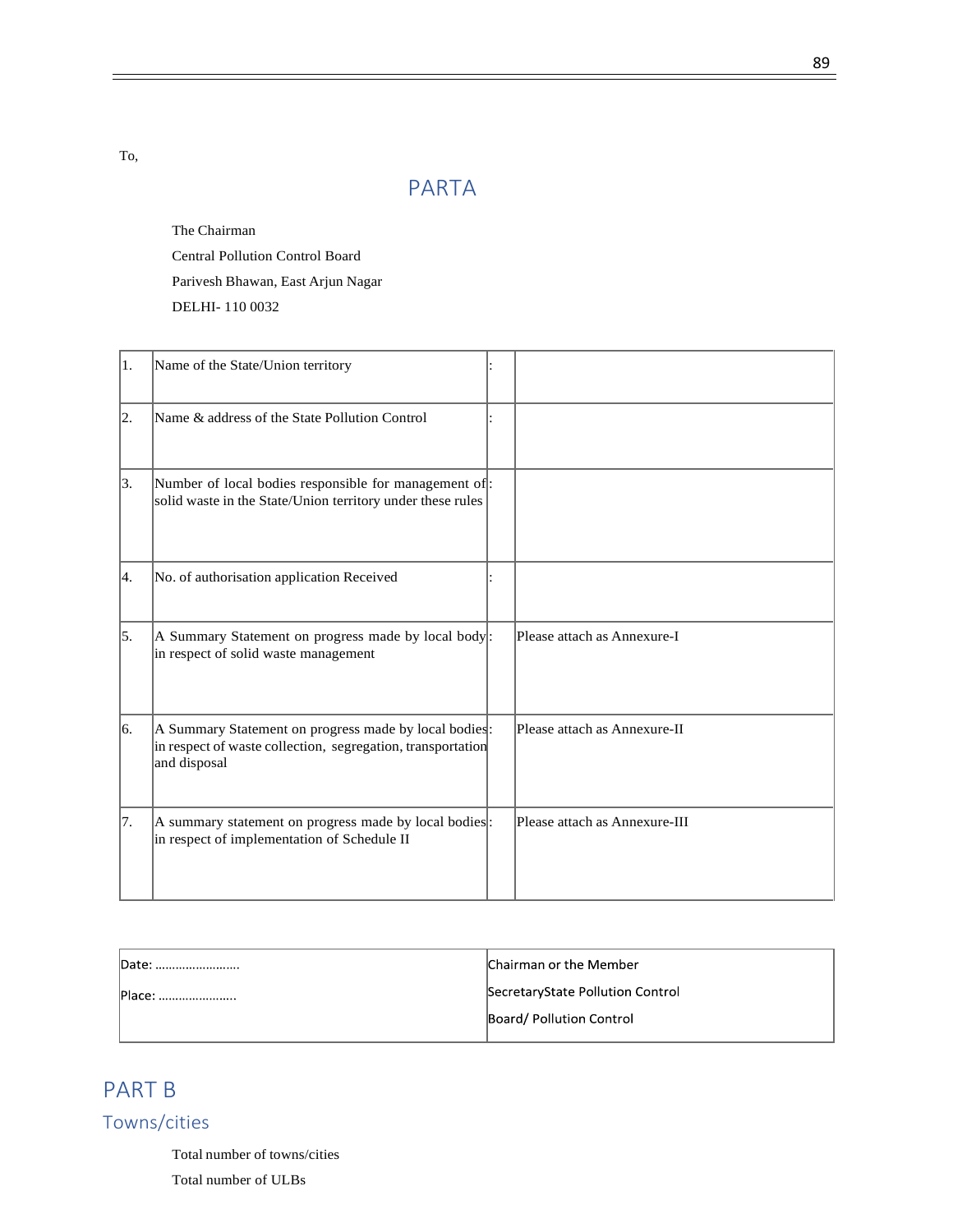#### Number of class I & class II cities/towns

#### **Authorisation status (names/number)**

Number of applications received

Number of authorisations granted

Authorisations under scrutiny

#### **SOLID WASTE Generation status S**olid

waste generation in the state (TPD)

collected

treated

landfilled

## Compliance to Schedule I of SW Rules (Number/names of towns/capacity)

Good practices in cities/towns

House-to-house collection

Segregation

Storage

Covered transportation

## Processing of SW (Number/names of towns/capacity)

Solid Waste processing facilities setup:

|  | Sl. No. Composting | Vermi-composting | <b>Biogas</b> | RDF/Pelletization |
|--|--------------------|------------------|---------------|-------------------|
|  |                    |                  |               |                   |

Processing facility operational:

| Sl. No. Composting | Vermi-composting | <b>Biogas</b> | RDF/Pelletization |
|--------------------|------------------|---------------|-------------------|
|                    |                  |               |                   |

Processing facility under installation/planned:

|  | Sl. No. Composting | Vermi-composting | <b>Biogas</b> | RDF/Pelletisation |  |
|--|--------------------|------------------|---------------|-------------------|--|
|  |                    |                  |               |                   |  |

## Waste-to-Energy Plants: (Number/names of towns/capacity)

| Sl. No. | <b>Plant Location</b> | Status of operation | Power generation (MW) Remarks |  |
|---------|-----------------------|---------------------|-------------------------------|--|
|         |                       |                     |                               |  |

#### **Disposal of solid waste (number/names of towns/capacity):**

Landfill sites identified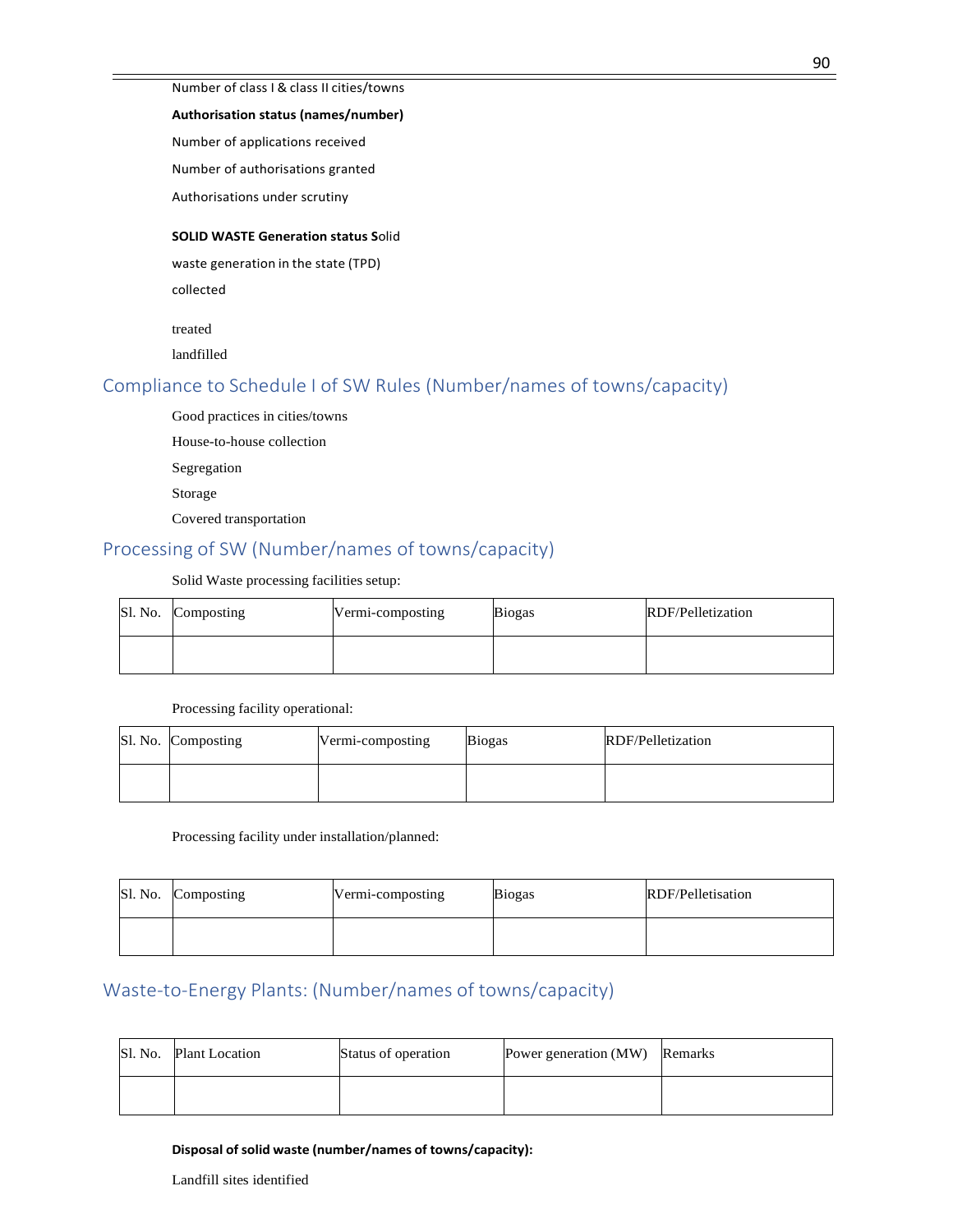Landfill constructed

Landfill under construction

Landfill in operation Landfill exhausted

Landfilled capped

## Solid Waste Dumpsites (number/names of towns/capacity):

Total number of existing dumpsites

Dumpsites reclaimed/capped

Dumpsites converted to sanitary landfill

## Monitoring at Waste processing/Landfills sites

| Sl. No. | Name of<br>facilities | Ambient air | Groundwater | Leachate quality Compost quality VOCs |  |
|---------|-----------------------|-------------|-------------|---------------------------------------|--|
| п.      |                       |             |             |                                       |  |
| 2.      |                       |             |             |                                       |  |
| 13.     |                       |             |             |                                       |  |

### **Status of Action Plan prepared by Municipalities**

Total number of municipalities:

Number of Action Plan submitted:

Form –

## VI [see

rule 25]